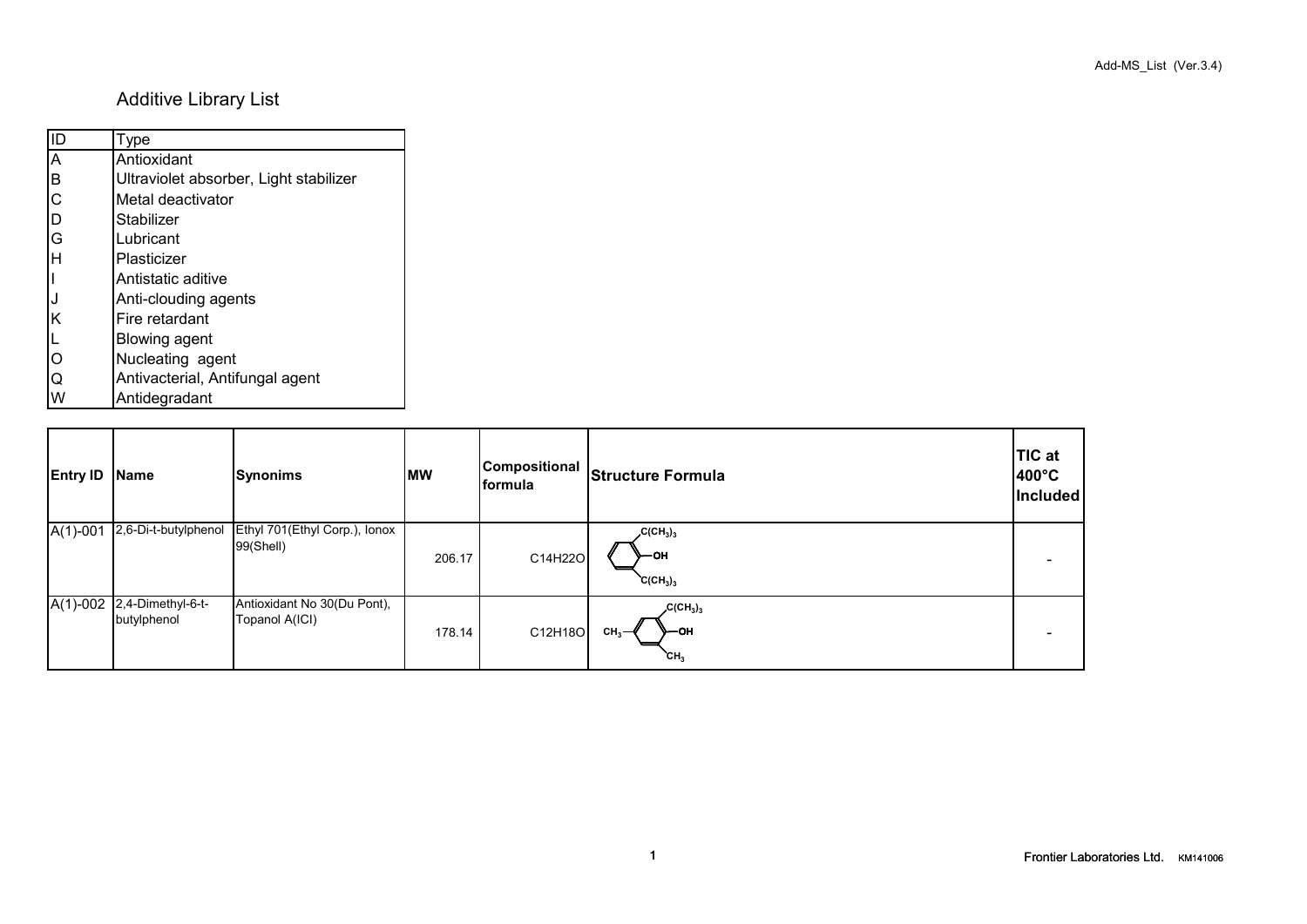|                         | A(1)-003 2,6-Di-t-butyl-4-<br>methylphenol, Butyl<br>hydroxy toluene          | Sumilizer BHT(Sumitomo<br>Chemical), Yoshinox<br>BHT(Mitsubishi Pharma),<br>Antage BHT(Kawaguchi<br>Chemical Industrial), Nocrak<br>200(Ouchishinko Chemical<br>Industrial), Ionol(Shell),<br>VullanoxKB(Bayer) | 220.18 | C15H24O  | $C(CH_3)_3$<br>CH <sub>2</sub><br>OН<br>$C(CH_3)_3$                             |  |
|-------------------------|-------------------------------------------------------------------------------|-----------------------------------------------------------------------------------------------------------------------------------------------------------------------------------------------------------------|--------|----------|---------------------------------------------------------------------------------|--|
| $A(1)-004$              | 2,6-Di-t-butyl-4-<br>ethylphenol                                              | Yoshinox 250(Mitsubishi<br>Pharma), Nocrak M-<br>17(Ouchishinko chemical<br>Industrial)                                                                                                                         | 234.20 | C16H26O  | C(CH <sub>3</sub> ) <sub>3</sub><br>$C_2H_5$<br>OH<br>$C(CH_3)_3$               |  |
| $A(1)-005$ 2,4,6-Tri-t- | butylphenol                                                                   | Antioxidant Hoechst<br>TMOZ(Hoechst)                                                                                                                                                                            | 262.23 | C18H30O  | $C(CH_3)_3$<br>$(CH_3)_3C$<br>OH<br>$C(CH_3)_3$                                 |  |
| $A(1)-020$              | <b>Butyl</b><br>hydroxyanisole, 2-t- Industries)<br>Butyl-4-<br>methoxyphenol | Orient BHA(Orient Chemical                                                                                                                                                                                      | 180.11 | C11H16O2 | (CH <sub>3</sub> ) <sub>3</sub> C<br>OCH <sub>3</sub><br>HO                     |  |
| $A(1)-021$              | Е                                                                             | Tocopherol, Vitamin Vitamin E(Eisai), Riken E-oil<br>700(Riken Vitamin)                                                                                                                                         | 430.71 | C29H50O2 | CH <sub>3</sub><br>HO.<br>CH <sub>3</sub><br>(СН2СН2СН2СН)3СН3<br>$H_3C$<br>ĊН. |  |
| $A(1)-030$              | 2,6-Di-t-butyl-4-<br>hydroxymethylpheno                                       | Ionox 100(Shell)                                                                                                                                                                                                | 236.18 | C15H24O2 | $(CH_3)_3 C$<br>CH <sub>2</sub> OH<br>HO<br>$(CH3)3$ C                          |  |
| $A(1)-040$              | n-Octadecyl-3-(4-<br>hydroxy-3',5'-di-tert-<br>te                             | Irganox 1076(Ciba-Geigy),<br>Sumilizer BP-76(Sumitomo<br>butylphenyl)propiona Chemical), ADK STAB<br>AO50(Adeka), Tominox<br>SS(Mitsubishi Pharma),<br>Etanox 376(Ethyl Corp.)                                  | 530.47 | C35H62O3 | $(CH_3)_3 C$<br>$CH_2CH_2COOC_{18}H_{37}$<br>HO-<br>$(CH3)3$ C                  |  |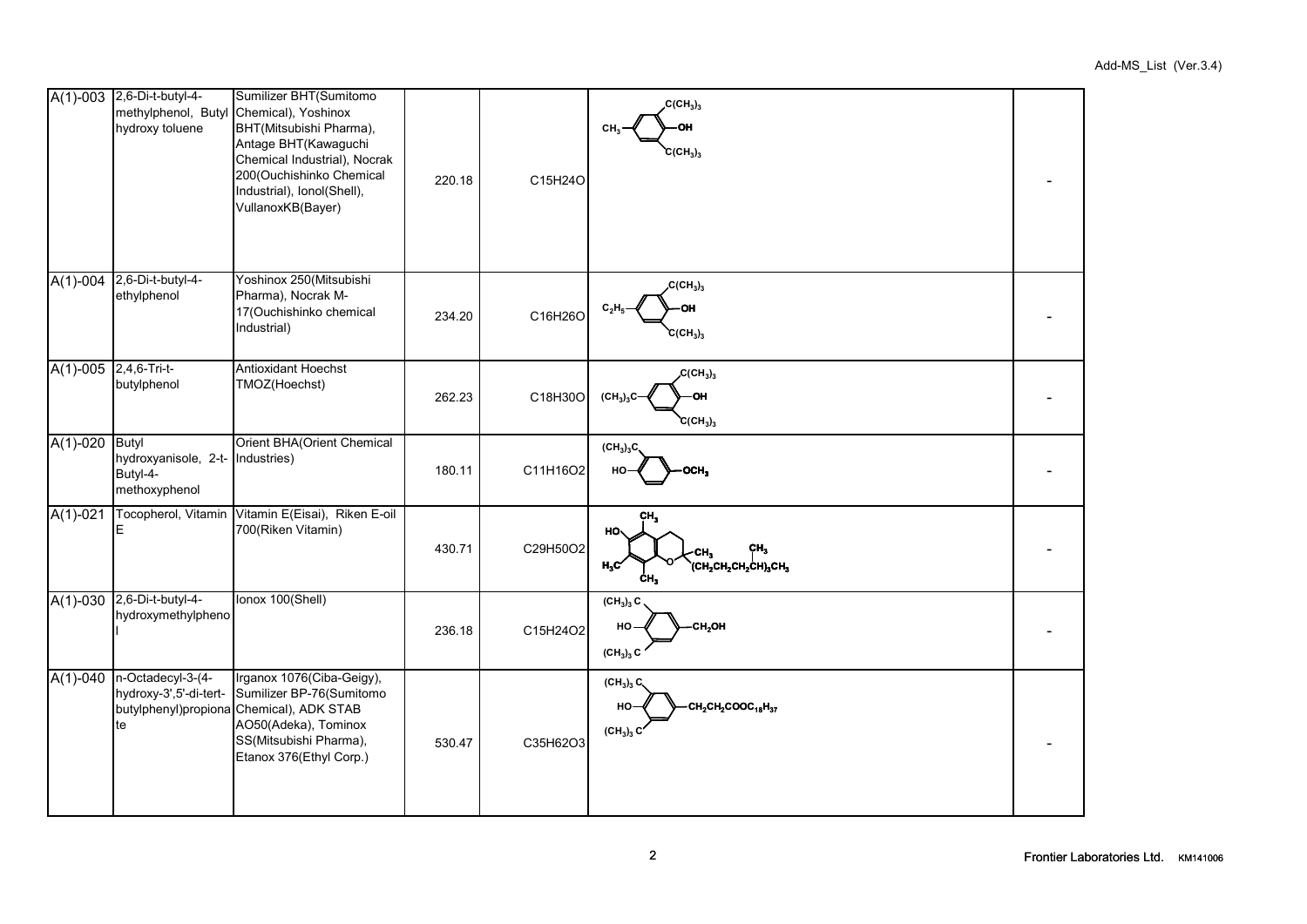|            | $di-t-$<br>pentylphenyl)ethyl]-<br>4,6-di-t -<br>pentylphenyl<br>acrylate                                                             | A(1)-045 2-[1-(2-hydroxy-3,5- Sumilizer-GS(Sumitomo<br>Chemical) | 548.84 | C37H56O3  | $\overline{\text{O}}_{\text{O} \text{CH}=\text{CH}_2}$<br>OН<br>ÇН,<br>сн,<br>ссн,сн,<br>CH <sub>3</sub> CH <sub>2</sub> C<br>CH.<br>ĊН.<br>сн <sub>з</sub> ссн <sub>2</sub> сн <sub>з</sub> сн <sub>з</sub> ссн <sub>2</sub> сн <sub>з</sub><br>ċн.<br>ċн. |     |
|------------|---------------------------------------------------------------------------------------------------------------------------------------|------------------------------------------------------------------|--------|-----------|-------------------------------------------------------------------------------------------------------------------------------------------------------------------------------------------------------------------------------------------------------------|-----|
| $A(1)-050$ | 2,6-Di-t-butyl-4-<br>$(N, N-)$<br>dimethylaminomethy<br>l)phenol                                                                      | Ethanox 703(Ethyl Corp.)                                         | 263.22 | C17H29ON  | $(CH_3)_3 C$<br>$CH_2N$ (CH <sub>3</sub> ) <sub>2</sub><br>HO-<br>$(CH_3)_3 C$                                                                                                                                                                              |     |
|            | A(1)-060 3,5-Di-t-butyl-4-<br>hydroxybenzylphosp<br>honate-diethylester                                                               | Irganox 1222(Ciba-Geigy)                                         | 356.21 | C19H33O4P | $\overline{\text{CH}_3}_3$ C<br>$CH_2P(OC_2H_5)_2$<br>но<br>$(CH3)3$ C                                                                                                                                                                                      |     |
| $A(1)-070$ | $6-[3-(3-t - butyl-4-$<br>hydroxy-5-<br>methylphenyl)propox<br>y]-2,4,8,10-tetra-t-<br>butyldibenz<br>[d,f][1,3,2]<br>dioxaphosphepin | Sumilizer-GP(Sumitomo<br>Chemical)                               | 660.91 | C42H61O4P | $C(CH_3)_3$<br>C(CH <sub>3</sub> ) <sub>3</sub><br>(CH <sub>3</sub> ) <sub>3</sub> C<br>$P = O(CH_2)_3$<br>OH<br>$(CH_3)_3C$<br>CН,<br>$\overline{C}$ (CH <sub>3</sub> ) <sub>3</sub>                                                                       |     |
| $A(1)-090$ | $4,6-$<br>bis(octylthiomethyl)-<br>o-cresol                                                                                           | Cable KV-10(Ciba-Geigy)                                          | 424.75 | C25H44OS2 | HO <sub>.</sub><br>CH <sub>2</sub> S-C <sub>8</sub> H <sub>17</sub><br>$CH_3^-$<br>$\textbf{c}_{\mathsf{H}_{2}}\textbf{s}-\textbf{c}_{\mathsf{g}}\textbf{H}_{17}$                                                                                           | Yes |
| $A(1)-120$ | Propyl gallate                                                                                                                        | Plogaline P(Nipa<br>Laboratories)                                | 212.07 | C10H12O5  | HO.<br>$\text{cooc}_3H_7$<br>HO<br>HO                                                                                                                                                                                                                       |     |
| $A(1)-121$ | Octyl gallate                                                                                                                         | Plogaline O(Nipa<br>Laboratories)                                | 282.15 | C15H22O5  | HO.<br>$\cdot$ COOC <sub>8</sub> H <sub>17</sub><br>нo-<br>HO                                                                                                                                                                                               |     |
| $A(1)-122$ | Lauryl gallate                                                                                                                        | Plogaline LA(Nipa<br>Laboratories)                               | 338.21 | C19H30O5  | HO.<br>$COOC_{12}H_{25}$<br>HO-<br>HO                                                                                                                                                                                                                       |     |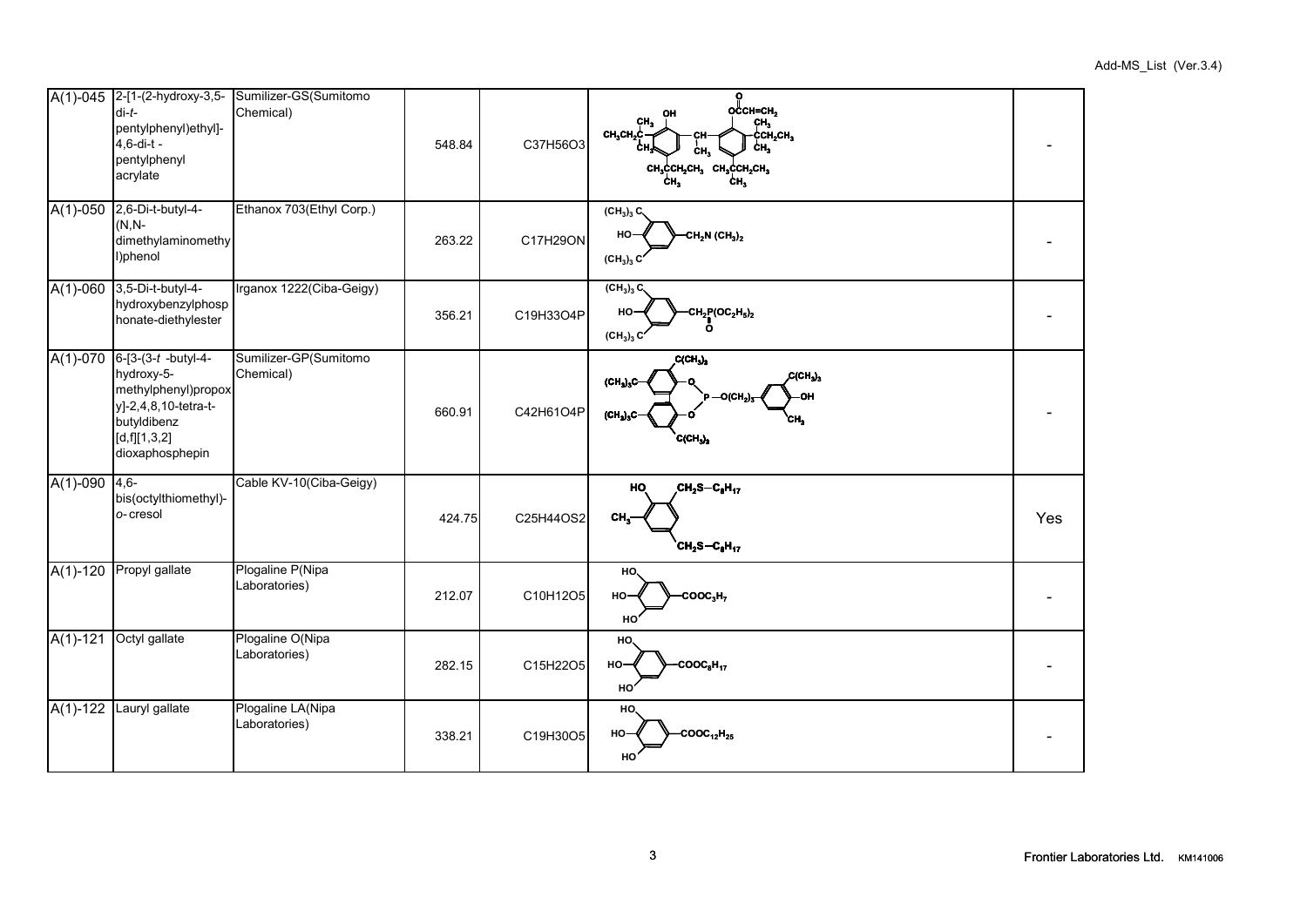|            | A(1)-200 2,2'-Methylenebis(4-<br>methyl-6-t-<br>butylphenol)                                 | Yoshinox 226G(Mitsubishi<br>Pharma), Seenox<br>224M(Shipro Kasei Kaisha),<br>Cyanox 2246(Am.<br>Cyanamid), Sumilizer MDP-<br>S(Sumitomo Chemical)                        | 340.24 | C23H32O2 | $C(CH_3)_3$<br>$(CH_3)_3C$<br>ОH<br>HQ<br>CH.<br>н.,                                                         |  |
|------------|----------------------------------------------------------------------------------------------|--------------------------------------------------------------------------------------------------------------------------------------------------------------------------|--------|----------|--------------------------------------------------------------------------------------------------------------|--|
|            | A(1)-201 2,2'-Methylenebis(4-<br>ethyl-6-t-<br>butylphenol)                                  | Cyanox 425(Am. Cyanamid),<br>Yoshinox 425(Mitsubishi<br>Pharma), Antage W-<br>500(Kawaguchi Chemical<br>Industries), Nocrac NS-<br>5(Ouchishinko Chemical<br>Industrial) | 368.55 | C25H36O2 | (CH <sub>3</sub> ) <sub>3</sub> C<br>OH<br>HQ<br>$C(H_3)_3$<br>C,H,                                          |  |
| $A(1)-202$ | 4,4'<br>Methylenebis(2,6-di-<br>t-butylphenol)                                               | Seenox 226M(Shipro Kasei<br>Kaisha), Ethanox 702(Ethyl<br>Corp.)                                                                                                         | 424.66 | C29H44O2 | $(\text{CH}_3)_3\text{C}$<br>$C(H_3)_3$<br>HO<br>OН<br>$(CH_3)_3C$<br>$C(CH_3)_3$                            |  |
| $A(1)-221$ | 4,4'-Butylidenebis(3-<br>methyl-6-t-<br>butylphenol)                                         | Santowhite<br>Powder(Monsanto), Sumilizer<br>BBM-S(Sumitomo Chemical),<br>ADK STAB AO40(Adeka),<br>Antage W-300(Kawaguchi<br>Chemical Industrial)                        | 382.58 | C26H38O2 | CH <sub>3</sub> CH <sub>3</sub><br>c <sub>3</sub> H <sub>7</sub><br>$(\text{CH}_3)_3\text{C}$<br>$C(CH_3)_3$ |  |
| $A(1)-240$ | Triethyleneglycol<br>bis[3-(3-t-butyl-4-<br>hydroxy<br>$-5-$<br>methylphenyl)propio<br>nate] | Irganox 245(Ciba-Geigy),<br>Tominox 917(Mitsubishi<br>Pharma), ADK STAB AO-<br>70(Adeka)                                                                                 | 586.76 | C34H50O8 | $H_3C$<br>$CH_2CH_2COCH_2CH_2OCH_2$ <sup>+</sup><br>HO-<br>J2<br>$\big\langle$ (СН $_3$ ) $_3$ С             |  |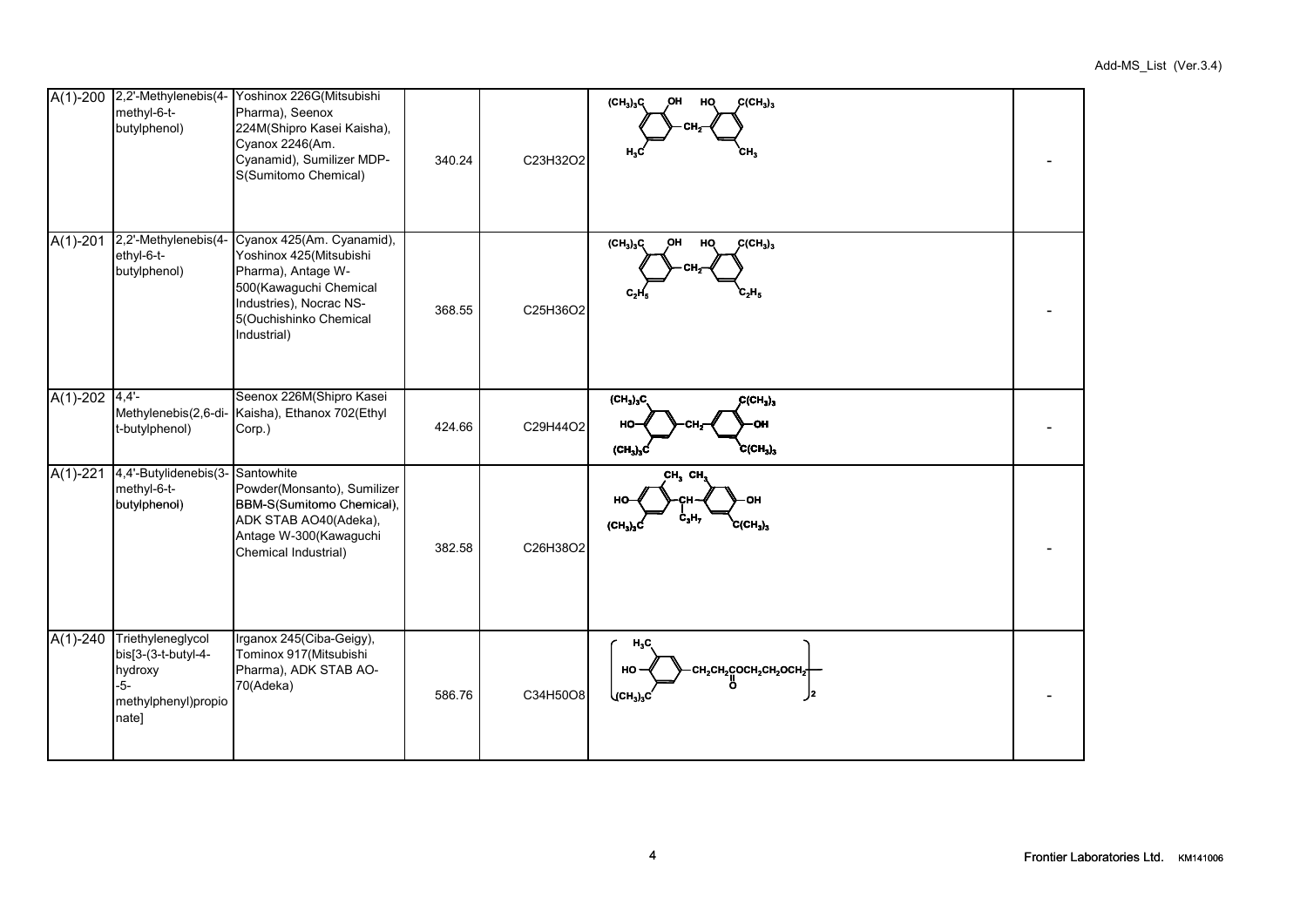| $A(1)-241$   | 1,6-Hexanediol<br>bis[3-(3,5-di-t-butyl-<br>4-hydroxyphenyl)<br>propionate]                                                                          | Irganox 259(Ciba-Geigy)                                                                                                                             | 638.92 | C40H62O6    | $(CH_3)_3C$<br>______________<br>(СН <sub>2</sub> ) <sub>2</sub> СО(СН <sub>2</sub> ) <sub>3</sub> ·<br>HO-<br>$(CH_3)_3C$<br>J2 |     |
|--------------|------------------------------------------------------------------------------------------------------------------------------------------------------|-----------------------------------------------------------------------------------------------------------------------------------------------------|--------|-------------|----------------------------------------------------------------------------------------------------------------------------------|-----|
| $A(1)-243$   | 3,9-Bis [2-{3-(3-t-<br>butyl-4-hydroxy-5-<br>methylphenyl)<br>propyonyloxy}-1,1-<br>dimethylethyl]<br>$-2,4,8,10-$<br>tetraoxaspiro[5,5]<br>undecane | Sumilizer GA-80(Sumitomo<br>Chemical), ADK STAB<br>AO80(Adeka)                                                                                      | 740.96 | C43H64O10   | $(CH_3)_3C$<br>$CH3$ OCH <sub>2</sub><br>с,н,сосн,ссн<br>C<br>HO<br>'OCH2<br>ĊН <sub>3</sub><br>$H_3C$<br>J2.                    | Yes |
| $A(1)-251$   | 4,4'-Thiobis(3-<br>methyl-6-t-<br>butylphenol)                                                                                                       | Sumilizer WX-R(Sumitomo<br>Chemical), Yoshinox<br>SR(Mitsubishi Pharma),<br>Nocrak 300(Ouchishinko<br>Chemical Industrial),<br>Santonox R(Monsanto) | 358.54 | C22H30O2S   | CH <sub>3</sub><br>CH <sub>3</sub><br>$(CH_3)_3 C$<br>$C(CH_3)_3$                                                                |     |
| $A(1) - 253$ | Bis(3,5-di-t-butyl-4-<br>hydroxybenzyl) sulfid Chemical Industry)<br>e                                                                               | Sandant 103(Sanshin                                                                                                                                 | 470.75 | C30H46O2S   | $(CH_3)_3C$<br>$C(CH_3)_3$<br>HO<br>OH<br>CH,SCH,<br>$\text{(CH}_3)_3\text{C}$<br>$C(CH_3)_3$                                    | Yes |
|              | $A(1)-255$ 2.2-Thiodiethylene<br>bis[3-(3,5-di-t-butyl<br>$-4-$<br>hydroxyphenyl)propi<br>onate]                                                     | Irganox 1035(Ciba-Geigy),<br>ADK STAB AO-75(Adeka),<br>Anox 70(EniChem)                                                                             | 642.93 | C38H58O6S   | $(CH_3)_3C$<br>$c_{2}$ н $_{4}$ Сосн $_{2}$ сн $_{2}$ –<br>- s<br>HO<br>(CH <sub>3</sub> ) <sub>3</sub> C<br>ر/                  |     |
| $A(1)-260$   | 2,4-Bis(n-octylthio)-<br>6-(4'-hydroxy-3,5-di-<br>t-butylanilino)<br>$-1,3,5$ -triazine                                                              | Irganox 565(Ciba-Geigy)                                                                                                                             | 588.95 | C33H56N4OS2 | $SC_8H_{17}$<br>$(CH_3)_3C$<br>HO<br>(CH <sub>3</sub> ) <sub>3</sub> C<br>$SC_8H_{17}$                                           |     |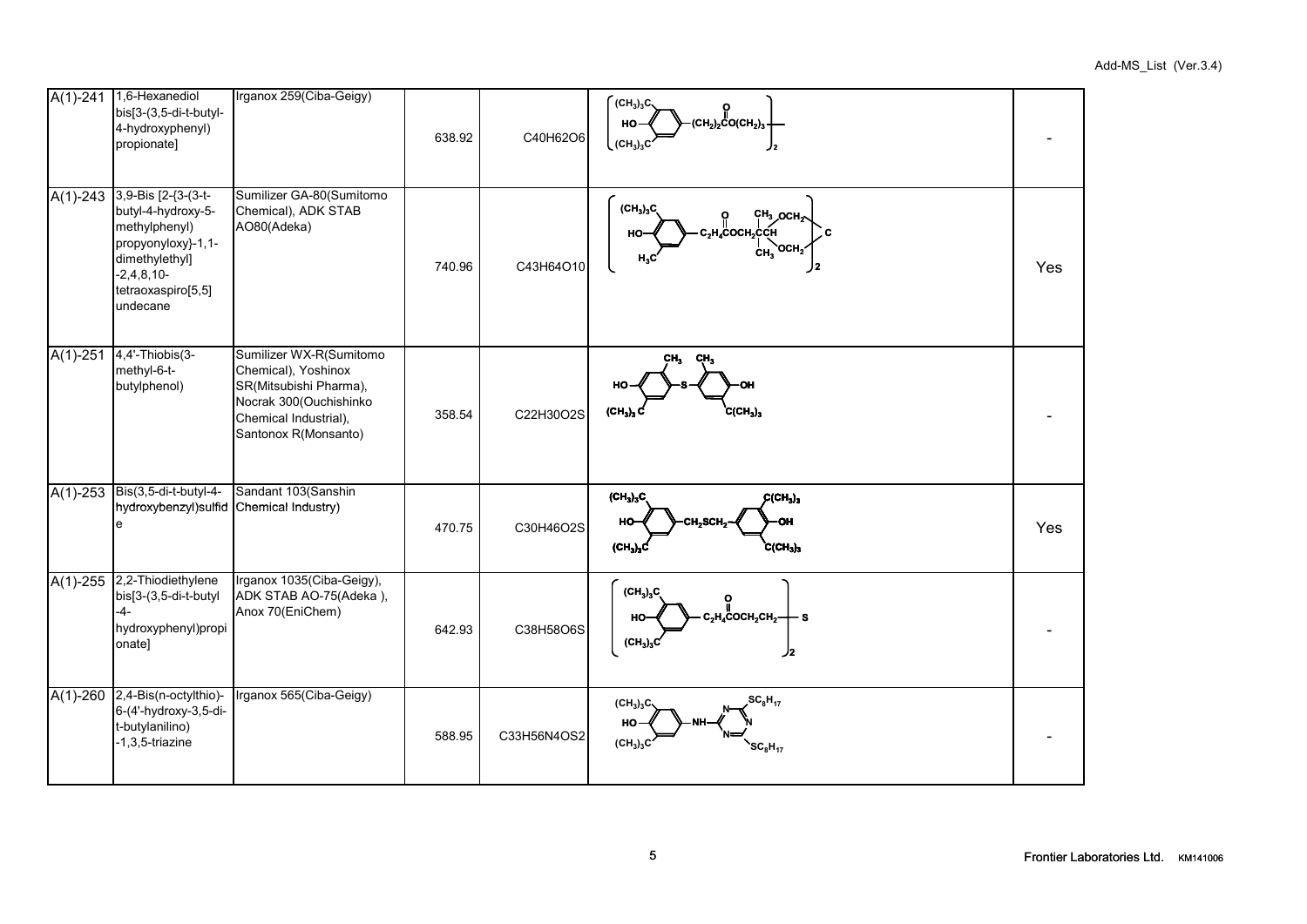|            | bis(3,5-di-t-butyl<br>$-4-$<br>hydroxyhydrocinnam<br>ide                                                    | A(1)-270 N,N'-Hexamethylene Irganox 1098(Ciba-Geigy)                                                                      | 636.95 | C40H64N2O4  | $(CH_3)_3C$<br>о<br>$\text{(CH}_2\text{)}_2$ CNH(CH <sub>2</sub> ) <sub>3</sub><br>HO<br>(CH <sub>3</sub> ) <sub>3</sub> C<br>2/                                                                          | Yes |
|------------|-------------------------------------------------------------------------------------------------------------|---------------------------------------------------------------------------------------------------------------------------|--------|-------------|-----------------------------------------------------------------------------------------------------------------------------------------------------------------------------------------------------------|-----|
| $A(1)-271$ | N, N'-Bis[3-(3, 5-di-t-<br>butyl-4-<br>hydroxyphenyl)<br>propionyl] hydrazine                               | Irganox MD1024(Ciba-Geigy)                                                                                                | 552.79 | C34H52N2O4  | (CH <sub>3</sub> ) <sub>3</sub> C<br>o<br>$(\mathsf{CH}_2)_2$ CNH-<br>HO-<br>$(CH_3)_3$<br>J2.                                                                                                            | Yes |
| $A(1)-280$ | Calcium<br>bis[monoethyl(3,5-<br>di-t-butyl-4-<br>hydroxybenzyl)<br>phosphonate]:Polyet<br>hylene wax=50:50 | Irganox 1425WL (Blend with<br>Polyehtylene wax 50%)(Ciba-<br>Geigy)                                                       | 690.88 | C36H60CaO6P | (CH <sub>3</sub> ) <sub>3</sub> C<br>$-$ OC <sub>2</sub> H <sub>5</sub> Ca <sup>2+</sup><br>HO<br>(CH <sub>3</sub> ) <sub>3</sub> C<br>J2                                                                 |     |
| $A(1)-290$ | Alkylated bisphenol                                                                                         | Sumilizer NW(Sumitomo<br>Chemical)                                                                                        |        |             |                                                                                                                                                                                                           |     |
| $A(1)-300$ | $1, 1, 3$ -Tris $(2$ -methyl-<br>4-hydroxy-5-t-<br>butylphenol) butane                                      | Topanol CA(ICI), ADK STAB<br>AO-30(Adeka), Seanox<br>336B(Shipro Kasei Kaisha),<br>GHSY-980(Mitsubishi<br>Pharma)         | 544.81 | C37H52O3    | C(CH <sub>3</sub> ) <sub>3</sub><br>CCH <sub>3</sub> ) <sub>3</sub><br>CH.<br>CH <sub>3</sub><br>—сн,——сн -<br>— СН,<br>CH-<br>CH,<br>$C(CH_3)_3$<br>ÒН                                                   |     |
| $A(1)-301$ | 1,3,5-Trimethyl-<br>2,4,6-tris(3,5-di-t-<br>butyl-4-<br>hydroxybenzyl)<br>benzene                           | Irganox 1330(Ciba-Geigy),<br>Seanox 326M(Shipro Kasei<br>Kaisha), ADK STAB AO-<br>330(Adeka), Ethanox<br>330(Ethyl Corp.) | 774.59 | C54H78O3    | ОН<br>$C(CH_3)_3$<br>$(CH_3)_3C$<br>cн,<br>CH <sub>3</sub><br>.СΗ.,<br>$(CH_3)_3C$<br>$C(CH_3)_3$<br>HO<br>ΟН<br>CH <sub>3</sub><br>(CH <sub>3</sub> ) <sub>3</sub> C<br>C(CH <sub>3</sub> ) <sub>3</sub> |     |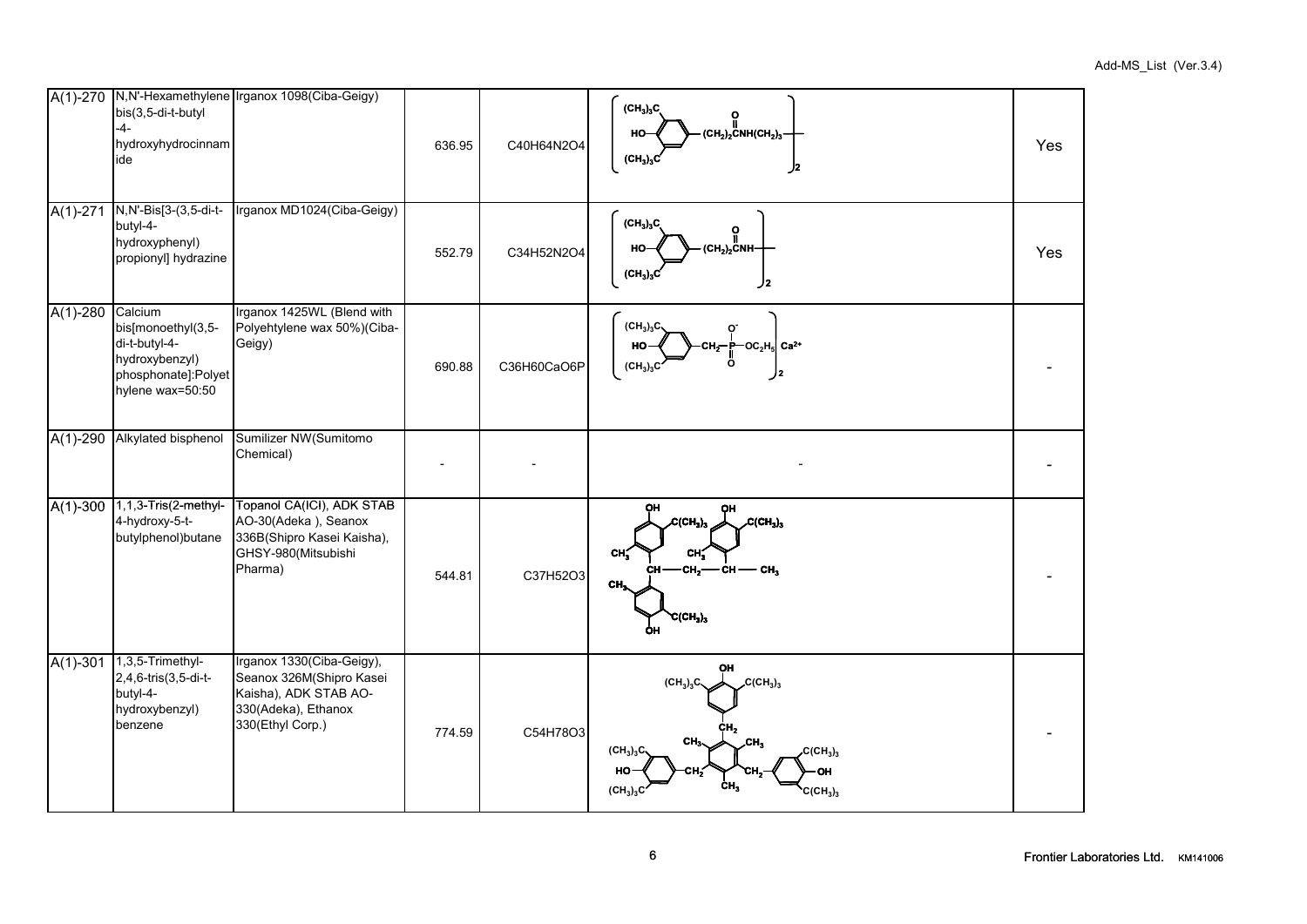|              | A(1)-310 Tris(3,5-di-t-butyl-4-<br>hydroxyphenyl)<br>isocyanurate                       | Cheminox 314(Chemipro<br>Kasei Kaisha)                                                                                                                                   | 741.47  | C45H63N3O6 | OH<br>$C(CH_3)_3$<br>(CH <sub>3</sub> ) <sub>3</sub> C<br>$C(CH_3)_3$<br>(CH <sub>3</sub> ) <sub>3</sub> C<br>Õ<br>HO<br>$\text{C}(\text{CH}_3)_3$<br>$C(CH_3)_3$                  |     |
|--------------|-----------------------------------------------------------------------------------------|--------------------------------------------------------------------------------------------------------------------------------------------------------------------------|---------|------------|------------------------------------------------------------------------------------------------------------------------------------------------------------------------------------|-----|
| $A(1)-311$   | Tris(3,5-di-t-butyl-4-<br>hydroxybenzyl)<br>isocyanurate                                | Goodlite 3114(Goodrich),<br>Irganox 3114(Ciba-Geigy),<br>ADK STAB AO-20(Adeka),<br>GSY-314(Mitsubishi Pharma),<br>Anox IC-14(EniChem)                                    | 784.08  | C48H69N3O6 | C(CH <sub>3</sub> ) <sub>3</sub><br>$C(CH_3)_3$<br>HO<br>$C(CH_3)_3$<br>$(CH_n)_nC$<br>$C(CH_3)_3$<br>(CH <sub>3</sub> ) <sub>3</sub> C<br>ÒН                                      | Yes |
| $A(1) - 312$ | 1,3,5-Tris(4-t-butyl-<br>3-hydroxy<br>-2,6-dimethylbenzyl) Cyanamid)<br>isocyanurate    | Sumilizer BP-179(Sumitomo<br>Chemical), Cyanox 1790(Am.                                                                                                                  | 699.42  | C42H57N2O6 | $C(CH_3)_3$<br>(CH <sub>3</sub> ) <sub>3</sub> C<br>CH.<br>H.C<br>Сŀ<br>CH.<br>cн,<br>CH <sub>3</sub><br>H,C<br>$C(H_3)_3$                                                         | Yes |
| $A(1)-322$   | [3-(3,5-di-tert-butyl-<br>hydroxyphenyl)propi<br>onyloxy]-5-tert-<br>butylphenyl]butane | 1,1,3-tris[2-methyl-4- Yoshinox GSY-242(Mitsubishi<br>Pharma)                                                                                                            | 1325.92 | C88H124O9  | $C(CH_3)_3$<br>$R$ <sup>)</sup> CHCH <sub>2</sub> CHCH <sub>3</sub><br>$C(CH_3)_3$<br>OCCH <sub>2</sub> CH <sub>2</sub><br>R<br>$R =$<br>OH<br>Ö<br>$\mathcal{C}(\mathsf{CH}_3)_3$ |     |
| $A(1)-410$   | Tetrakis[methylene<br>3-(3',5'-di-t-butyl<br>-4-hydroxyphenyl)                          | Irganox 1010(Ciba-Geigy),<br>Sumilizer BP-101(Sumitomo<br>Chemical), ADK STAB AO-<br>propionate]methane 60(Adeka), Tominox<br>TT(Mitsubishi Pharma), Anox<br>20(EniChem) | 1169.57 | C73H100O12 | $(CH_3)_3C$<br>$\cdot$ сн $_{2}$ сн $_{2}$ соосн $_{2}+$ с<br>HO<br>$(CH_3)_3C$                                                                                                    |     |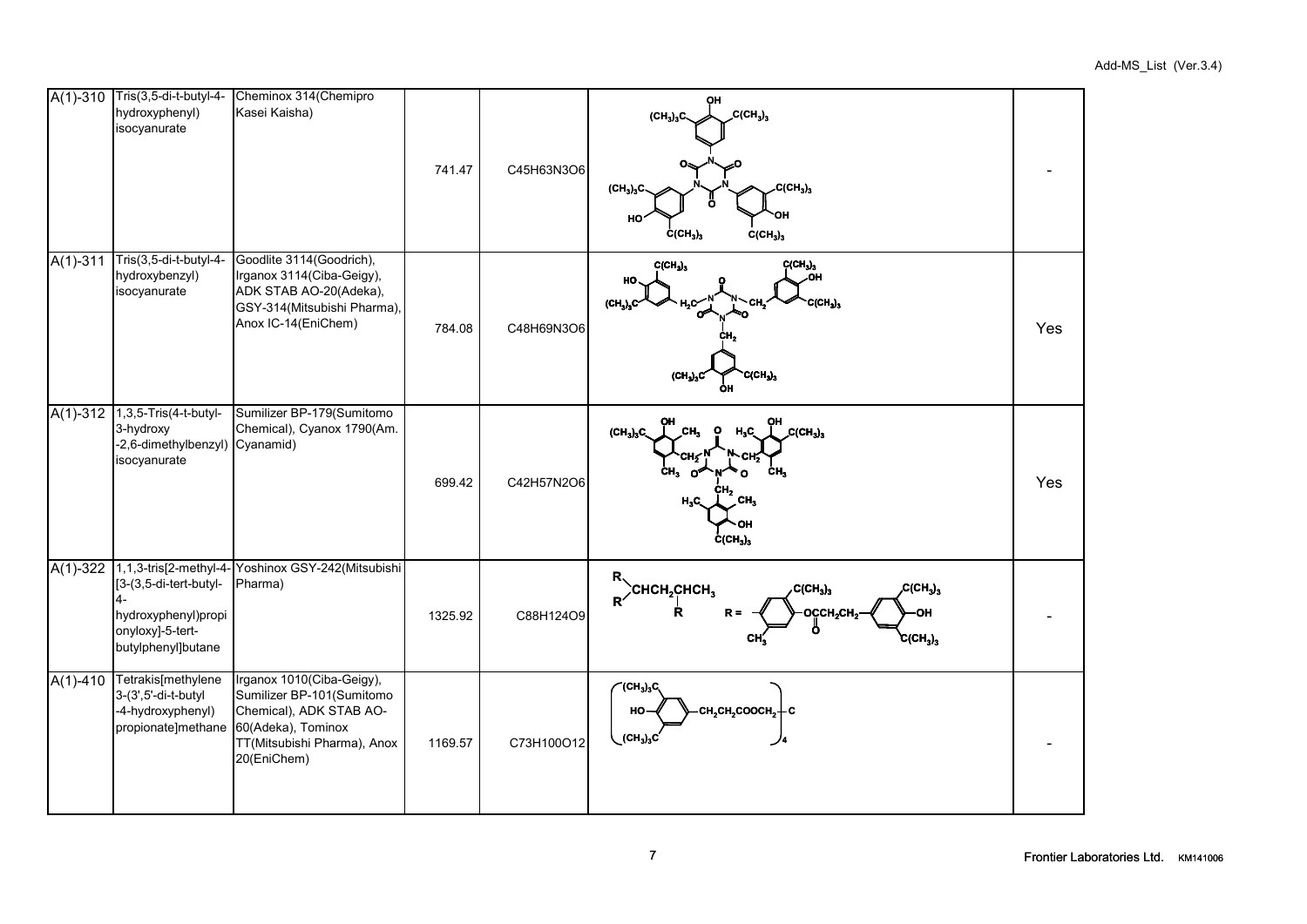| $A(1) - 411$ | 3,3-Bis(3-t-butyl-4-<br>hydroxyphenyl)ethyl<br>enebutylate | Hastanox 03(Hoechst)                                                                                                                                       | 795.05              | C50H66O8                   | OH<br>ΟН<br>$C(CH_3)_3$<br>$(CH_3)_3C$<br>$CH_3CCH_2COO(CH_2)_2COOCH_2CCH_3$<br>$\text{C}(\text{CH}_3)_3$<br>$(CH_3)_3C$<br>ÒН<br>OH | Yes |
|--------------|------------------------------------------------------------|------------------------------------------------------------------------------------------------------------------------------------------------------------|---------------------|----------------------------|--------------------------------------------------------------------------------------------------------------------------------------|-----|
| $A(2)-003$   | $Tris(2,4-di-t-$<br>butylphenyl)<br>phosphite              | Irgafos 168(Ciba-Geigy),<br>Sumilizer P-16(Sumitomo<br>Chemical), ADK STAB AO-<br>2112(Adeka), JP-650(Johoku<br>Chemica), Alkanox<br>240(EniChem)          | 646.92              | C42H63O3P                  | $C(CH_3)$<br>$(CH_3)_3$                                                                                                              |     |
| $A(2)-004$   | Tris(nonylphenyl)<br>phosphite                             | Sumilizer TNP(Sumitomo<br>Chemical), ADK STAB<br>TNP(Adeka), JP-351(Johoku<br>Chemical), Weston 399(Borg<br>Warner), Chelex TM(Sakai<br>Chemical Industry) | 688.50              | C45H69O3P                  | $C_9H_{19}$<br>$C_9H_{19}$<br>$C_9H_{19}$                                                                                            |     |
| $A(2)-005$   | Tris(mono- & di-<br>nonylphenyl mixed)<br>phosphite        | Mark 329K, Mark 329, TNP-<br>N(Sanko Chemical), Polygard<br>HR(Uniroyal Chem)                                                                              | 814.64 or<br>940.78 | C54H87O3P<br>or C63H105O3P | $C_9H_{19}$<br>$C_9H_{19}$<br>$(n=1 or 2)$                                                                                           |     |
| $A(2)-020$   | Diphenyl isooctyl<br>phosphite                             | Adekastab C(Adeka), JPM-<br>308(Johoku Chemical),<br>ODPP(Sanko Chemical)                                                                                  | 346.17              | C20H27O3P                  | -0—c <sub>8</sub> H <sub>17</sub>                                                                                                    |     |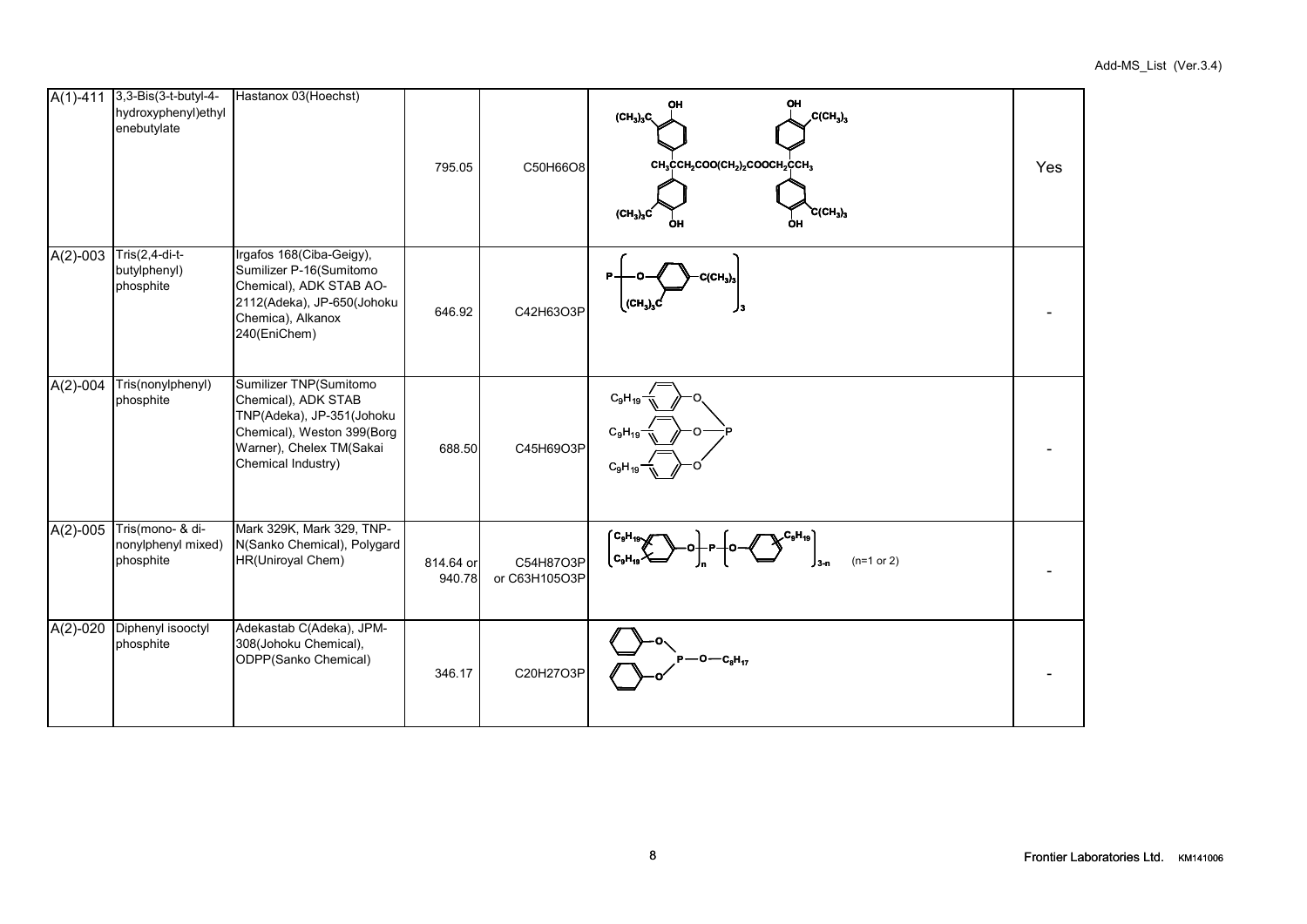|                   | A(2)-021 2,2'-Methylene<br>$bis(4,6-di-t-$<br>butylphenyl) octylpho<br>sphite | Adekastab HP-10(Adeka)                                                                   | 582.84 | C37H59O3P  | CCH <sub>3</sub> ) <sub>3</sub><br>(CH <sub>3</sub> ) <sub>3</sub> C<br>Р— 0 — С <sub>8</sub> Н <sub>17</sub><br>CH <sub>2</sub><br>$(CH_3)_3C$<br>$CCH_3)_3$ | Yes |
|-------------------|-------------------------------------------------------------------------------|------------------------------------------------------------------------------------------|--------|------------|---------------------------------------------------------------------------------------------------------------------------------------------------------------|-----|
| $A(2)-022$        | Diphenyl isodecyl<br>phosphite                                                | Mark 135A(Adeka), JPM-<br>311(Johoku Chemical),<br>Chelex-MD(Sakai Chemical<br>Industry) | 374.20 | C22H31O3P  | $P$ - O - $C_{10}$ H <sub>21</sub>                                                                                                                            |     |
| A(2)-023 Diphenyl | mono(tridecyl)<br>phosphite                                                   | Mark 1013(Adeka), JPM-<br>313(Johoku Chemical)                                           | 416.53 | C25H37O3P  | $P - O - C_{13}H_{27}$                                                                                                                                        |     |
| $A(2)-024$ 2,2'-  | Ethylidenebis(4,6-di-<br>t-butylphenol)<br>fluorophosphite                    | Ethanox 398(Ethyl Corp.)                                                                 | 486.64 | C30H44FO2P | Ť<br>$\mathcal{L}(\mathsf{CH}_3)_3$<br>$(CH_3)_3C$<br>$CCH_{3})_{3}$<br>(CH <sub>3</sub>                                                                      | Yes |
| $A(2)-040$        | Phenyl di-isodecyl<br>phosphite                                               | Mark 517(Adeka)                                                                          | 438.62 | C26H47O3P  | $O - C_{10}H_{21}$<br>$\overline{C} - C_{10}H_{21}$                                                                                                           |     |
| $A(2) - 060$      | Tris(2-ethylhexyl)<br>phosphite                                               | JPM-308(Johoku Chemical)                                                                 | 418.36 | C24H51O3P  | $P + OCH2CH (CH2)3CH3)3$<br>C <sub>2</sub> H <sub>5</sub>                                                                                                     |     |
| $A(2)-061$        | Tris(isodecyl)<br>phosphite                                                   | Mark 3010, Adekastab 3010<br>ADK STAB 3010(Adeka), JP-<br>310(Johoku Chemical)           | 502.79 | C30H63O3P  | $P + O C_{10}H_{21}$ <sub>3</sub>                                                                                                                             | Yes |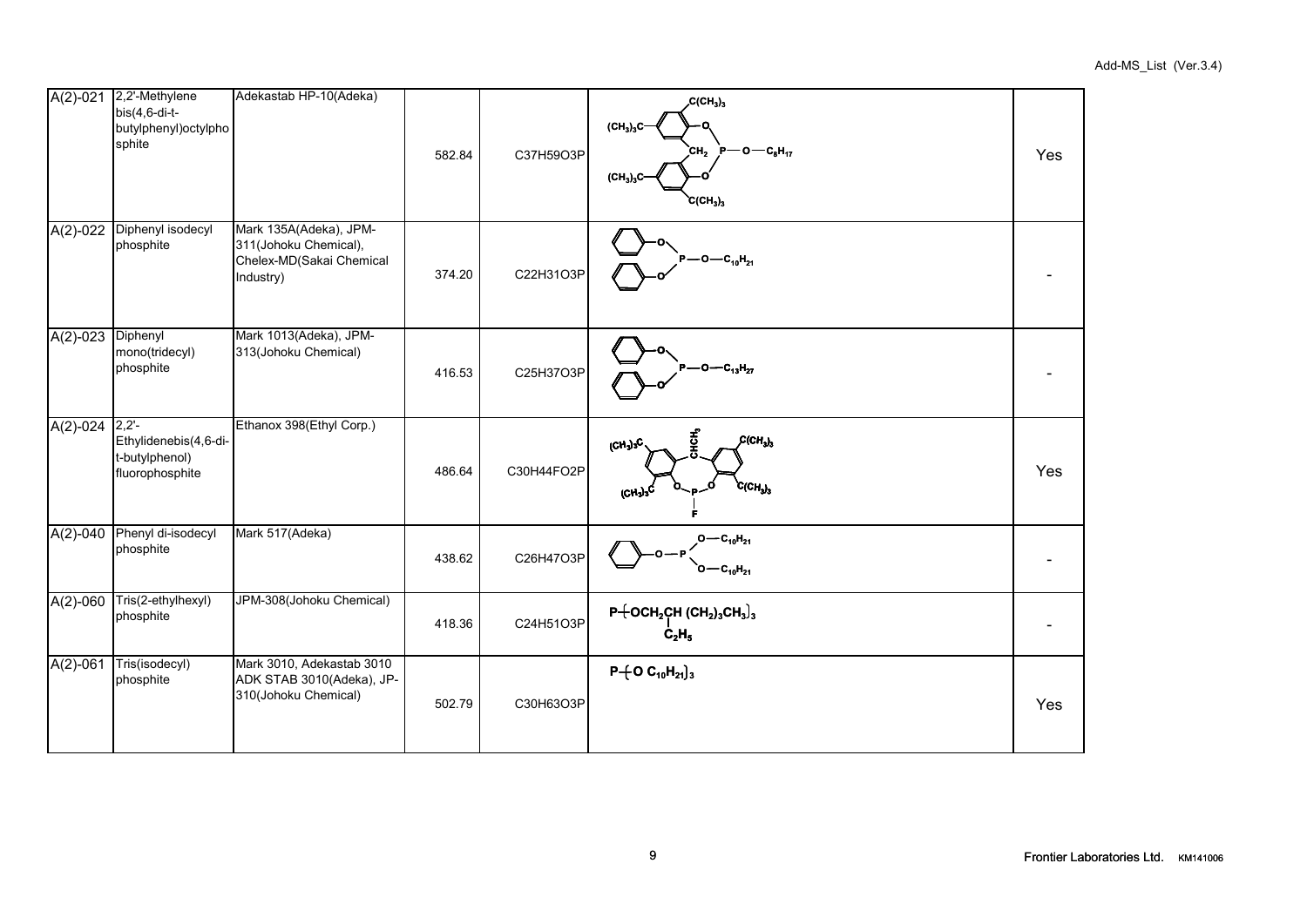|              | A(2)-062 Tris(tridecyl)<br>phosphite                                          | JPS 333E(Johoku Chemical),<br>Mark 3013(Adeka), TTBD-<br>1(Daihachi Chemical<br>Industry) | 629.03               | C39H81O3P                  | $P + \left[OC_{13}H_{27}\right]_{3}$                                                                                                                                   | Yes |
|--------------|-------------------------------------------------------------------------------|-------------------------------------------------------------------------------------------|----------------------|----------------------------|------------------------------------------------------------------------------------------------------------------------------------------------------------------------|-----|
| $A(2) - 070$ | Trilauryltrithio<br>phosphite                                                 | <b>Weston TLTTP(Borg</b><br>Warner), JPS312(Johoku<br>Chemical)                           | 635.15               | C36H75PS3                  | $P - [SC_{12}H_{25}]$ <sub>3</sub>                                                                                                                                     |     |
| $A(2)-080$   | Tetrakis(2,4-di-t-<br>butylphenyl)-4,4'-<br>biphenylene<br>diphosphonite      | Sandstab P-EPQ(Sandoz),<br>IrgafosP-RPQ FF(Ciba-<br>Geigy)                                | 1034.64              | C68H92P2O4                 | $c$ (CH <sub>3</sub> ) <sub>3</sub> $J_2$                                                                                                                              |     |
| $A(2)-085$   | 4,4'-Isopropylidene<br>diphenyl<br>tetraalkyl(C12-C15)<br>diphosphite         | Mark 1500, Adekastab<br>1500(Adeka), JA-805(Johoku<br>Chemical)                           | 1028.81 -<br>1196.99 | C63H114O6P2<br>C75H138O6P2 | RO<br><b>OR</b><br><b>RO</b><br>OR<br>(R: C12~C15                                                                                                                      | Yes |
| $A(2)-086$   | 4,4'-Butylidenebis(3-<br>methyl-6-t-<br>butylphenyl)-di-<br>tridecylphosphite | Mark 260, Adekastab<br>260(Adeka)                                                         | 1239.92              | C78H144O6P2                | CH <sub>3</sub> H <sub>3</sub> C<br>$OC_{13}H_{27}$<br>$C_{13}H_{27}C$<br>$C_{13}H_{27}O$<br>$OC_{13}H_{27}$<br>C <sub>3</sub> H <sub>7</sub><br>$C(CH_3)_3$<br>(CH.). |     |
| $A(2)-090$   | Distearyl<br>pentaerythritol<br>diphosphite                                   | Mark PEP-8, Adekastab PEP-<br>8(Adeka), JPP-2000(Johoku<br>Chemical)                      | 733.03               | C41H82O6P2                 | $P - OC_{18}H_{37}$<br>$C_{18}H_{37}O -$<br>CH.O                                                                                                                       |     |
| $A(2)-091$   | Bis(nonylphenyl)pen<br>taerythritol<br>diphosphite                            | Mark PEP-4C, Adekastab<br>PEP-4C(Adeka), IPP-<br>31(Johoku Chemical)                      | 632.75               | C35H54O6P2                 | $C_9H_{19}$<br>OCH <sub>2</sub><br>CH <sub>2</sub> O<br>CH <sub>2</sub> O<br>OCH <sub>2</sub>                                                                          | Yes |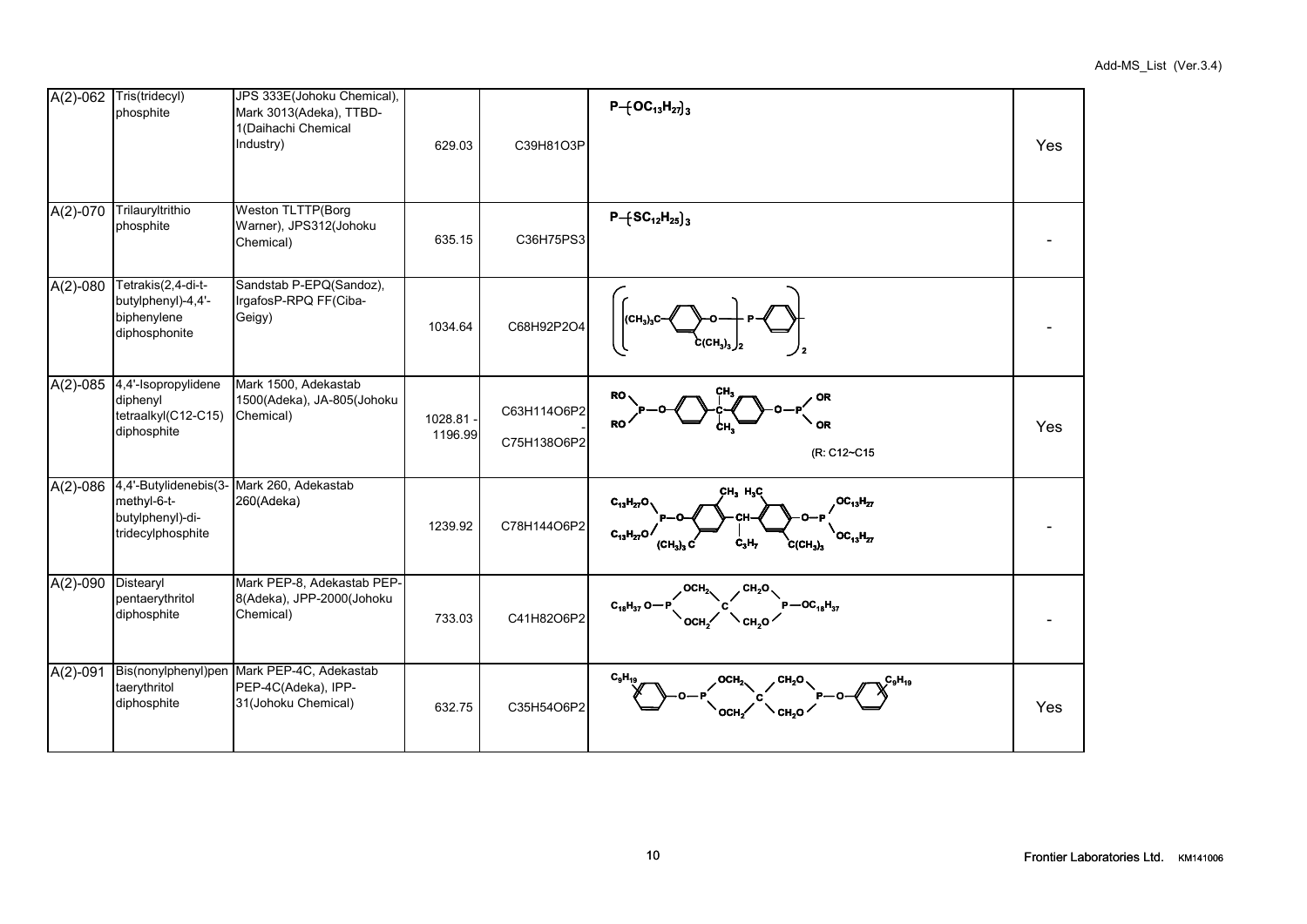|              | A(2)-092 Bis(2,4-di-t-<br>thritol diphosphite                                   | ULtranox 626(Borg Warner),<br>butylphenyl)pentaery ULtranox 624(Borg Warner),<br>Adekastab PEP-24(Adeka) | 604.69  | C33H50O6P2   | $\overline{\mathcal{L}}(CH_3)_3$<br>$C(CH_3)$<br>$\sqrt{OCH_2}$<br>$C(CH_3)$<br>$C(CH_3)_3$                                                                                                                                                                                                  |     |
|--------------|---------------------------------------------------------------------------------|----------------------------------------------------------------------------------------------------------|---------|--------------|----------------------------------------------------------------------------------------------------------------------------------------------------------------------------------------------------------------------------------------------------------------------------------------------|-----|
| $A(2)-093$   | Cyclicneopentane<br>tetrayl bis(2,6-di-t-<br>butyl-4-methylphenyl<br>phosphite) | Mark PEP-36, Adekastab<br>PEP-36(Adeka)                                                                  | 632.75  | C35H54O6P2   | , C(CH <sub>3</sub> ) <sub>3</sub><br>C(CH <sub>3</sub> ) <sub>3</sub><br>OCH <sub>2</sub><br>CH,O.<br>CH.<br>осн.<br>сн,о<br>$C(CH_3)_3$<br>$C(CH_3)_3$                                                                                                                                     | Yes |
| $A(2) - 100$ | Tetraphenyl<br>dipropyleneglycol<br>diphosphite                                 | JPP 100(Johoku Chemical)                                                                                 | 566.52  | C30H32O7P2   | РО-{CHCH <sub>2</sub> O <del>},</del>                                                                                                                                                                                                                                                        |     |
| $A(2)-110$   | 1,1,3-Tris(2-methyl-<br>$4-di-$<br>tridecylphosphite-5-<br>t-butylphenyl)butane | Mark 522A(Adeka)                                                                                         | 1830.82 | C115H211O9P3 | CH <sub>3</sub><br>$H_3C_1$<br>$OC_{13}H_{27}$<br>$C_{13}H_{27}O$<br>$C_{13}H_{27}C$<br>$OC_{13}H_{27}$<br>$\dot{\text{c}}\text{H}_2$<br>$\text{C}(\text{CH}_3)_3$<br>$(CH_3)_3$ Ċ<br>$H_3C$<br>$OC_{13}H_{27}$<br>CН<br>$\mathrm{^{\text{10}}C_{13}H_{27}}$<br>ċн,<br>$\rm \dot C (CH_3)_3$ |     |
| $A(2)-120$   | Tetraphenyl<br>tetra(tridecyl)pentaer<br>ythritol<br>tetraphosphite             | JPP 613M(Johoku Chemical)                                                                                | 1425.83 | C81H136O12P4 | осн,-<br>$C_{13}H_{27}O$                                                                                                                                                                                                                                                                     |     |
| $A(2)-200$   | oxaphosphane-2-<br>oxide                                                        | 3,4,5,6-Dibenzo-1,2- HCA(Sanko Chemical)                                                                 | 216.17  | C12H9O2P     | $O = P$<br>-ח                                                                                                                                                                                                                                                                                |     |
| $A(2)-201$   | 3,5-Di-t-butyl-4-<br>hydroxybenzylphosp<br>hite-diethylester                    | Irganox 1222(Ciba-Geigy)                                                                                 | 356.44  | C19H33O4P    | $(\text{CH}_3)_3\text{C}$<br>$CH_2 P (OC_2H_5)_2$<br>HO<br>$(CH_3)_3C$<br>$\mathbf{o}$                                                                                                                                                                                                       |     |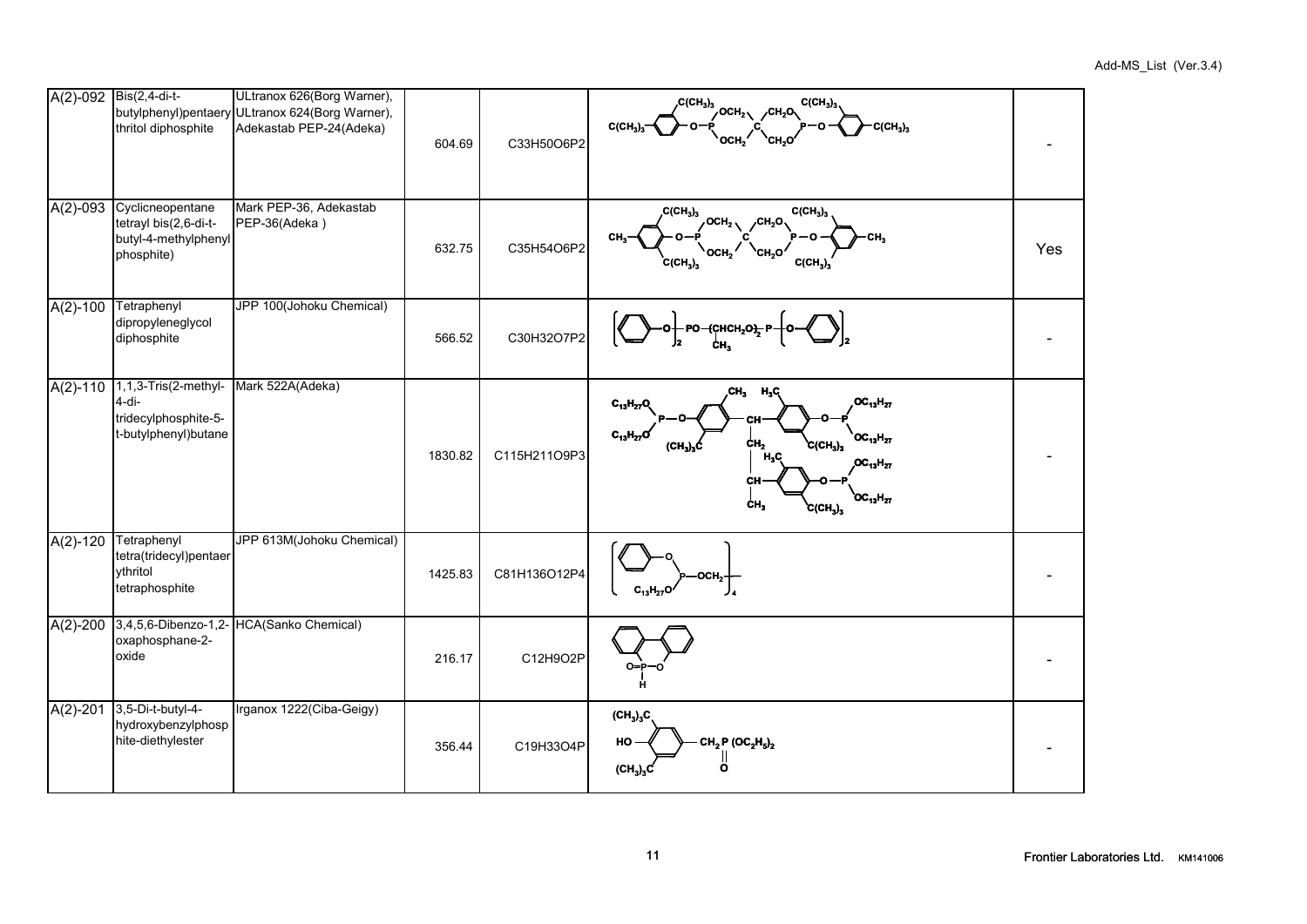| $A(2)-305$ | Tetrakis(2,4-di-t -<br>butyl-5-<br>methylphenyl)-4,4'-<br>biphenylene<br>diphosphonite | GSY-P101(Sakai Chemical<br>Industry)                                                                                                                                                                 | 1091.51 | C72H100O4P2 | $(H_3C)_3C$<br>$H_3C$<br>$C$ (CH <sub>3</sub> ) <sub>3</sub><br>$C$ (CH <sub>3</sub> ) <sub>3</sub><br>$(H_3C)_3C$<br>(CH <sub>3</sub> ) <sub>3</sub><br>H3C<br>$(H_3C)_3$<br>(H <sub>3</sub> C) <sub>3</sub> C<br>$C(CH_3)_3$ | Yes |
|------------|----------------------------------------------------------------------------------------|------------------------------------------------------------------------------------------------------------------------------------------------------------------------------------------------------|---------|-------------|--------------------------------------------------------------------------------------------------------------------------------------------------------------------------------------------------------------------------------|-----|
| $A(3)-001$ | Dilauryl-3,3'-<br>thiodipropionate                                                     | Sumilizer TPL-R(Sumitomo<br>Chemical), DLTP(Mitsubishi<br>Pharma), Seenox DL(Shipro<br>Kasei Kaisha), Nocrac<br>400(Ouchishinko Chemical<br>Industrial), Cyanox LTDT<br>Cyanox LTDP(Am.<br>Cyanamid) | 514.84  | C30H58O4S   | $S + CH_2CH_2COOC_{12}H_{25}$ <sub>2</sub>                                                                                                                                                                                     | Yes |
| $A(3)-002$ | Ditridecyl-3,3'-<br>thiodipropionate                                                   | Sumilizer TL(Sumitomo<br>Chemical), Adekastab AO-<br>503A ADK STAB AO-<br>503A(Adeka), Cyanox<br>711(Am. Cyanamid)                                                                                   | 542.44  | C32H62O4S   | $S + CH_2CH_2COOC_{13}H_{27}$ <sub>2</sub>                                                                                                                                                                                     | Yes |
| $A(3)-003$ | Dimyristyl-3,3'-<br>thiodipropionate                                                   | Sumilizer TPM(Sumitomo<br>Chemical), DMTP (Mitsubishi<br>Pharma), Seenox DM(Shipro<br>Kasei Kaisha), Rasmit<br>MG(Dai-ichi Kogyo Seiyaku),<br>Cyanox MTDP(Am.<br>Cyanamid)                           | 570.95  | C34H66O4S   | $S + CH_2CH_2COOC_{14}H_{29}$ <sub>2</sub>                                                                                                                                                                                     | Yes |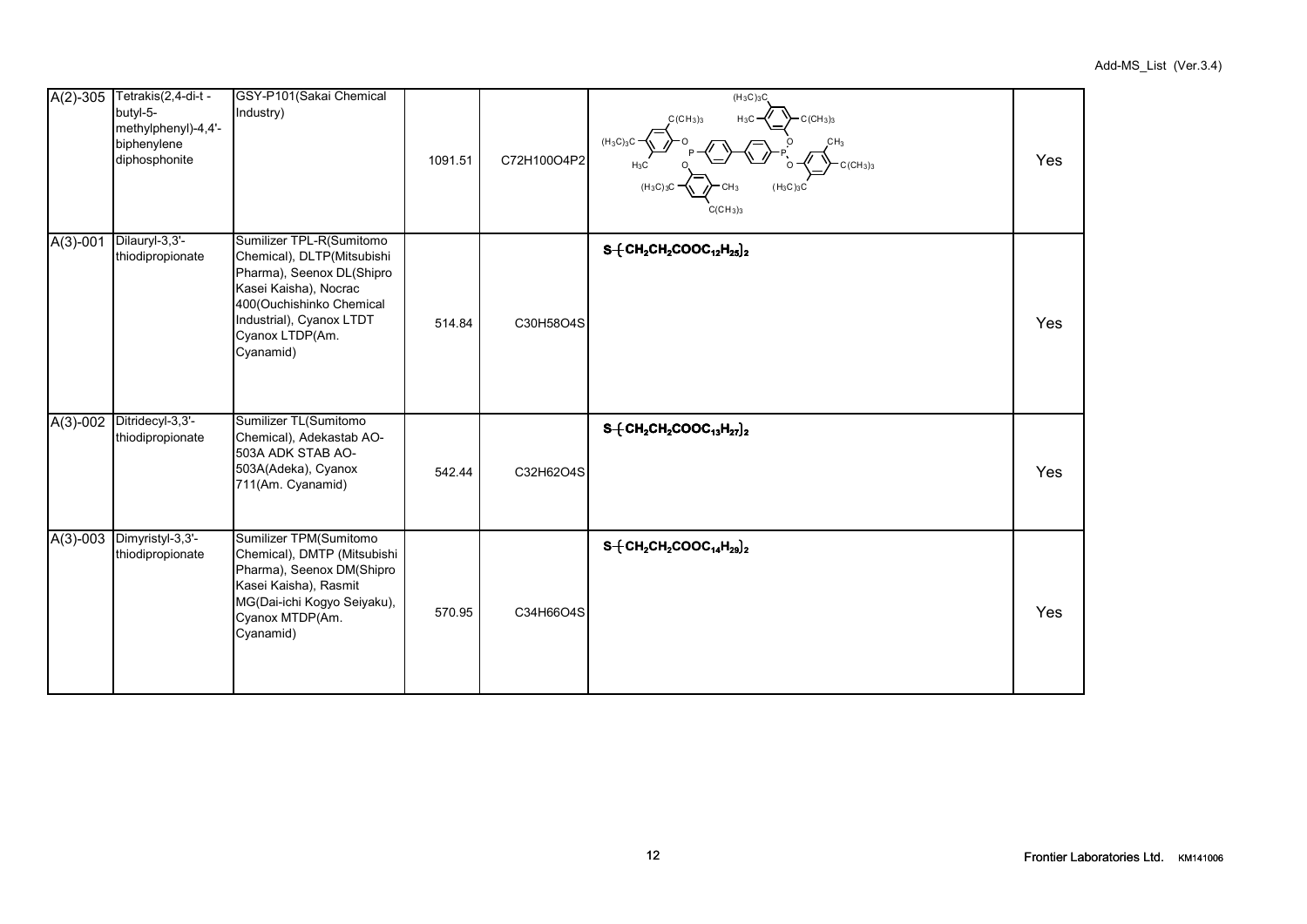|            | A(3)-004 Distearyl-3,3'-<br>thiodipropionate                                             | Sumilizer TPS(Sumitomo<br>Chemical), DSTP (Mitsubishi<br>Pharma), Seenox DS(Shipro<br>Kasei Kaisha),<br>OrnZsSG(Daiichi Kogyo),<br>Cyanox STDP(Am.<br>Cyanamid) | 683.16           | C42H82O4S                | $S + CH_2CH_2COOC_{18}H_{37}$ <sub>2</sub>                                           | Yes |
|------------|------------------------------------------------------------------------------------------|-----------------------------------------------------------------------------------------------------------------------------------------------------------------|------------------|--------------------------|--------------------------------------------------------------------------------------|-----|
| $A(3)-020$ | Pentaerythrityl<br>tetra(beta-                                                           | Seenox 412S(Shipro Kasei<br>Kaisha), Sumilizer TP-<br>laurylthiopropionate) D(Sumitomo Chemical),<br>Adekastab AO412S ADK<br>STAB AO412S(Adeka)                 | 1160.81          | C65H124O8S4              | $(C_{12}H_{25}SCH_2CH_2COOCH_2)_4C$                                                  | Yes |
| $A(3)-040$ | Stearylthiopropiona<br>mide                                                              | Chemix 18-AD, Cheminox 18-<br>AD(Chemipro Kasei Kaisha)                                                                                                         | 357.64           | C21H43NOS                | $\mathbf{o}$<br>$C_{18}H_{37}SCH_2CH_2C-MH_2$                                        | Yes |
| $A(3)-100$ | Bis[2-methyl-4-(3-n-<br>alkyl (C12-C14)<br>thiopropionyloxy)-5-<br>t-butylphenyl]sulfide | Mark AO 23(Adeka)                                                                                                                                               | 902.54<br>958.60 | C52H86O4S4<br>C56H94O4S4 | $(CH_3)_3C$<br>$R - \text{SCH}_2\text{CH}_2$ CO<br>CH,<br>12<br>(R: C12 ~ C14 Alkyl) |     |
| $A(3)-200$ |                                                                                          | Dioctadecyldisulfide Hostanox SE10(Hoechst)                                                                                                                     | 570.52           | C36H74S2                 | $C_{18}H_{37}SSC_{18}H_{37}$                                                         | Yes |
| $A(3)-300$ | $ 2 -$<br>Mercaptobenzimidaz Chemical)<br>ole                                            | Sumilizer MB(Sumitomo                                                                                                                                           | 150.03           | C7H6N2S                  |                                                                                      |     |
| $A(3)-301$ | 2-Mercapto-6-<br>methylbenzimidazol<br>e                                                 | Nocrac MMB(Ouchishinko<br>Chemical Industria)                                                                                                                   | 164.04           | C8H8N2S                  | CH.                                                                                  |     |
| $A(3)-400$ | 1,1'-Thiobis(2-<br>naphthol)                                                             | Plastanox 61(Am. Cyanamid)                                                                                                                                      | 318.07           | C20H14O2S                |                                                                                      |     |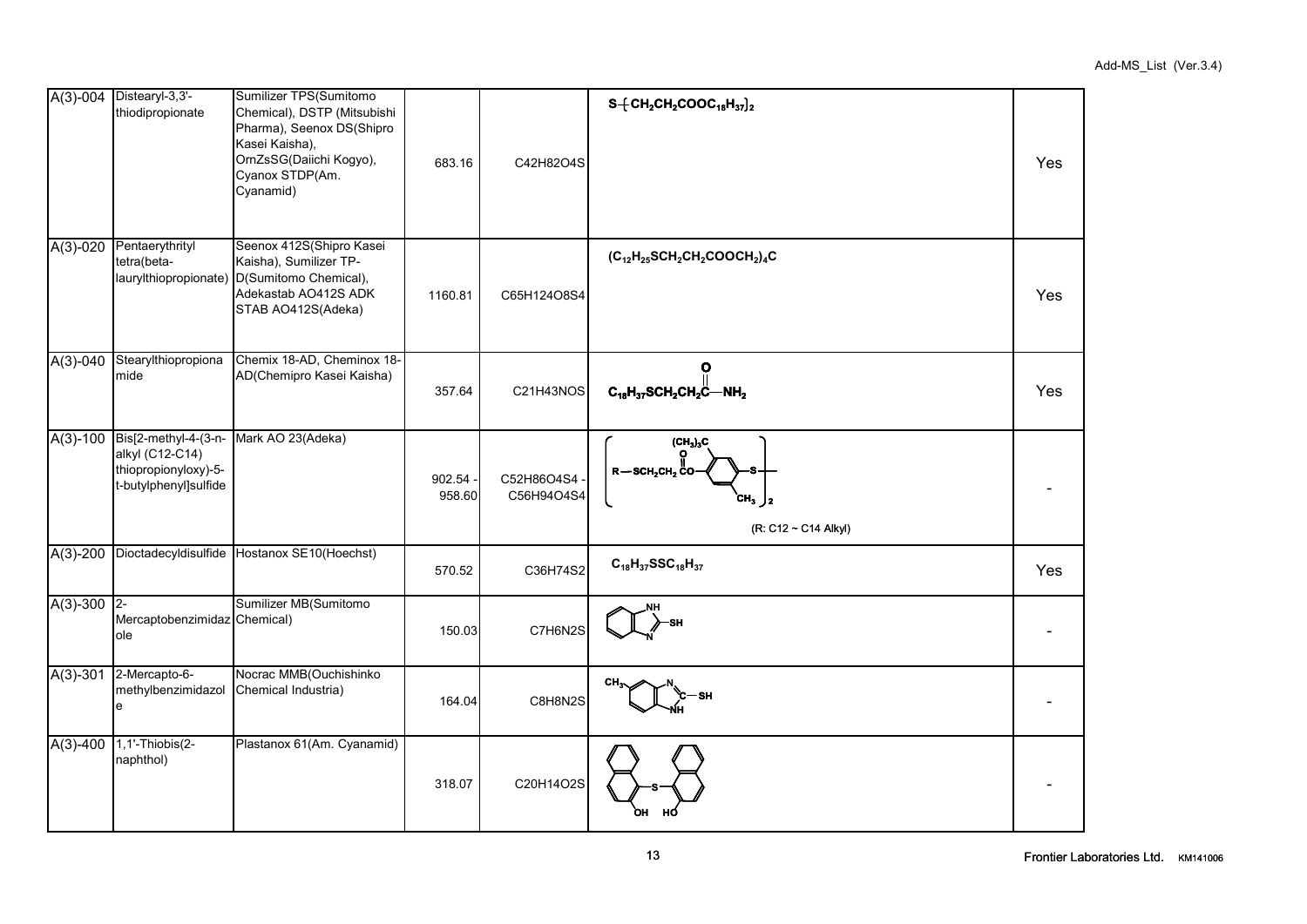|            | B(1)-001 2-(2'-Hydroxy-5'-<br>methylphenyl)<br>benzotriazole                                         | Sumisorb 200(Sumitomo<br>Chemical), Tinuvin P(Ciba-<br>Geigy), Adekastab<br>LA32(Adeka), Seesorb<br>701 (Shipro Kasei Kaisha),<br>Tomisord 100(Mitsubishi<br>Pharma) | 225.09 | C13H11N3O | HO.                                      |  |
|------------|------------------------------------------------------------------------------------------------------|----------------------------------------------------------------------------------------------------------------------------------------------------------------------|--------|-----------|------------------------------------------|--|
|            | B(1)-002 2-(2'-Hydroxy-5'-t-<br>octylphenyl)<br>benzotriazole                                        | Tinuvin PS(Ciba-Geigy),<br>Chemisorb 78(Shipro Kasei<br>Kaisha, Ltd.)                                                                                                | 323.43 | C20H25N3O | HO.<br>$-C_8H_{17}$                      |  |
| $B(1)-010$ | 2-(2'-Hydroxy-3',5'-<br>di-t-<br>butylphenyl)benzotri<br>azole                                       | Sumisorb 320(Sumitomo<br>Chemical), Seesorb<br>705(Shipro Kasei Kaisha),<br>Biosorb 582(Kyodo<br>Chemical), Tinuvin 320(Ciba-<br>Geigy)                              | 323.20 | C20H25N3O | $C(CH_3)_3$<br>HQ<br>$C(CH_3)_3$         |  |
| $B(1)-011$ | 2-(2'-Hydroxy-3',5'-<br>di-t-<br>amylphenyl)benzotri<br>azole                                        | Sumisorb 320(Sumitomo<br>Chemical), Tinuvin 328(Ciba-<br>Geigy), Seesorb 704(Shipro<br>Kasei Kaisha), Biosorb<br>591(Kyodo Chemical)                                 | 351.49 | C22H29N3O | $t - C_5H_{11}$<br>HO<br>$t - C_5H_{11}$ |  |
| $B(1)-012$ | 2-(2'-Hydroxy-3'-<br>dodecyl-5'-<br>methylphenyl)benzot<br>riazole                                   | Tinuvin 571(Ciba-Geigy)                                                                                                                                              | 393.56 | C25H35N3O | но<br>$C_{12}H_{25}$<br>CH <sub>3</sub>  |  |
|            | B(1)-013 2-[2'-Hydroxy-3',5'-<br>bis(alpha,alpha-<br>dimethylbenzyl)phen<br>yl]<br>-2H-benzotriazole | Tinuvin 234(Ciba-Geigy)                                                                                                                                              | 447.57 | C30H29N3O | HO<br>C(CH,<br>CICH.                     |  |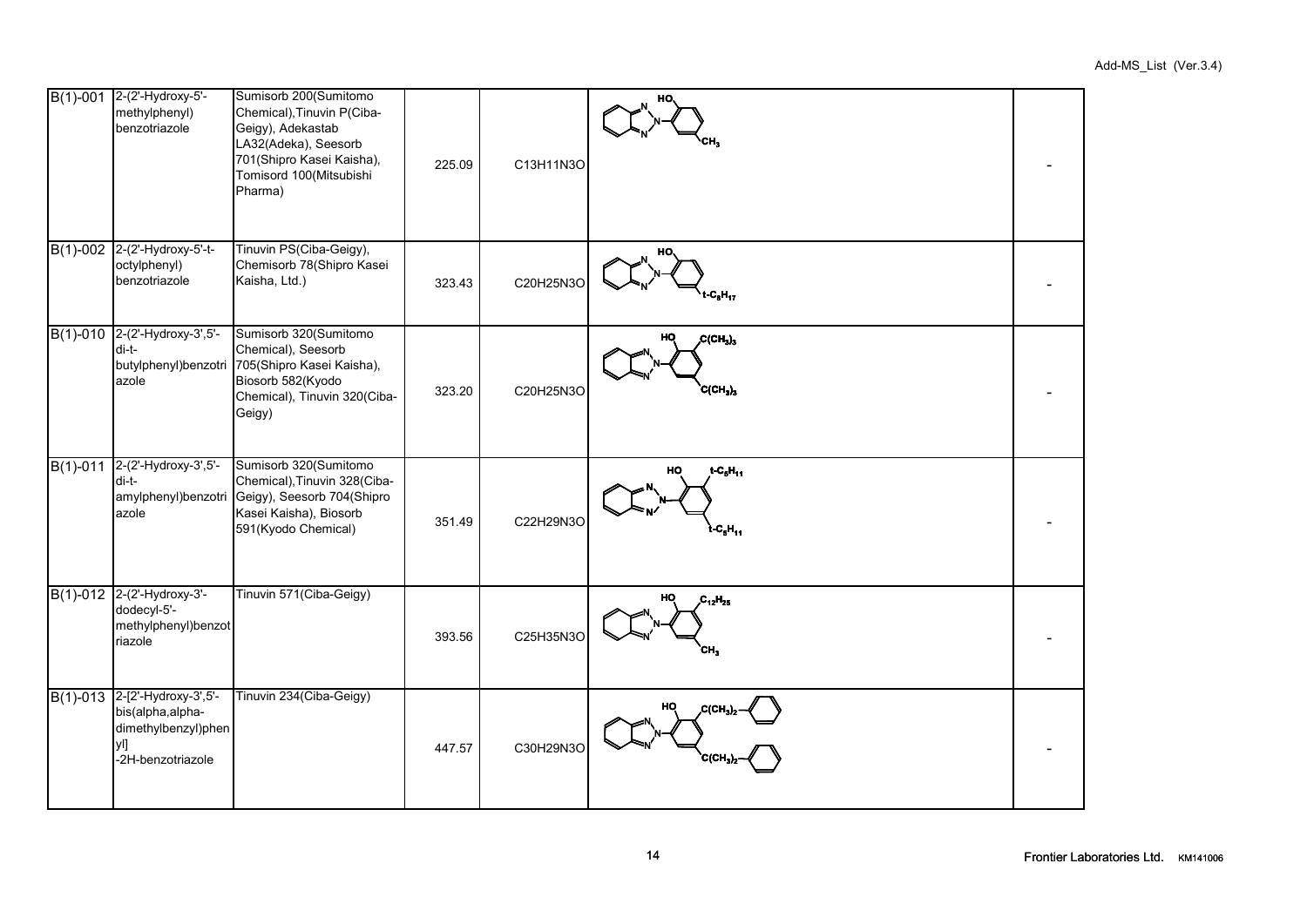|                  | B(1)-015 / -octyl-3-[3-(2H-<br>benzotriazol-2-yl)-5-<br>$t$ -butyl-4-<br>hydroxyphenyl]propi<br>onate                            | Tinuvin 384-2(Ciba-Geigy)                                                                                                                                        | 451.28                                                      | C27H37N3O3                                                                          | HO<br>$C(CH_3)_3$<br>$(CH_2)_2$ COC <sub>8</sub> H <sub>17</sub>                                                 |     |
|------------------|----------------------------------------------------------------------------------------------------------------------------------|------------------------------------------------------------------------------------------------------------------------------------------------------------------|-------------------------------------------------------------|-------------------------------------------------------------------------------------|------------------------------------------------------------------------------------------------------------------|-----|
| $B(1)$ -<br>015a | Methyl-3-[3-t -butyl-<br>5-(2H-benzotriazol-<br>$2-y1)-4-$<br>hydroxyphenyl)<br>propionic acid and<br>polyethylene glycol<br>300 | Tinuvin 1130(Ciba-Geigy)                                                                                                                                         | 603.31<br>647.34,<br>924.46.<br>968.49<br>282.17,<br>326.19 | C31H45N3O9,<br>C33H49N3O10,<br>C50H64N6O11<br>C52H68N6O12,<br>C12H26O7,<br>C14H30O8 | R-{OCH2CH2}E7OH<br>$(CH_3)_3C$<br>$R - \{OCH_2CH_2\}_{E,7}O - R$<br>н $-$ {ОСН2СН2} $_{6,7}$ ОН<br>$R = -(CH2)2$ |     |
| $B(1)-020$       | 2-[2-Hydroxy-3'-<br>$(3", 4", 5", 6" -$<br>tetrahydrophthalimid<br>e methyl)-5'-<br>methylphenyl]benzot<br>riazole               | Sumisorb 250(Sumitomo<br>Chemical)                                                                                                                               | 394.44                                                      | C22H22N4O3                                                                          | CH3<br>OH                                                                                                        | Yes |
| $B(1)-050$       | 2-(2'-Hydroxy-3'-t-<br>butyl-5'-<br>methylphenyl)<br>$-5-$<br>chlorobenzotriazole                                                | Sumisorb 300(Sumitomo<br>Chemical), Adekastab<br>326(Adeka), Seesorb<br>703(Shipro Kasei Kaisha),<br>Biosorb 550(Kyodo<br>Chemical), Tinuvin 326(Ciba-<br>Geigy) | 315.11                                                      | C17H18CIN3O                                                                         | $C(CH_3)_3$<br>HO<br>сн,                                                                                         |     |
| $B(1)-051$       | 2-(2'-Hydroxy-3',5'-<br>di-t-butylphenyl)-5-<br>chlorobenzotriazole                                                              | Tinuvin 327(Ciba-Geigy),<br>Biosorb 580(Kyodo<br>Chemical), Chemisorb<br>72(Chemipro Kasei Kaisha)                                                               | 357.88                                                      | C20H24ClN3O                                                                         | HO<br>$C(CH_3)_3$<br>$C(CH_3)_3$                                                                                 |     |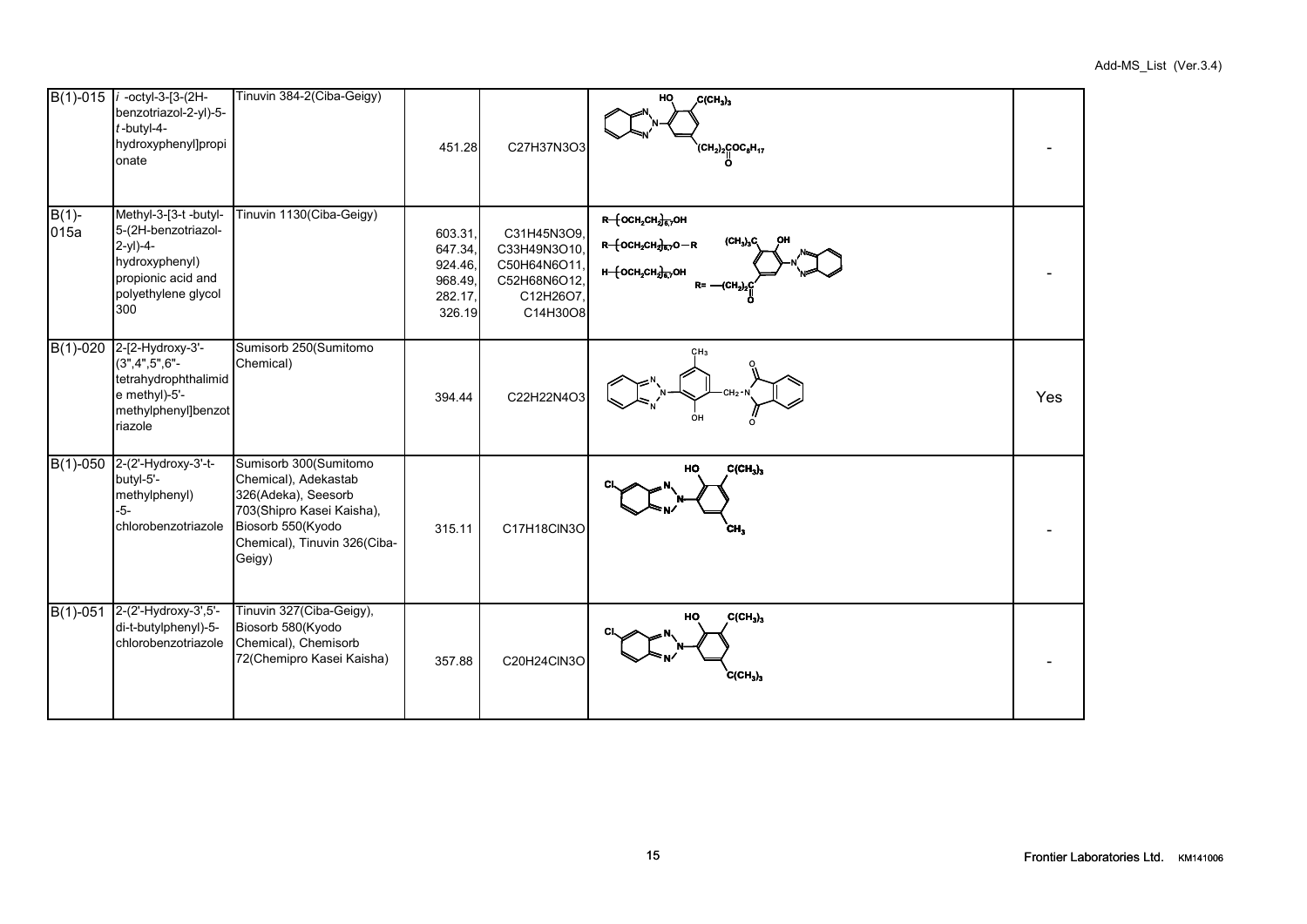|                 | $(1,1,3,3-$<br>tetramethylbutyl)<br>$-6-(2H -$<br>benzotriazole-2-<br>yl)phenol]                                                      | B(1)-100 2,2'-Methylenebis[4- Mark LA-31, Adekastab<br>LA31(Adeka)                                                                                          | 658.87 | C41H50N6O2 | OH<br>QН<br>CH.<br>$\text{C}(\text{CH}_3)_2$<br>$\text{C}(\text{CH}_3)_2$<br>CH <sub>2</sub><br>ċн,<br>$C(CH_3)_3$<br>$\dot{C}$ (CH <sub>3</sub> ) <sub>3</sub> |  |
|-----------------|---------------------------------------------------------------------------------------------------------------------------------------|-------------------------------------------------------------------------------------------------------------------------------------------------------------|--------|------------|-----------------------------------------------------------------------------------------------------------------------------------------------------------------|--|
| $B(1)-101$      | Condensation<br>product of methyl-3-<br>[3-t-butyl-5-(2H-<br>benzotriazole-2-yl)<br>$-4-$<br>hydroxyphenyl]propi<br>onate and PEG 300 | Tinuvin 213(Ciba-Geigy)                                                                                                                                     |        |            | HQ<br>C(CH <sub>3</sub> ) <sub>3</sub><br>(CH <sub>2</sub> ) <sub>2</sub> C-OPEG-<br>$J_{2}$                                                                    |  |
| $B(2)-010$ 2,4- | Dihydroxybenzophe<br>none                                                                                                             | Seesorb 100(Shipro Kasei<br>Kaisha), Uvininul 400(BASF),<br>Inhibitor DHBP(Eastman),<br>DHB Riedel(Hoechst)                                                 | 214.06 | C13H10O3   |                                                                                                                                                                 |  |
| $B(2)-011$      | 2-Hydroxy-4-<br>methoxybenzopheno Chemical), Seesorb<br>ne                                                                            | Sumisorb 110(Sumitomo<br>101(Shipro Kasei Kaisha),<br>Biosorb 110(Kyodo<br>Chemical), Cyasorb UV-<br>9(Am. Cyanamid), Uninul M-<br>40, Uvinul M-40(BASF)    | 228.08 | C14H12O3   | HO                                                                                                                                                              |  |
|                 | B(2)-012 2-Hydroxy-4-n-<br>octoxybenzophenon<br>e                                                                                     | Sumisorb 130(Sumitomo<br>Chemical), Seesorb<br>102(Shipro Kasei Kaisha),<br>Cyasorb UV-531(Am.<br>Cyanamid), Uvinul M-<br>40(BASF), ADK STAB<br>1413(Adeka) | 326.19 | C21H26O3   | HO<br>$\overline{C_8H_{17}}$                                                                                                                                    |  |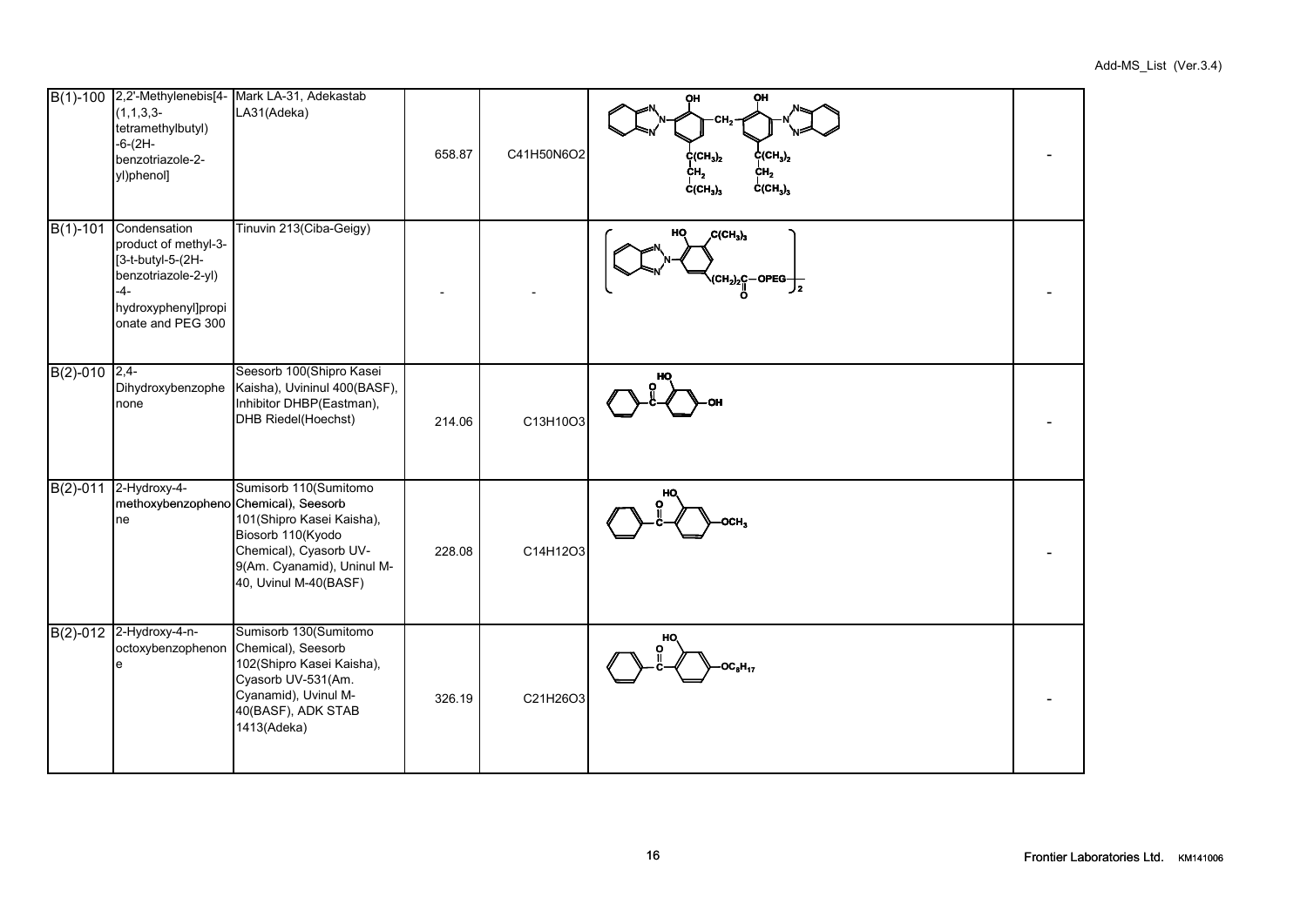|                     | B(2)-013 2-Hydroxy-4-n-<br>dodecyloxybenzoph<br>enone          | Seesorb 103(Shipro Kasei<br>Kaisha), Chemisorb<br>13(Chemipro Kasei Kaisha),<br>DOBP(Eastman Chem.)                              | 382.54 | C25H34O3  | HO<br>ი<br>$OC_{12}H_{25}$                                                                  |  |
|---------------------|----------------------------------------------------------------|----------------------------------------------------------------------------------------------------------------------------------|--------|-----------|---------------------------------------------------------------------------------------------|--|
| B(2)-015 Poly-4-(2- | acryloxyethoxy)-2-<br>hydroxybenzopheno<br>ne                  | Cyasorb UV-2126(Am.<br>Cyanamid)                                                                                                 |        |           | $-$ {CH <sub>2</sub> CH} <del><sub>n</sub></del><br>O=COCH <sub>2</sub> CH <sub>2</sub> O - |  |
|                     | B(2)-016 2-Hydroxy-4-<br>benzyloxybenzophe<br>none             | Seesorb 105(Shipro Kasei<br>Kaisha), Sumisorb<br>120(Sumitomo Chemical),<br>Chemisorb 15(Chemipro<br>Kasei Kaisha)               | 304.11 | C20H16O3  | HO<br>ο                                                                                     |  |
| $B(2)-020$          | 2,2'-Dihydroxy-4-<br>ne                                        | Cyasorb UV-24(Am.<br>methoxybenzopheno Cyanamid), Sumisorb<br>140(Sumitomo Chemical),<br>Chemisorb 111(Chemipro<br>Kasei Kaisha) | 244.07 | C14H12O4  | OH HO                                                                                       |  |
|                     | B(2)-025 2-Hydroxy-4-<br>methoxy-5-<br>sulfoxybenzophenon<br>e | Uvinul MS-40(BASF), HMBS<br>Riedel(Hoechst)                                                                                      | 308.04 | C14H12O6S | но<br>осн,<br>SO,H                                                                          |  |
| $B(2)-030$          | 2,2'-Dihydroxy-4,4'-<br>dimethoxybenzophe<br>none              | Uvinul D-49(BASF),<br>Chemisorb 1011(Chemipro<br>Kasei Kaisha)                                                                   | 274.08 | C15H14O5  | он но                                                                                       |  |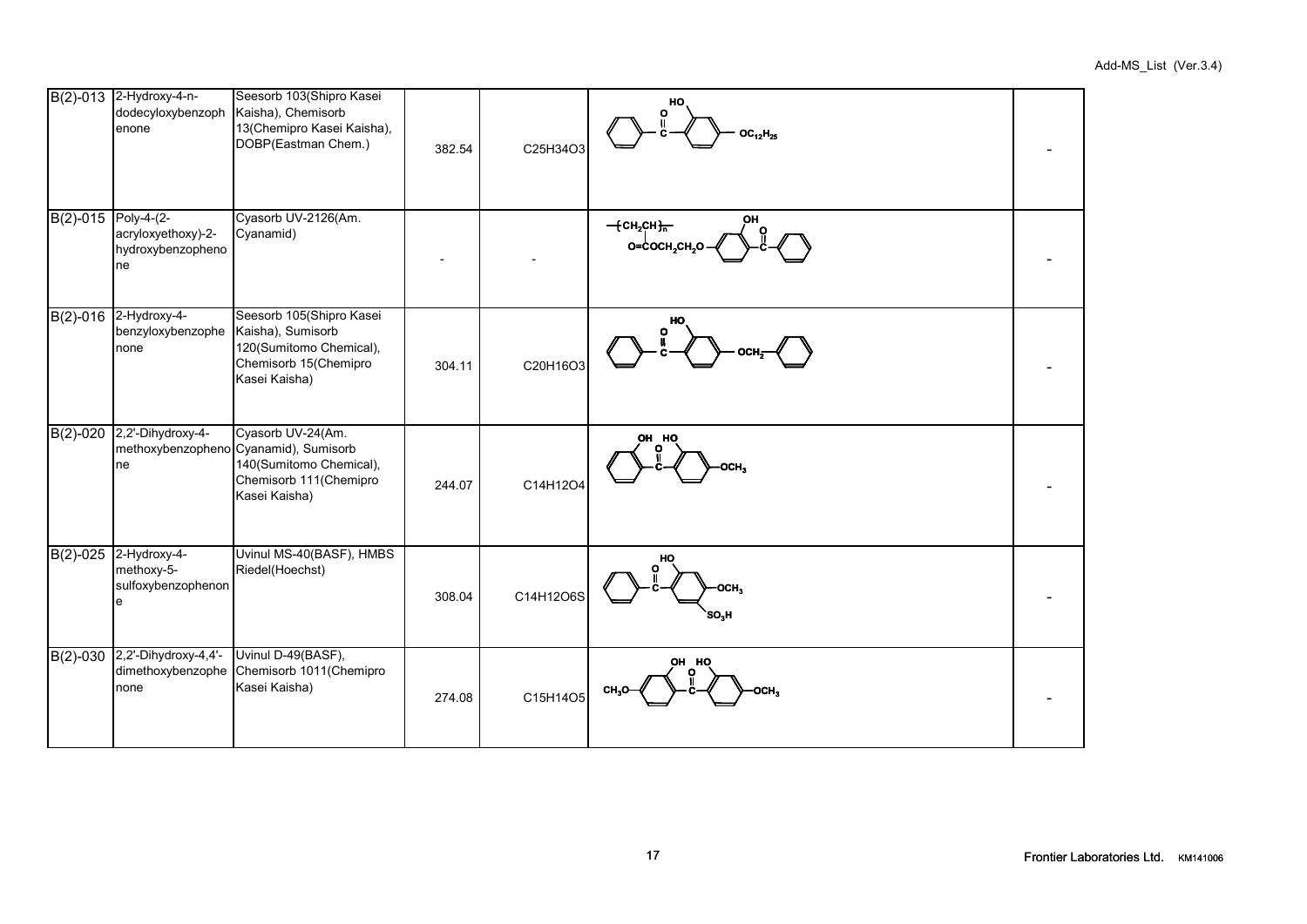| $B(2)-031$ 2,2',4,4'-   | henone                                                            | Uvinul D-50(BASF), Sumisorb<br>Tetrahydroxybenzop 150(Sumitomo Chemical),<br>Chemisorb 1001(Chemipro<br>Kasei Kaisha)                                                      | 246.05 | C13H10O5 | OH HO<br>нс                                                                |     |
|-------------------------|-------------------------------------------------------------------|----------------------------------------------------------------------------------------------------------------------------------------------------------------------------|--------|----------|----------------------------------------------------------------------------|-----|
| $\overline{B(2)}$ -100  | Bis(5-benzoyl-4-<br>hydroxy-2-<br>methoxyphenyl)met<br>hane       | Mark LA-51(Adeka)                                                                                                                                                          | 468.16 | C29H24O6 | CH.<br>$OCH3$ CH <sub>3</sub> C                                            | Yes |
| $B(3)-001$              | Phenyl salicylate                                                 | Seesorb 201(Shipro Kasei<br>Kaisha)                                                                                                                                        | 214.06 | C13H10O3 |                                                                            |     |
| $B(3)-002$              | 2,5-Di-t-butyl-4-<br>hydroxybenzoic<br>acid, n-hexadecyl<br>ester | Cyasorb UV 2908(Am.<br>Cyanamid)                                                                                                                                           | 474.76 | C31H54O3 | OH<br>$(\text{CH}_3)_3\text{C}$<br>$C(CH_3)_3$<br>$\text{cooc}_{16}H_{33}$ |     |
| $B(3) - 010$            | 4-t-Butylphenyl<br>salicylate                                     | Seesorb 202(Shipro Kasei<br>Kaisha), Biosorb 90(Kyodo<br>Chemical)                                                                                                         | 270.13 | C17H18O3 | $\text{CH}_3$ )                                                            | Yes |
| $\overline{B(3)} - 030$ | 2,4-Di-t-butylphenyl-<br>3',5'-di-t-butyl-4'-<br>hydroxybenzoate  | Tinuvin 120(Ciba-Geigy),<br>Sumisorb 400(Sumitomo<br>Chemical), Seesorb<br>712(Shipro Kasei Kaisha),<br>Chemisorb 112(Chemipro<br>Kasei Kaisha), UV-Check<br>AM-340(Ferro) | 438.64 | C29H42O3 | $(CH_3)_3C$<br>$C(CH_3)_3$<br>HO<br>$(CH_3)_3C$<br>$(CH_3)_3C$             | Yes |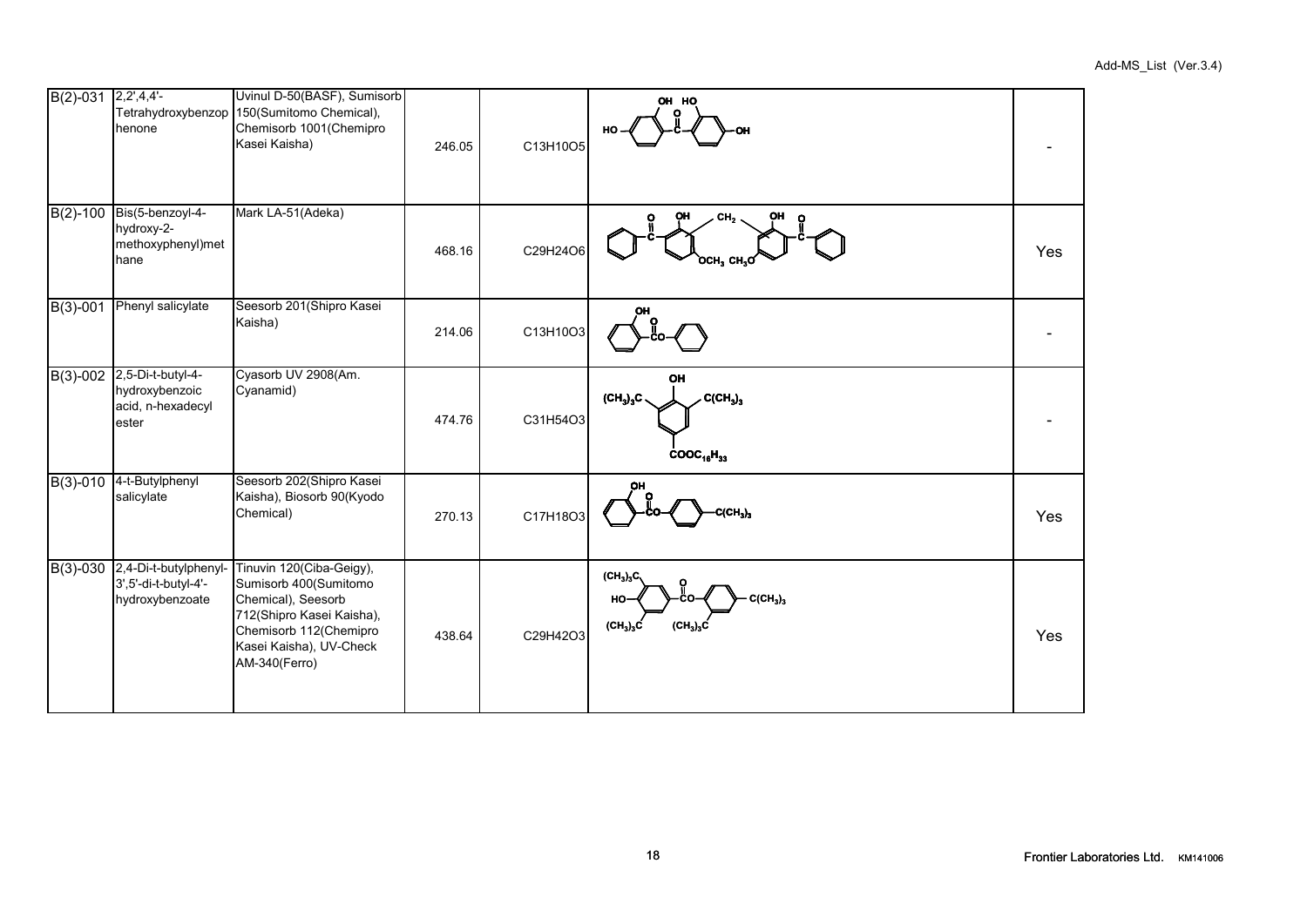| $B(4)-001$    | Ethyl(beta, beta-<br>diphenyl)<br>cyanoacrylate                          | Seesorb 501(Shipro Kasei<br>Kaisha), Biosorb 910(Kyodo<br>Chemical), Uvinul N-539<br>Univul N-539(BASF) | 277.11 | C18H15NO2    | CN<br>$c = c \text{cooc}_2H_5$                                                  |     |
|---------------|--------------------------------------------------------------------------|---------------------------------------------------------------------------------------------------------|--------|--------------|---------------------------------------------------------------------------------|-----|
| $B(4)-002$ 2- | Ethylhexyl(beta, beta<br>-diphenyl)<br>cyanoacrylate                     | Univul N-539(BASF)                                                                                      | 361.48 | C24H27NO2    | CN<br>$C_2H_5$<br>$C = CCOOCH2CHC4H9$                                           |     |
|               | B(8)-010 2,2'-Thiobis(4-t-<br>octylphenolate)-n-<br>butylamine nickel II | Cyasorb UV-1084(Am.<br>Cyanamid)                                                                        | 572.51 | C32H51NNiO2S | $t - CnH17$<br>$S \rightarrow Ni \leftarrow NH_2 - n - C_4H_9$<br>$t - C_n H_1$ |     |
| $B(8)-011$    | 2,2'-Thiobis(4-t-<br>octylphenolate)-2-<br>ethylhexylamine<br>nickel II  | Seesorb 612NH(Shipro Kasei<br>Kaisha)                                                                   | 628.62 | C36H59NNiO2S | $t - CnHn$<br>$S \rightarrow Ni \leftarrow NH_2-C_8H_{17}$                      |     |
| $B(8)-100$    | Nickel<br>te                                                             | Antigene NBC(Sumitomo<br>dibutyldithiocarbama Chemical), UV-Check AM-<br>104(Ferro)                     | 467.45 | C18H36N2NiS4 | $C_4H_9$<br>- Ni<br>$C_4H_9$<br>2                                               | Yes |
|               | B(9)-005 2,2,6,6-tetramethyl-<br>4-piperidinyl<br>alkanoate              | Cyasorb UV-3853(Am.<br>Cyanamid)                                                                        |        |              | HN                                                                              |     |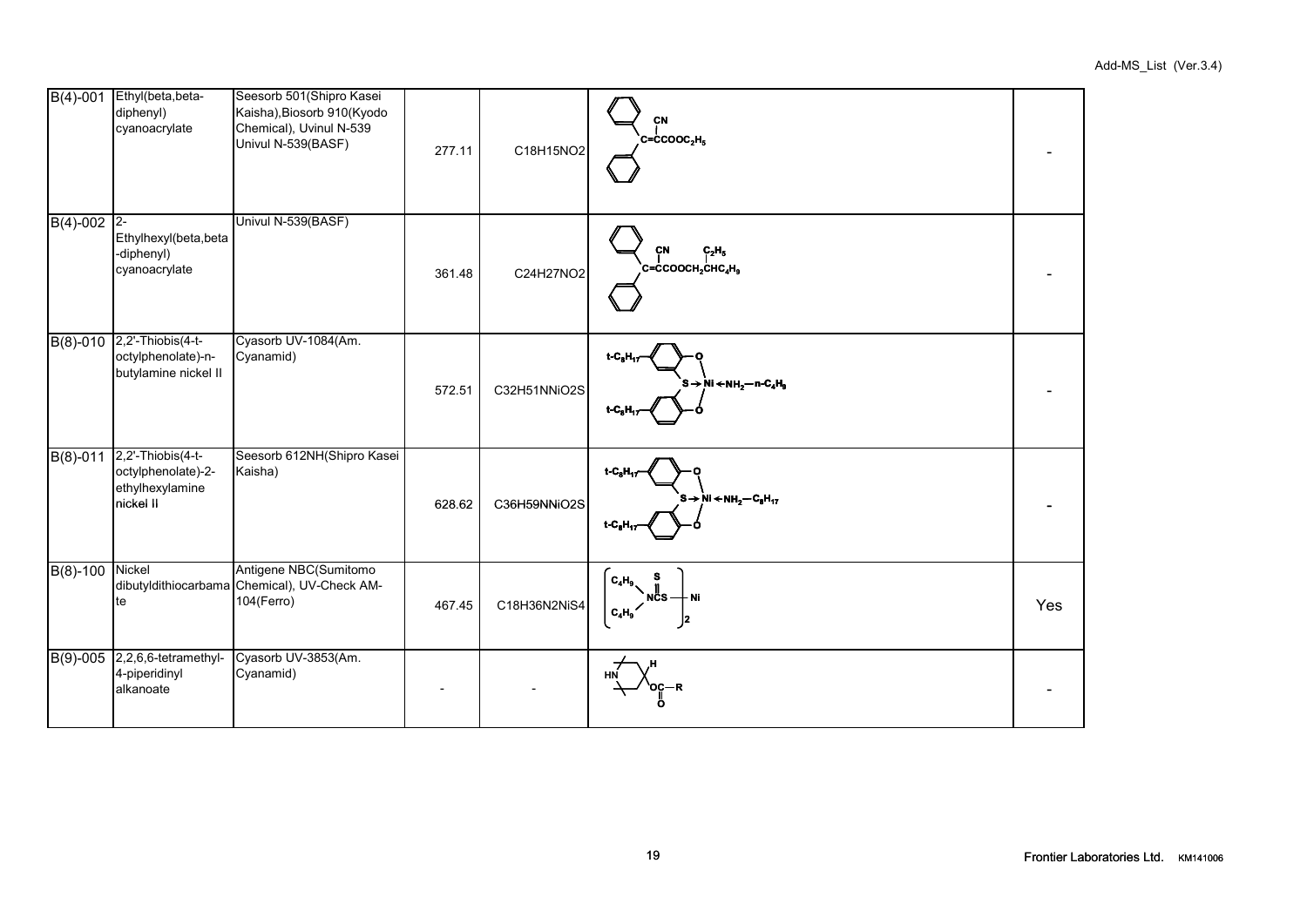| $\overline{B(9)} - 050$ | buthylphenyl)propion<br>yl]-N-<br>(4-hydroxy-3,5-di-t-<br>buthylphenyl)<br>methyl-2,2,6,6-<br>tetramethylpiperidin<br>ė                 | [4-(4-hydroxy-3,5-di- Sanol LS 2626(Sankyo)                                                                       | 722.05            | C45H71NO6                 | $(CH_3)_3C$<br>, $C(CH_3)_3$<br>—<br>Сн <sub>2</sub> сн <sub>2</sub> сосн <sub>2</sub> сн <sub>2</sub> — Nina Co <sup>0</sup> CCH <sub>2</sub> CH <sub>2</sub> —<br>-OH<br>HO-<br>$C(CH_3)_3$<br>(CH <sub>3</sub> ) <sub>3</sub> C | Yes |
|-------------------------|-----------------------------------------------------------------------------------------------------------------------------------------|-------------------------------------------------------------------------------------------------------------------|-------------------|---------------------------|------------------------------------------------------------------------------------------------------------------------------------------------------------------------------------------------------------------------------------|-----|
| $B(9)-101$              | Bis(2,2,6,6-<br>tetramethyl-4-<br>piperidyl)sebacate                                                                                    | Sanol LS 770(Sankyo), ADK<br>STAB LA-77(Adeka),<br>Tomisorb 77(Mitsubishi<br>Pharma), Tinuvin 770(Ciba-<br>Geigy) | 480.72            | C28H52N2O4                |                                                                                                                                                                                                                                    | Yes |
| B(9)-150                | Bis(N-methyl-<br>2,2,6,6-tetramethyl-<br>piperidyl)sebacate                                                                             | Sanol LS 765(Sankyo),<br>Tinuvin 765(Ciba-Geigy)                                                                  | 508.78            | C30H56N2O4                | -CH,<br>$CH3$ -                                                                                                                                                                                                                    |     |
| $B(9)$ -<br>150a        | Mixture of:<br>Bis(1,2,2,6,6-<br>pentamethyl-4-<br>piperidinyl)-sebacate<br>and 1-Methyl-8-<br>(pentamethyl-4-<br>piperidinyl) sebacate | Tinuvin 292(Ciba-Geigy)                                                                                           | 508.78,<br>369.54 | C30H56N2O4 +<br>C21H39NO4 | CH <sub>5</sub><br>$\rm \backslash$ ဝင္ (CH <sub>2</sub> ) <sub>8</sub> င္(<br>and<br>CH.<br>၀ငူ (CH <sub>2</sub> ) <sub>8</sub> ငူဝCH <sub>3</sub>                                                                                |     |
| B(9)-151                | Bis(1,2,2,6,6-<br>pentamethyl-4-<br>piperidyl)-2-(3,5-di-t-<br>butyl-4-<br>hydroxybenzyl)-2-n-<br>butylmalonate                         | Tinuvin 144(Ciba-Geigy)                                                                                           | 685.03            | C42H72N2O5                | $(CH_3)_3C$<br>HO<br>$(CH_3)_3C$                                                                                                                                                                                                   | Yes |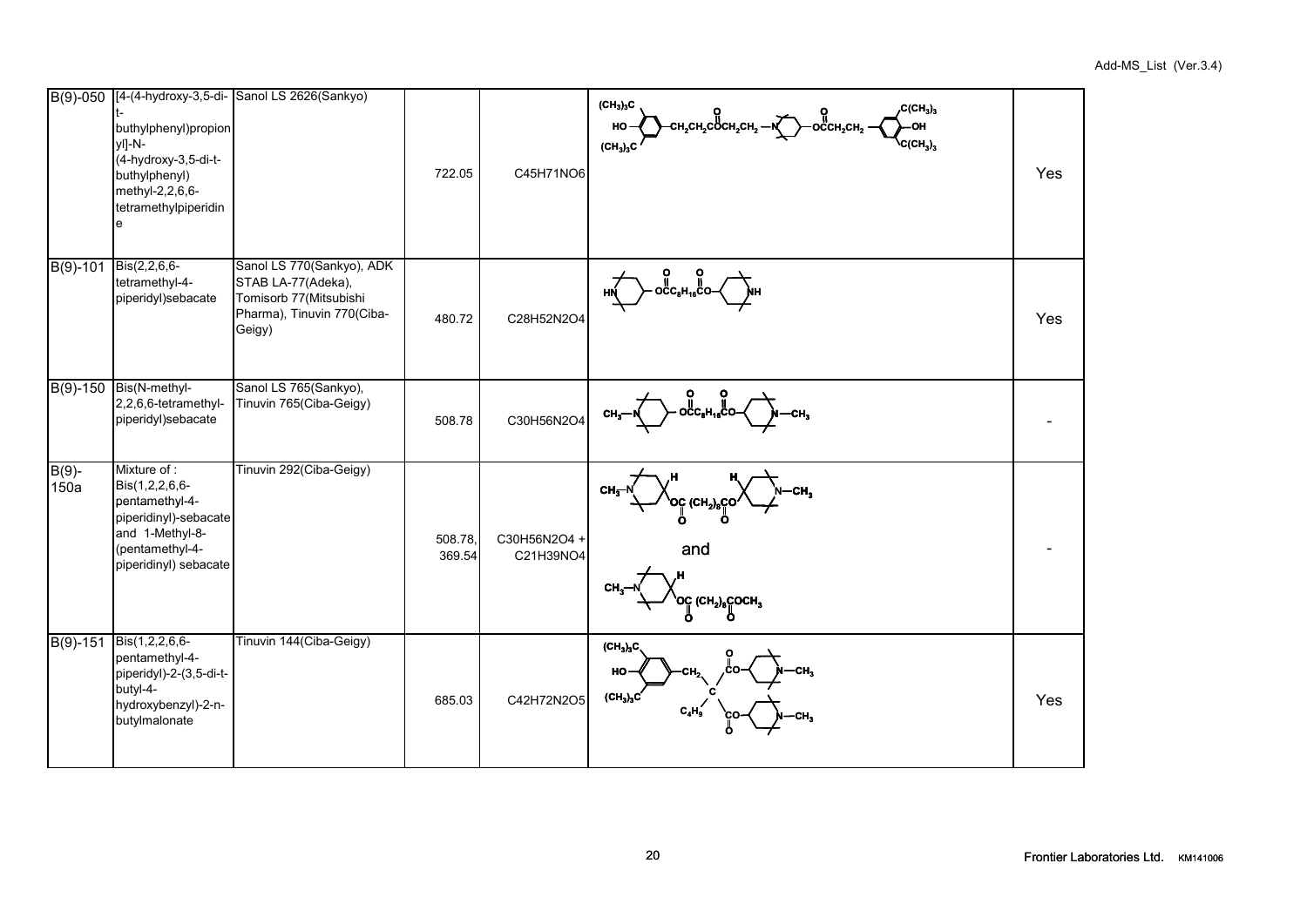|                        | B(9)-160 Decanedioic acid,<br>bis (2,2,6,6-<br>tetramethyl-1-<br>(octyloxy)-4-<br>piperidinyl) ester                                                                                                              | Tinuvin 123(Ciba-Geigy)                                 | 737.15 | C44H84N2O6 | $\begin{picture}(130,10) \put(0,0){\line(1,0){10}} \put(15,0){\line(1,0){10}} \put(15,0){\line(1,0){10}} \put(15,0){\line(1,0){10}} \put(15,0){\line(1,0){10}} \put(15,0){\line(1,0){10}} \put(15,0){\line(1,0){10}} \put(15,0){\line(1,0){10}} \put(15,0){\line(1,0){10}} \put(15,0){\line(1,0){10}} \put(15,0){\line(1,0){10}} \put(15,0){\line($<br>.<br> N—OC <sub>8</sub> H <sub>17</sub><br> - | Yes |
|------------------------|-------------------------------------------------------------------------------------------------------------------------------------------------------------------------------------------------------------------|---------------------------------------------------------|--------|------------|------------------------------------------------------------------------------------------------------------------------------------------------------------------------------------------------------------------------------------------------------------------------------------------------------------------------------------------------------------------------------------------------------|-----|
| $B(9)-250$             | Condensation<br>product of 1,2,3,4-<br>butanetetracarboxyli<br>c acid<br>and 1,2,2,6,6-<br>pentamethyl-4-<br>piperidinol and<br>tridecylalcohol                                                                   | Mark LA-62(Adeka)                                       | 875.69 | C51H93N3O8 | $CH2COO$ $ R1$<br>CH COO – $R_1$<br>СΗ,<br>CH COO - $R_2$<br>$R_2: -C_{13}H_{27}$<br>$CH2COO$ - R <sub>1</sub>                                                                                                                                                                                                                                                                                       | Yes |
| $B(9)-300$             | Tetrakis (2,2,6,6-<br>tetramethyl-4-<br>piperidyl)-1,2,3,4-<br>butanetetracarboxyl<br>late                                                                                                                        | Mark LA-57(Adeka)                                       | 791.11 | C44H78N4O8 | $CH2COO$ - R<br>$CH COO - R$<br>$CH COO - R$<br>$CH2COO$ - R                                                                                                                                                                                                                                                                                                                                         | Yes |
| $\overline{B(9)}$ -350 | Tetrakis (1,2,2,6,6-<br>pentamethyl-4-<br>piperidyl)-1,2,3,4-<br>butanetetracarboxyl<br>ate                                                                                                                       | Mark LA-52(Adeka)                                       | 847.22 | C48H86N4O8 | $CH2COO$ - R<br>$CH COO - R$<br>$CH COO - R$<br>$CH2COO$ - R                                                                                                                                                                                                                                                                                                                                         | Yes |
| $B(9)-400$             | Poly[[6-[(1,1,3,3-<br>tetramethylbutyl)<br>amino]-1,3,5-<br>triazine-2,4-di-yl]<br>$[(2, 2, 6, 6 -$<br>tetramethyl-4-<br>piperidyl)<br>imino]hexamethylen<br>$e[(2,2,6,6-$<br>tetramethyl-4-<br>piperidyl)imino]] | Chimassorb 944 LD,<br>Chimassorb 944 FD(Ciba-<br>Geigy) |        |            | $-(CH2)6$<br>NS.<br><b>NH+CH,+</b>                                                                                                                                                                                                                                                                                                                                                                   |     |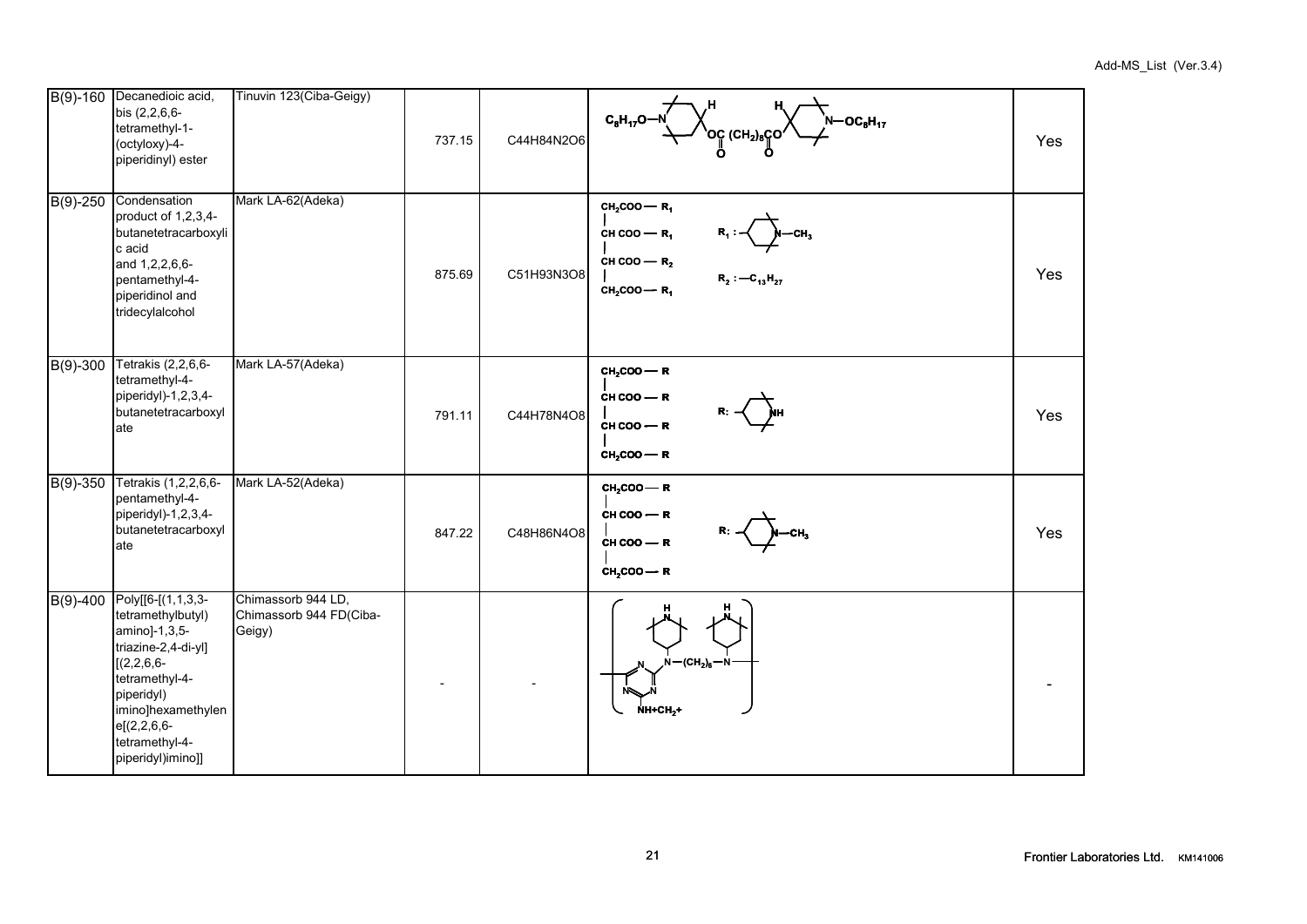| $B(9)-401$ | Poly[(6-morpholino-<br>s-triazine-2,4-diyl)<br>$[(2, 2, 6, 6 -$<br>tetramethyl-4-<br>piperidyl] imino]-<br>hexamethylene[(2,2,<br>6,6-tetramethyl-4-<br>piperidyl) imino]]                                                               | Cyasorb UV-3346(Am.<br>Cyanamid) |  | (CH,),<br>ノロ                                                                                                                                                                                                                                                                                           |  |
|------------|------------------------------------------------------------------------------------------------------------------------------------------------------------------------------------------------------------------------------------------|----------------------------------|--|--------------------------------------------------------------------------------------------------------------------------------------------------------------------------------------------------------------------------------------------------------------------------------------------------------|--|
| $B(9)-402$ | Poly[(6-morpholino-<br>s-triazine-2,4-diyl)<br>$[(1,2,2,6,6-$<br>pentamethyl-4-<br>piperidyl]imino]-<br>hexamethylene[(1,2,<br>2,6,6-pentamethyl-4-<br>piperidyl)imino]]                                                                 | Cyasorb UV-5329(Am.<br>Cyanamid) |  | (CH <sub>2</sub> ) <sub>0</sub>                                                                                                                                                                                                                                                                        |  |
| $B(9)-403$ | Polymeric hindered<br>amine light stabilizer Geigy)                                                                                                                                                                                      | Chimassorb 2020FD(Ciba-          |  | $N - (CH2)6 - N - R$<br>N-(CH <sub>2</sub> ) <sub>6</sub> -N<br>R<br>$\chi$ (CH <sub>2</sub> ) <sub>3</sub> CH <sub>3</sub><br>$CH_3CH_2)_3N$<br>$\sqrt{\text{CH}_2}_3\text{CH}_3$<br><sub>╱</sub> (СН <sub>2</sub> ) <sub>3</sub> СН <sub>3</sub><br>╲(СН <sub>2</sub> ) <sub>3</sub> СН <sub>3</sub> |  |
| $B(9)-410$ | Condensation<br>product of 1,2,3,4-<br>butanetetracarboxyli<br>c acid and 2,2,6,6-<br>tetramethyl-4-<br>piperidinol and<br>beta, beta, beta', beta'<br>-tetramethyl-3,9-<br>$(2, 4, 8, 10-$<br>tetraoxaspiro [5,5]<br>undecane)diethanol | Mark LA-68(Adeka)                |  | $CH_3$ OH <sub>2</sub> C CH <sub>2</sub> Q<br>$\begin{array}{cc}\nC + H_2C - C - C_1 \\ C - C_2\n\end{array}$<br>OH C<br>CH <sub>2</sub> COO-<br>сн соо —<br>B.T.C.:<br>ċн соо —<br>CH <sub>2</sub> COO-                                                                                               |  |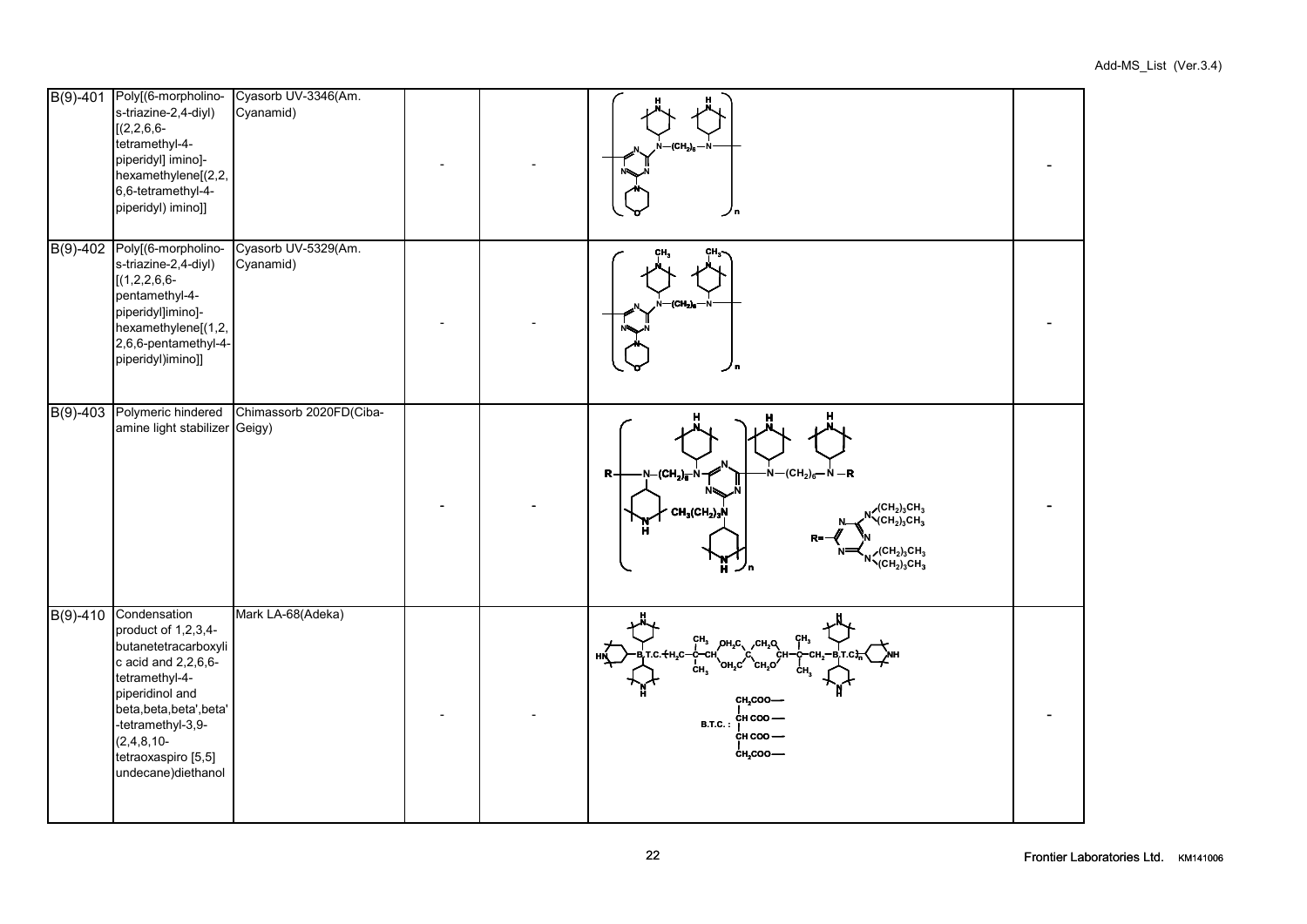|            | B(9)-450 N,N'-Bis(3-<br>aminopropyl)ethylen Geigy)<br>ediamine-2,4-bis[N-<br>butyl<br>$-N-(1,2,2,6,6-$<br>pentamethyl-4-<br>piperidyl)amino]-6-<br>chrolo-1,3,5-triazine                                                                    | Chimassorb 119 FL(Ciba-   | 174.18 or<br>2284.05 | C8H22N4 or<br>C132H250N32 | Ŗ<br>Ŗ<br>$R$ – NH – (CH <sub>2</sub> ) <sub>3</sub> N – (CH <sub>2</sub> ) <sub>2</sub> N – (CH <sub>2</sub> ) <sub>3</sub> – NH – R<br>R: H Or $CH_3-N$ $\rightarrow N$ |  |
|------------|---------------------------------------------------------------------------------------------------------------------------------------------------------------------------------------------------------------------------------------------|---------------------------|----------------------|---------------------------|---------------------------------------------------------------------------------------------------------------------------------------------------------------------------|--|
| $B(9)-451$ | Dimethyl<br>succinatepolymer<br>with tetramethyl<br>hydroxy-1-<br>hydroxyethyl<br>piperidine                                                                                                                                                | Tinuvin 622LD(Ciba-Geigy) |                      |                           | $\uparrow$ - CH <sub>2</sub> CH <sub>2</sub> OCCH <sub>2</sub> CH <sub>2</sub> C - OCH <sub>3</sub>                                                                       |  |
| $B(9)-452$ | Condensation<br>products of 1,2,3,4-<br>butanetetracarboxyli<br>c acid and $1,2,2,6,6$ -<br>pentamethyl-4-<br>piperidinol and<br>beta, beta, beta', beta'<br>-tetramethyl-3,9-<br>$(2,4,8,10-$<br>tetraoxaspiro [5,5]<br>undecane)diethanol | Mark LA-63(Adeka)         |                      |                           | A CH3 OH3 CH3 CH3 AN<br>ĊН.<br>CH <sub>2</sub> COO-<br>¢н соо —<br><b>B.T.C.:</b><br>сн соо —<br>$c_{H,COO}$ —                                                            |  |
| $B(9)-490$ | Poly[methyl-3-oxy-<br>(2,2,6,6-tetramethyl-<br>4-piperidyl)<br>propylsiloxane]                                                                                                                                                              | Uvasil 299(EniChem)       |                      |                           | CH <sub>3</sub><br>$+$ si $-$ o $+$<br>(CH <sub>2</sub> ) <sub>3</sub>                                                                                                    |  |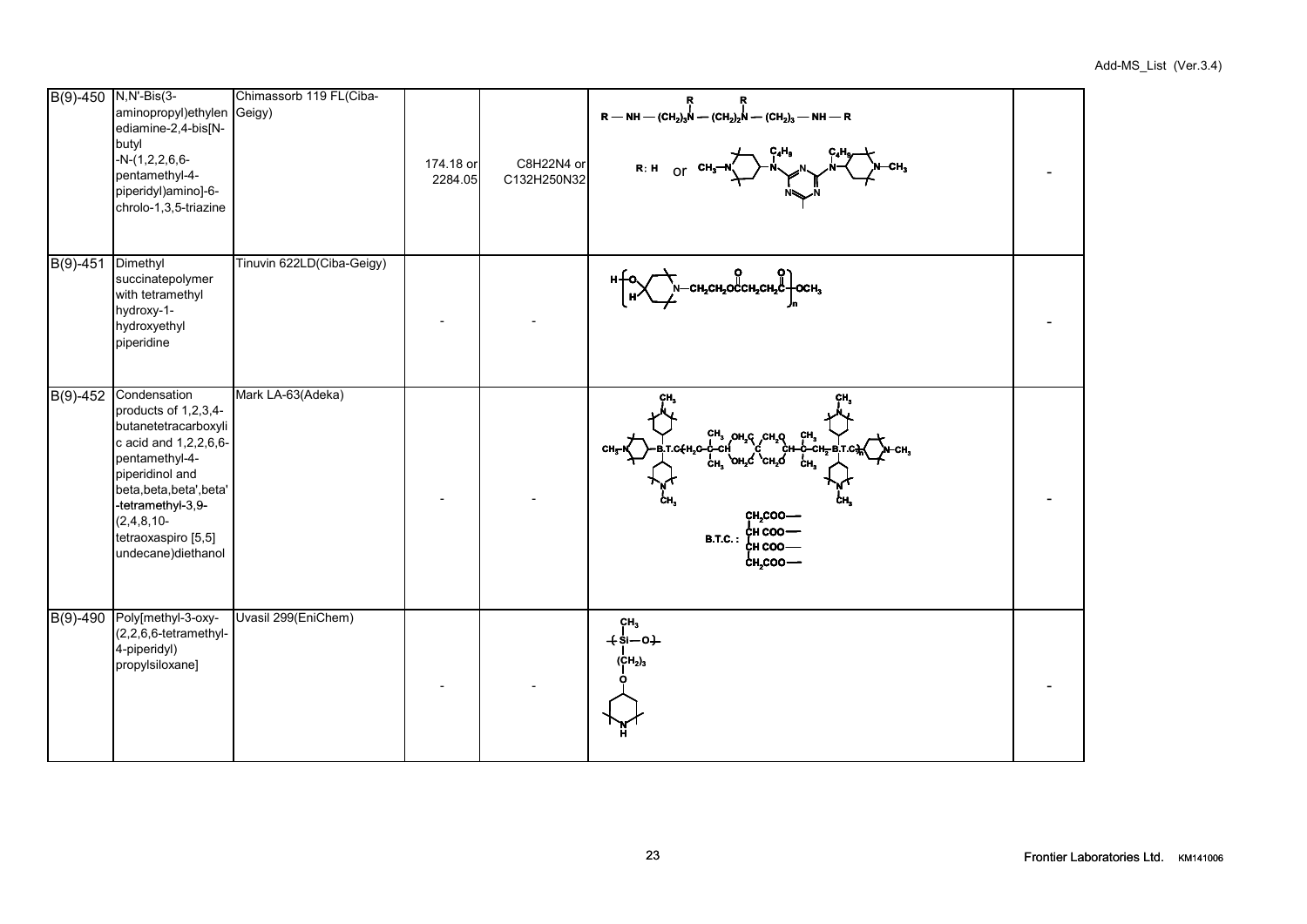| $B(10)$ -<br>010    | 2-(4,6-diphenyl-<br>1,3,5-triazine-2-yl)-5-<br>[(hexyl)oxy]-phenol                                                                                                                                                                                                       | Millad 3988(Miliken Chemical)                                    |                      | 425.52 C27H27N3O2          | OC <sub>6</sub> H <sub>43</sub>                                                                                                               |     |
|---------------------|--------------------------------------------------------------------------------------------------------------------------------------------------------------------------------------------------------------------------------------------------------------------------|------------------------------------------------------------------|----------------------|----------------------------|-----------------------------------------------------------------------------------------------------------------------------------------------|-----|
| $B(10)$ -<br>015    | (1) 2-[4-[(2-hydroxy-<br>l3-<br>dodecyloxypropyl)ox<br>y]-2-hydroxyphenyl]-<br>$4,6-bis(2,4-$<br>dimethylphenyl)-<br>$1,3,5$ -triazine $(2)$<br>2-[4-[(2-hydroxy-3-<br>tridecyloxypropyloxy]<br>-2-hydroxyphenyl]-<br>4,6-bis(2,4-<br>dimethylphenyl)-<br>1,3,5-triazine | Tinuvin 400(Ciba-Geigy)                                          | $639.87 +$<br>653.86 | C40H53N3O4 +<br>C41H55N3O4 | OН<br>OCH <sub>2</sub> CHCH <sub>2</sub> O-R<br>$\bigoplus$ : R = C <sub>12</sub> H <sub>25</sub><br>CH <sub>3</sub><br>$Q: R = C_{13}H_{27}$ |     |
| $C(1)-003$          | Decanedicarboxylic<br>acid,<br>disalythyloylhydrazid<br>e                                                                                                                                                                                                                | Mark CDA-6(Adeka)                                                | 498.57               | C26H34N4O6                 | OH<br>OH<br>-С" - "С" (СН <sub>2)10</sub> С" - "С" - "С" -                                                                                    | Yes |
| $C(2)-010$ 3-(N-    | salicyloyl)amino-<br>1,2,4-triazole                                                                                                                                                                                                                                      | Mark CDA-1(Adeka)                                                | 204.06               | C9H8N4O2                   | OH                                                                                                                                            | Yes |
| $C(2) - 020$        | Acid amide                                                                                                                                                                                                                                                               | Stabinol CS-42(Sumitomo<br>Chemical)                             |                      |                            | ဝူ<br>O<br>$R$ - $\ddot{C}$ NH - NHC - $R'$                                                                                                   |     |
| $C(2)-030$ Melamine |                                                                                                                                                                                                                                                                          | Mark ZS-27 (Blend with other<br>chemicals)(Adeka<br>Corporation) | 126.07               | C3H6N6                     | NH <sub>2</sub><br>$H_2N$<br>N<br>`NH,                                                                                                        |     |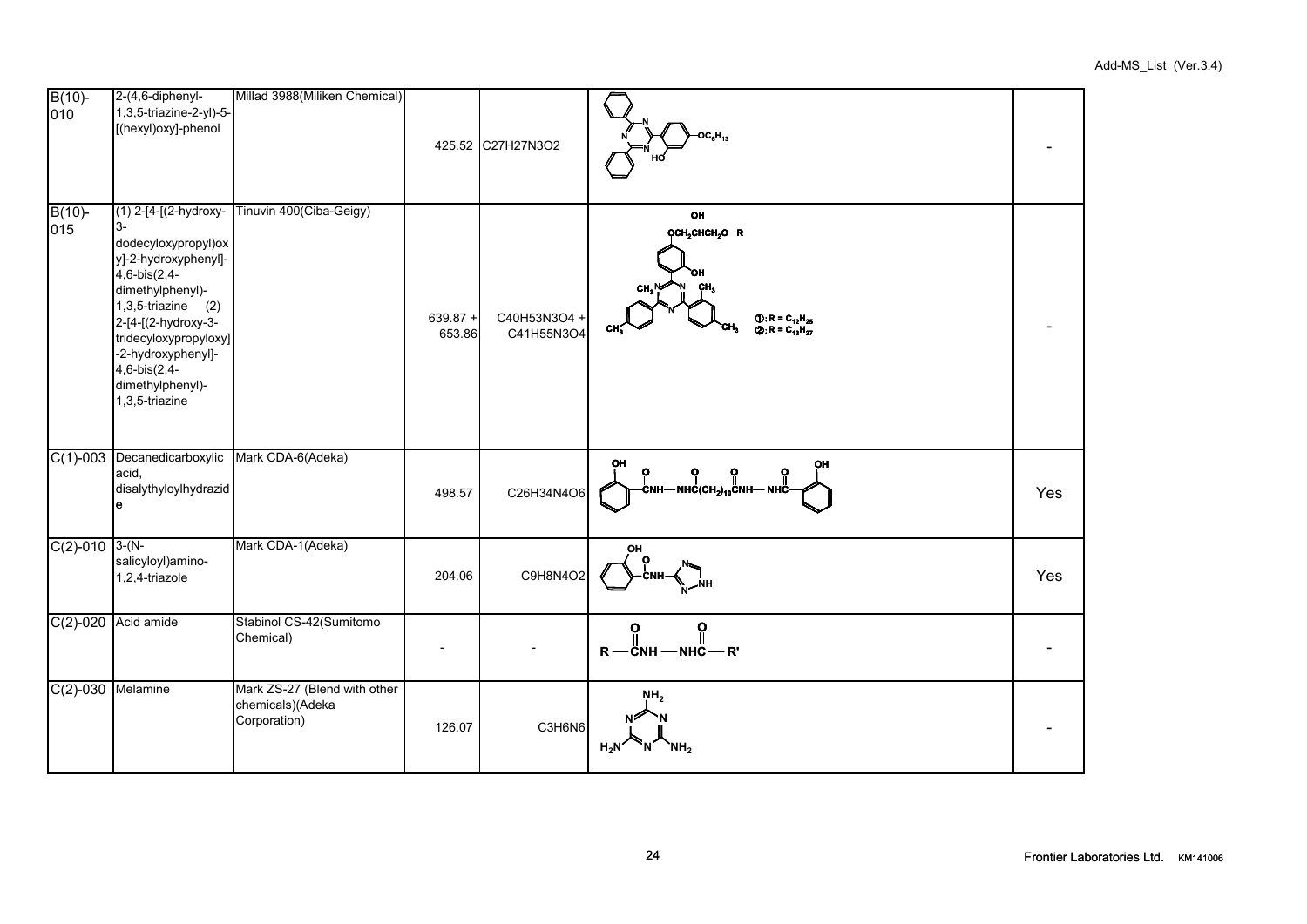|                     | $D(3)-001$ Lithium stearate | (Shinagawa Chemical<br>Industry), Kouseistab Li-St(),<br>S-7000(Sakai Chemical<br>Industry), Li-St(Katsuta Kako)                                          | 290.28 | C18H35LiO2 | $Li(C_{17}H_{35}COO)$                                                               | Yes |
|---------------------|-----------------------------|-----------------------------------------------------------------------------------------------------------------------------------------------------------|--------|------------|-------------------------------------------------------------------------------------|-----|
|                     |                             | D(3)-010 Magnesium stearate SM #1000(Sakai Chemical<br>Industry), Kouseistab Mg-St(),<br>NS-M(Namariichi Chemical)                                        | 591.74 | C36H70MgO4 | Mg $(C_{17}H_{35}COO)_2$                                                            | Yes |
|                     | D(3)-030 Calcium stearate   | SC #100(Sakai Chemical<br>Industry), Kouseistab Ca-St(),<br>CS-2, EC-102(Shinagawa<br>Chemical Industry), NF-<br>SC(Ferro), (NOF),<br>(Kawamura Chemical) | 607.02 | C36H70CaO4 | Ca (C <sub>17</sub> H <sub>35</sub> COO) <sub>2</sub>                               | Yes |
| $D(3)-040$          | Zinc stearate               | Stabinex NT-Z1(Mizusawa<br>Industrial Chemicals), KS-<br>100(Kikuchi Color &<br>Chemicals), SZ #2000(Sakai<br>Chemical Industry),<br>(Kawamura Chemical)  | 632.35 | C36H70O4Zn | Zn $(C_{17}H_{35}COO)_2$                                                            | Yes |
| $D(3)$ -043 Zinc 2- | ethylhexanoate              | Octope Zn(Hope Chemical)                                                                                                                                  | 351.82 | C16H30O4Zn | $C_2H_5$<br>Zn [CH <sub>3</sub> (CH <sub>2</sub> ) <sub>3</sub> CHCOO] <sub>2</sub> |     |
|                     | $D(3)$ -060 Barium stearate | (Shinagawa Chemical<br>Industry), SB(Sakai Chemical<br>Industry ), Ba-St, BS-1(), NS-<br>FB(Nissan Chemical<br>Industries))                               | 704.27 | C36H70BaO4 | Ba (C <sub>17</sub> H <sub>35</sub> COO) <sub>2</sub>                               | Yes |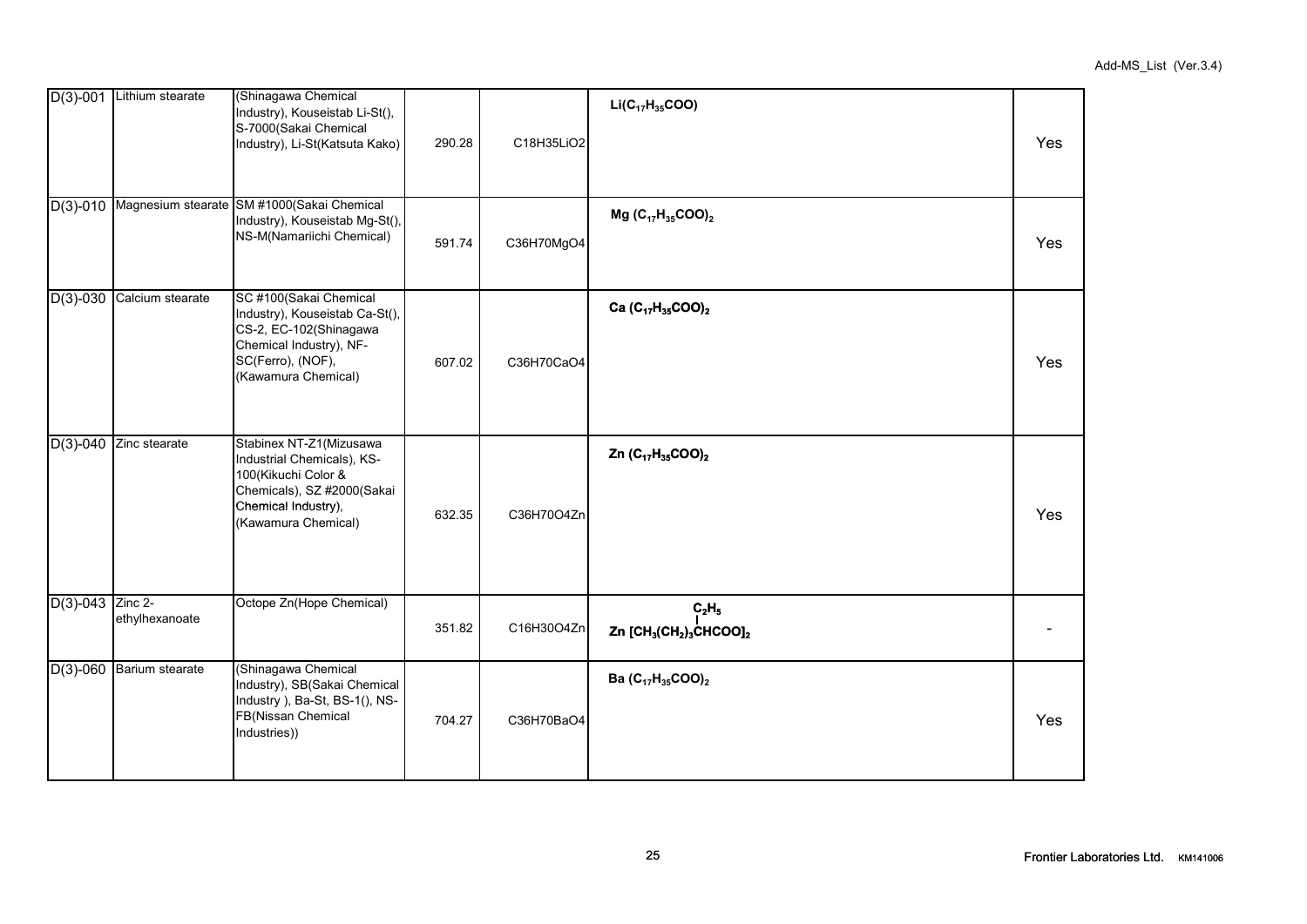|              | $D(3)$ -063 Barium recinoleate | Kouseistab BS-5()                                                                                                                                                   | 732.39 | C36H66BaO6 | <b>OH</b><br>Ba [CH <sub>3</sub> (CH <sub>2</sub> ) <sub>5</sub> CHCH <sub>2</sub> CH=CH(CH <sub>7</sub> ) <sub>7</sub> COO] <sub>2</sub> | Yes |
|--------------|--------------------------------|---------------------------------------------------------------------------------------------------------------------------------------------------------------------|--------|------------|-------------------------------------------------------------------------------------------------------------------------------------------|-----|
| $D(3)-072$   | $Lead$ $2-$<br>ethylhexanoate  | Octope Pb(Hope Chemical)                                                                                                                                            | 493.61 | C16H30O4Pb | $C_2H_5$<br>Pb $[CH_3(CH_2)_3CHCOO]_2$                                                                                                    |     |
| $D(3)-110$   | Dibasic lead<br>phthalate      | DLF                                                                                                                                                                 | 817.71 | C8H4O6Pb3  | $2PbO \cdot Pb(C_8H_4O_4)$                                                                                                                |     |
| $D(3) - 120$ | Zinc benzoate                  | $\overline{\phantom{0}}$                                                                                                                                            | 307.64 | C14H9O4Zn  | Zn                                                                                                                                        |     |
| $D(3)-121$   | p-t-Butyl zinc<br>benzoate     | Kouseistab Z-46()                                                                                                                                                   | 363.74 | C18H18O4Zn | $Zn$ (CH <sub>3</sub> ) <sub>3</sub> C-<br>coo                                                                                            |     |
| $D(3)-125$   | p-t-Butyl barium<br>benzoate   | $\overline{\phantom{a}}$                                                                                                                                            | 435.66 | C18H18BaO4 | $Ba$ (CH <sub>3</sub> ) <sub>3</sub> C<br>${\sf coo}$                                                                                     |     |
| $D(4)-001$   | Dibutyltin dilaurate           | ADK STAB BT-11(Adeka),<br>Stann-SNT-1F(Sankyo<br>Organic Chemicals), TS-101,<br>-102, -110(), Advastab T-<br>12PJ(Katsuta Kako), TN-<br>10(Sakai Chemical Industry) | 631.56 | C32H64O4Sn | $C_4H_9$<br>, OCC <sub>11</sub> H <sub>23</sub><br>`OCC <sub>11</sub> H <sub>23</sub><br>$C_{4}H_{4}$                                     |     |
| $D(4)-002$   | Di-n-octyltin<br>dilaurate     | ADK STAB OT-1(Adeka),<br>Stann BL(Sankyo Organic<br>Chemicals), FD-10B, -10C(),<br>Advastab T-12PJ(Katsuta<br>Kako), Kouseistab T-1200J()                           | 723.77 | C40H80O4Sn | $\frac{c_8H_{17}}{c_8H_{17}}$ sn $\bigotimes_{n=0}^{\infty}$ occ <sub>11</sub> H <sub>23</sub>                                            |     |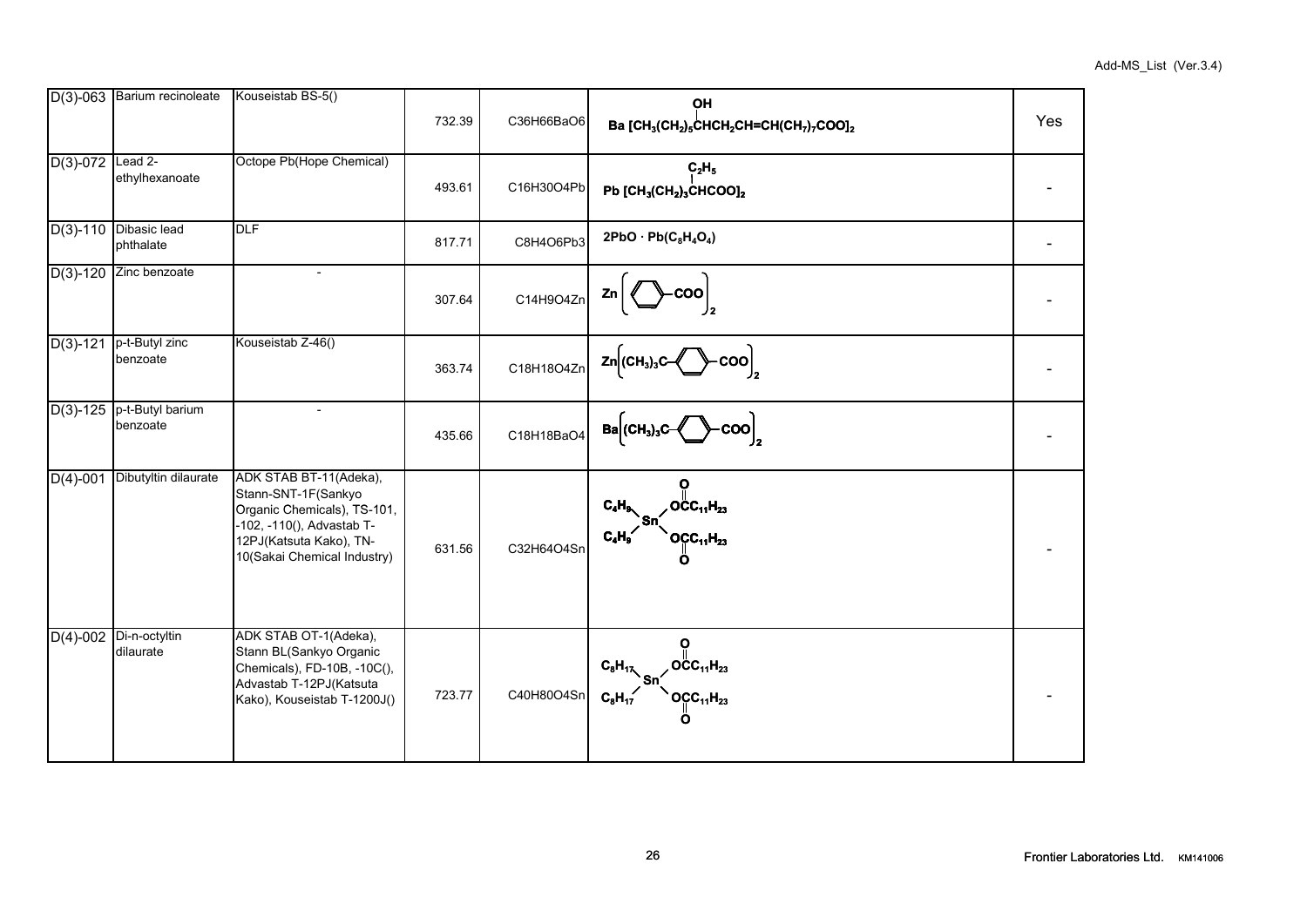|              | D(4)-100 Dibutyltin dimaleate Stanclere TM(Akzo)            |                                                                                               | 346.99 | C12H20O4Sn   | $C_4H_9$ Sn $\overline{\phantom{a}}$ OCCH<br>OCCH<br>$C_4H_9'$                                                                                                          |  |
|--------------|-------------------------------------------------------------|-----------------------------------------------------------------------------------------------|--------|--------------|-------------------------------------------------------------------------------------------------------------------------------------------------------------------------|--|
|              | D(4)-110 Dibutyltin maleate<br>polymer                      | KS-18(), Advastab T-<br>116J(Katsuta Kako)                                                    |        |              | $C_4H_9$ o o<br>$\left.\left.\begin{array}{ccc} 1 & 0 & 0 \\ 0 & 0 & 0 \\ \sin - \text{OCC}H = \text{CHCO} & \frac{1}{10} \end{array}\right\right _0$<br>$\dot{C}_4H_9$ |  |
|              | D(4)-120 Dibutyltin bis(butyl<br>maleate)                   | (Adeka), (Sankyo Organic<br>Chemicals), (Katsuta Kako)                                        | 575.78 | C24H40O8Sn   | <b>ူ ဂူ</b><br>.occн=снсос <sub>4</sub> н。<br>$C_4H_9$<br>$C_4H_9$<br>ဝငူငн=ငнငူဝင $_4$ н $_9$<br>Ö<br>n                                                                |  |
|              | D(4)-405 Dimethyltin bis(octyl<br>thioglycolate)            | (Tokyo Fine Chemical),<br>(Katsuta Kako)                                                      | 559.45 | C22H48O4S2Sn | $SCH2COC8H17$<br>CH <sub>3</sub><br>SCH2COC <sub>8</sub> H <sub>17</sub><br>CH <sub>3</sub><br>ი                                                                        |  |
| $D(4) - 415$ | Dibutyltin bis(octyl<br>thioglycolate)                      | (Tokyo Fine Chemical),<br>(Katsuta Kako), (Adeka)                                             | 643.61 | C28H60O4S2Sn | $SCH2COC8H17$<br>$C_4H_9$<br>$\mathsf{SCH}_2^\mathsf{c}\mathsf{QOC}_8\mathsf{H}_{17}$<br>$C_4H_9$                                                                       |  |
|              | $D(4)$ -425 Di-n-octyltin<br>bis(isooctyl<br>thioglycolate) | Stan OMZ-41F(Sankyo<br>Organic Chemicals), TVS<br>#8831(Nitto Kasei), ADK<br>STAB 465E(Adeka) | 755.83 | C36H72O4S2Sn | $\rm _{_2}$ SCH $\rm _2$ COC $\rm _8$ H $\rm _17$<br>$n-C_8H_{17}$<br>$\text{SCH}_2\text{COC}_8\text{H}_{17}$<br>$n-C_8H_{17}$                                          |  |
| $D(5)-001$   | Tris(2-ethylhexyl)<br>phosphite                             | JP 351(Johoku Chemical)                                                                       | 418.63 | C24H51O3P    | $\left[{C_8}H_{17}O\right]_3$ P                                                                                                                                         |  |
| $D(5)-002$   | Tris(isodecyl)<br>phosphite                                 | JP 310(Johoku Chemical),<br>Chelex-TD(Sakai Chemical<br>Industry)                             | 502.79 | C30H63O3P    | $[C_{10}H_{21}O]_{3}$ P                                                                                                                                                 |  |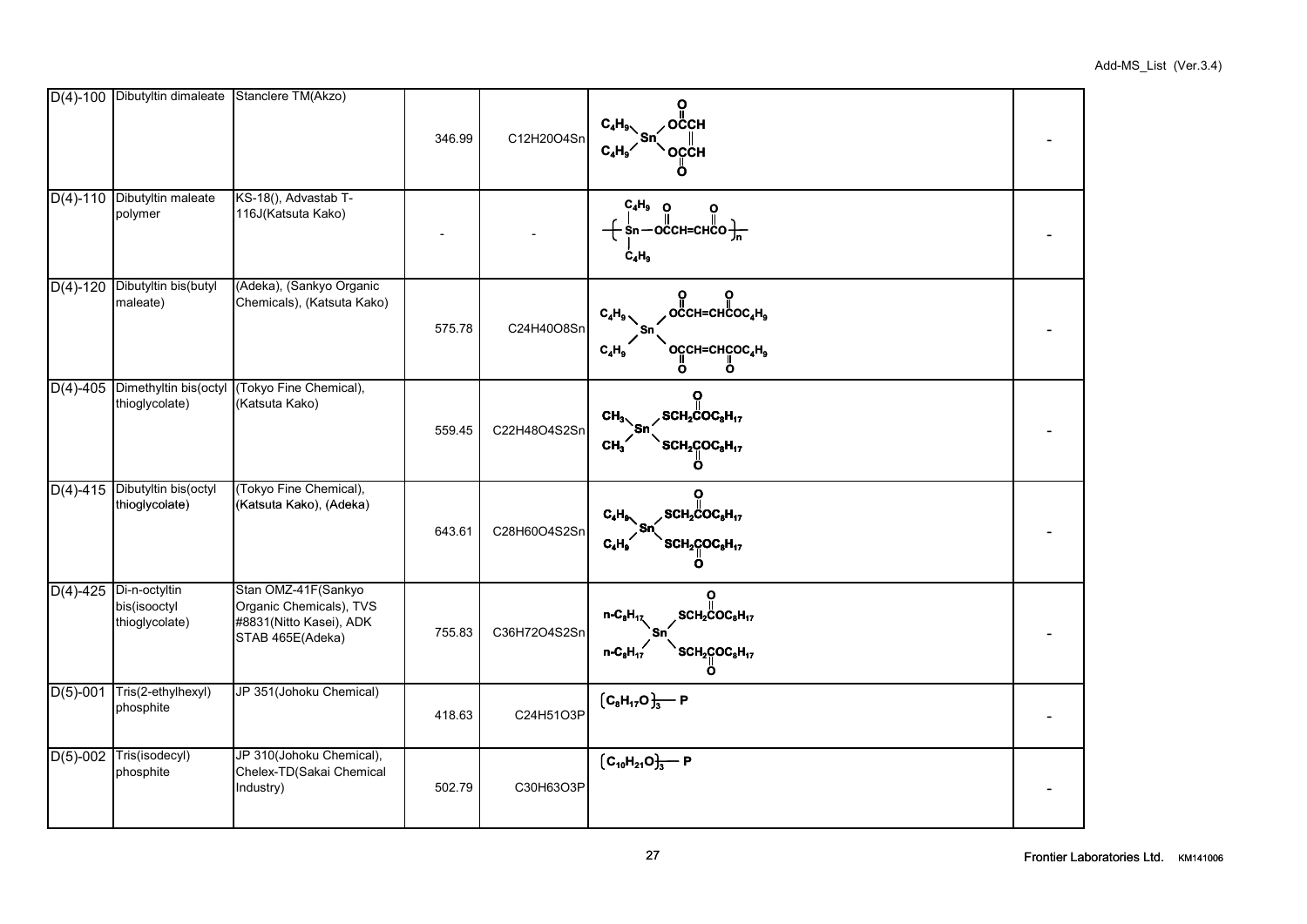|                       | D(5)-003 Tristearyl phosphite          | JP 318E(Johoku Chemical),<br>Chelex-S(Sakai Chemical<br>Industry)                                                                                          | 839.43 | C54H111O3P | $[C_{18}H_{37}O]_{3}$ P                                         |     |
|-----------------------|----------------------------------------|------------------------------------------------------------------------------------------------------------------------------------------------------------|--------|------------|-----------------------------------------------------------------|-----|
|                       | D(5)-010 Phenyldiisodecyl<br>phosphite | Chelex-D(Sakai Chemical<br>Industry), PDDP(Sanko<br>Chemical), ADK STAB<br>517(Adeka)                                                                      | 438.62 | C26H47O3P  | $-$ O $-$ P $+$ OC <sub>10</sub> H <sub>21</sub> ) <sub>2</sub> |     |
|                       | D(5)-020 Diphenylisodecyl<br>phosphite | Chelex-MD(Sakai Chemical<br>Industry), JPM 311(Johoku<br>Chemical), DPDP(Sanko<br>Chemical), ADK STAB<br>135A(Adeka)                                       | 374.45 | C22H31O3P  | $P-OC_{10}H_{21}$                                               |     |
| $D(5) - 032$          | Tris(nonylphenyl)<br>phosphite         | Sumilizer TNP(Sumitomo<br>Chemical), ADK STAB<br>TNP(Adeka), JP-351(Johoku<br>Chemical), Weston 399(Borg<br>Warner), Chelex TM(Sakai<br>Chemical Industry) | 688.50 | C45H69O3P  |                                                                 |     |
| $D(5)-040$            | Trilauryl trithio<br>phosphite         | <b>Weston TLTTP(Borg</b><br>Warner), Chelex LT-3(Sakai<br>Chemical Industry),<br>JPS312(Johoku Chemical)                                                   | 635.15 | C36H75PS3  | $\left[{C_{12}H_{25}S}_{3}^{1}\right]-P$                        | Yes |
| $D(5)$ -101 Distearyl | pentaerythritol<br>diphosphite         | Weston 618(Borg Warner),<br>JPP 681S(Johoku Chemical),<br>ADK STAB PEP-8(Adeka)                                                                            | 733.03 | C41H82O6P2 | $c_{18}H_{37}O-P$ $c_{18}H_{37}O$ $p-oc_{18}H_{37}$             | Yes |
| $D(6)-001$            | Epoxy resin                            | Mark EP-13(Adeka)                                                                                                                                          |        |            |                                                                 |     |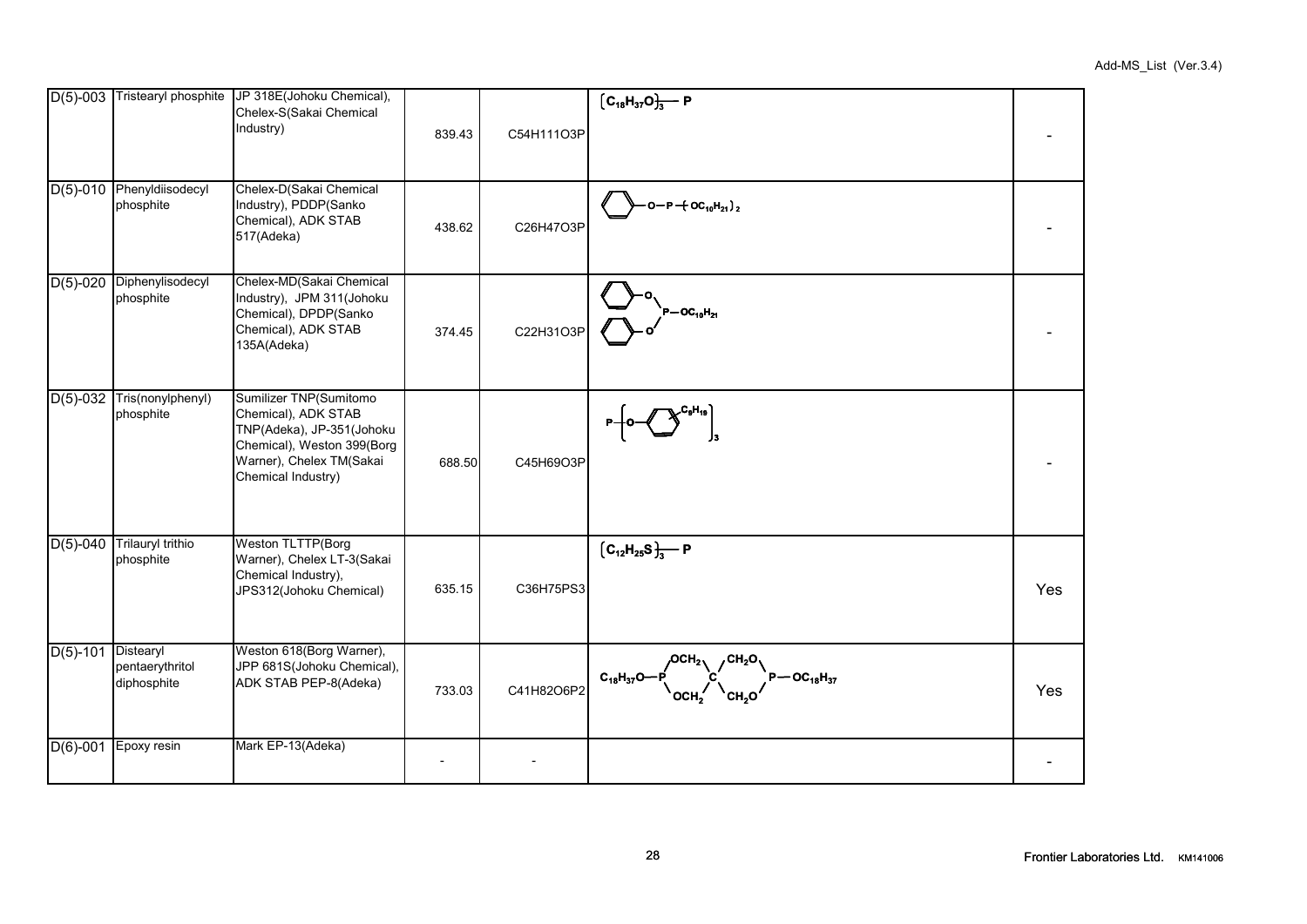|              | loil                                 | D(6)-010 Epoxidized soybean ADK CIZER O-130S, -<br>130P(Adeka), NF-3000(Tokyo<br>Fine Chemical), Estabax E<br>2307(Akzo) |        |          | $\mathbf{o}$<br>CH <sub>2</sub> OCOCH <sub>2</sub> CHCHR<br><b>CHOCOR'</b><br>CH <sub>2</sub> OCOR' |     |
|--------------|--------------------------------------|--------------------------------------------------------------------------------------------------------------------------|--------|----------|-----------------------------------------------------------------------------------------------------|-----|
| $D(6)-020$   | Epoxidized 2-<br>ethylhexyl stearate | Epocizer(Dainippon Ink and<br>Chemicals), ADK CIZER D-<br>32(Adeka)                                                      | 410.67 | C26H50O3 | $C_{17}H_{33}COCH_2CH(CH_2)_3CH_3$<br>CH <sub>2</sub> CH <sub>3</sub>                               | Yes |
| $D(6)-041$   | Sorbitol                             | $\overline{a}$                                                                                                           | 182.08 | C6H14O6  | OH OH H OH<br>HOCH <sub>2</sub><br>-CH <sub>2</sub> OH<br><b>H</b> H OH H                           |     |
| $D(6)-042$   | Trimethylolpropane                   | $\overline{\phantom{a}}$                                                                                                 | 134.09 | C6H14O3  | $CH3CH2C(CH2OH)3$                                                                                   |     |
| $D(6)-043$   | Pentaerythritol                      | $\blacksquare$                                                                                                           | 136.07 | C5H12O4  | CH <sub>2</sub> OH<br>$HOCH2$ CCH <sub>2</sub> OH<br>CH <sub>2</sub> OH                             |     |
| $D(6) - 044$ | Dipentaerythritol                    | $\overline{\phantom{a}}$                                                                                                 | 254.14 | C10H22O7 | $(HOCH2)3CCH2OCH2C(CH2OH)3$                                                                         |     |
| $D(6)-200$   | Dibenzoylmethane                     | Rhodiastab 83(Rhone<br>Poulene)                                                                                          | 224.08 | C15H12O2 |                                                                                                     |     |
| $D(6)-210$   | Dehydroacetic acid                   | (Nippon Synthetic Chemical)                                                                                              | 168.15 | C8H8O4   | CH <sub>3</sub> $\sqrt{0}$ $\sqrt{0}$<br>CCH <sub>3</sub>                                           |     |
| $D(6)-211$   | Ethyl acetoacetate                   | (Daicel Chemical Industries),<br>(Nippon Synthetic Chemical)                                                             | 130.06 | C6H10O3  | $CH3$ CCH <sub>2</sub> COC <sub>2</sub> H <sub>5</sub>                                              |     |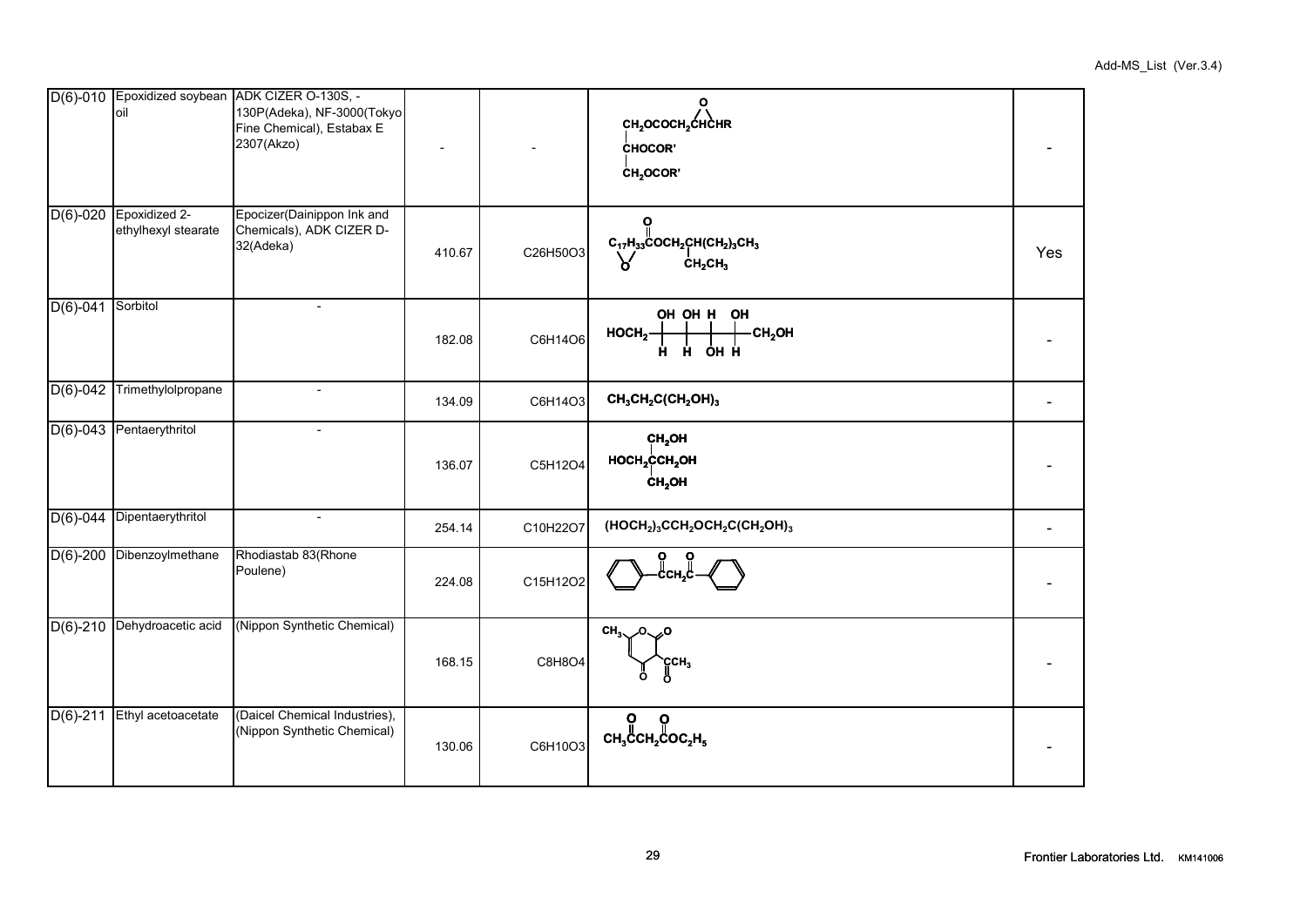|            | D(6)-300 2-Phenylindole                        | Advastab P-10J(Katsuta<br>Kako)                                                                                                                                                                      | 193.24 | C14H11N   |                                                                          |  |
|------------|------------------------------------------------|------------------------------------------------------------------------------------------------------------------------------------------------------------------------------------------------------|--------|-----------|--------------------------------------------------------------------------|--|
|            | $D(6)$ -305 1,3-Diphenyl-2-<br>thiourea        | (Ouchishinko Chemical<br>Industrial)                                                                                                                                                                 | 228.31 | C13H12N2S | н<br>$c = s$                                                             |  |
| $D(6)-400$ | Dilauryl-3,3'-<br>thiodipropionate             | Sumilizer TPL-R(Sumitomo<br>Chemical), DLTP(Mitsubishi<br>Pharma), Seenox DL(Shipro<br>Kasei Kaisha), Nocrac<br>400(Ouchishinko Chemical<br>Industrial), Cyanox LTDT<br>Cyanox LTDP(Am.<br>Cyanamid) | 514.84 | C30H58O4S | $CH_2CH_2COC_{12}H_{25}$<br>Ś.<br>$\rm \dot{c}H_{2}CH_{2}COC_{12}H_{25}$ |  |
| $G(1)-001$ | Liquid paraffin                                | (Idemitsu Kosan),<br>(Kyowayuka Kogyo),<br>(Matsumura Oil),<br>(ExxonMobil), (Union Sekiyu<br>Kogyo), (Witco Chem)                                                                                   |        |           |                                                                          |  |
|            | $G(1)-002$ Paraffin wax                        | (Taniguchi Petroleum<br>Refining), (Nippon Seiro),<br>(Nippon Oil), (ExxonMobil)                                                                                                                     |        |           | $C_{20} \sim C_{30}$                                                     |  |
|            | G(1)-005 Polyethylene, low<br>molecular weight | SANWAX(Sanyo Chemical<br>Industries), Mitsui Hi-<br>wax(Mitsui Chemicals), Kalen<br>A-73(Tokyo Fine Chemical),<br>BASF WAX(BASF), Hoechst<br>Wax PE520(Hoechst)                                      |        |           | $-\left\{ \text{CH}_{2}\text{CH}_{2}\right\} _{\text{n}}$                |  |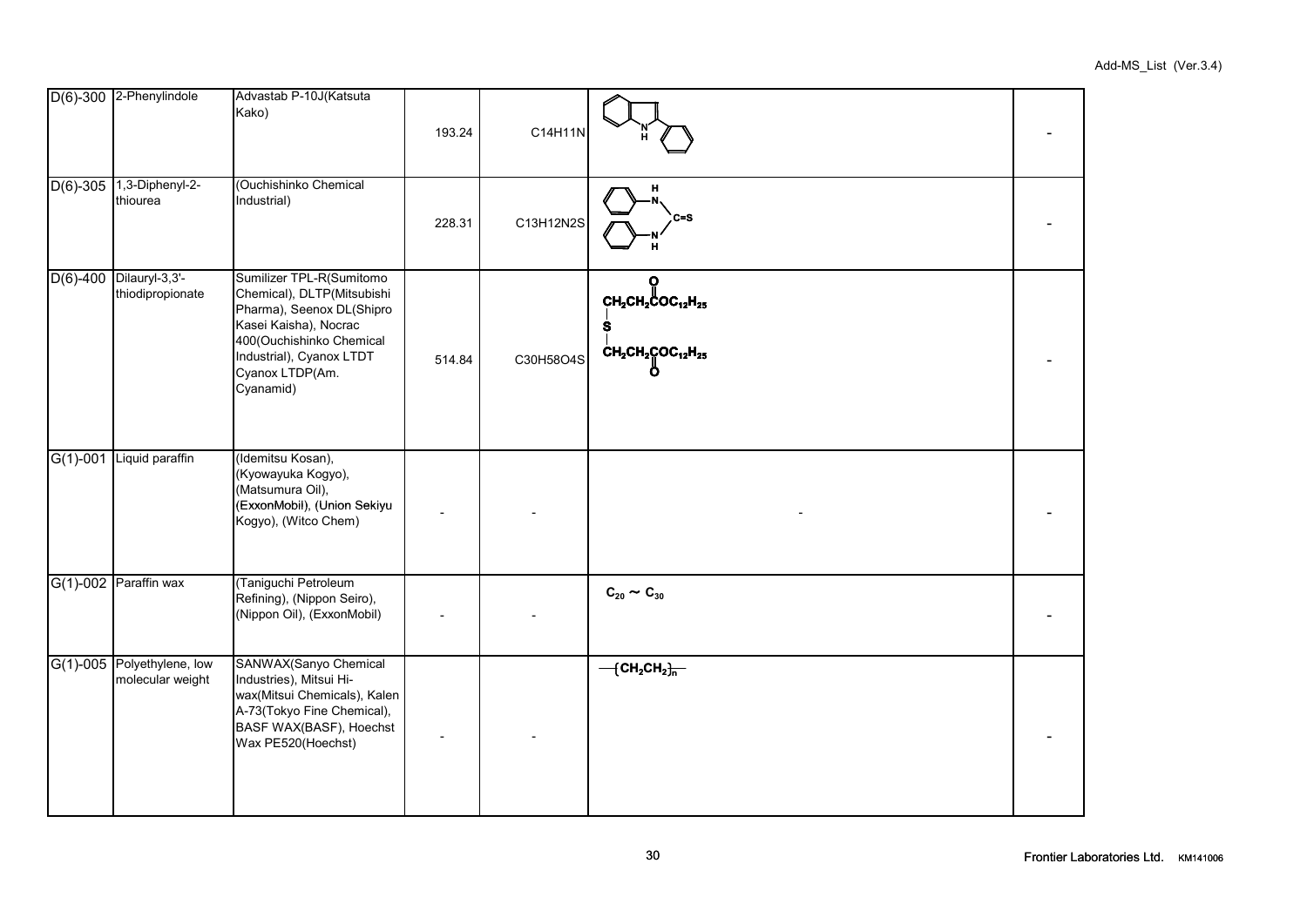|            | G(1)-010 Polypropylene, low<br>molecular weight | VISCOL 550-P, etc (Sanyo<br>Chemical Industries)                                                                                                        |        |          | $-\left\{ \text{CH}_{2} \text{CH} \right\}_{n}$<br>CH <sub>3</sub> |  |
|------------|-------------------------------------------------|---------------------------------------------------------------------------------------------------------------------------------------------------------|--------|----------|--------------------------------------------------------------------|--|
| $G(2)-003$ | Cetylalcohol                                    | NAA-44(NOF)                                                                                                                                             | 242.26 | C16H34O  | $CH_3CH_2)_{14}CH_2OH$                                             |  |
|            | G(2)-005 Stearylalcohol                         | KALCOL 80, etc(Kao), (New<br>Japan Chemical), NAA-<br>45(NFO)                                                                                           | 270.29 | C18H38O  | $CH_3(CH_2)_{16}CH_2OH$                                            |  |
|            | G(2)-100 Ethyleneglycol                         |                                                                                                                                                         | 62.04  | C2H6O2   | HOCH <sub>2</sub> CH <sub>2</sub> OH                               |  |
|            | G(2)-200 Polyethyleneglycol                     | (Sanyo Chemical Industries),<br>(Yokkaichi Chemical<br>Company), (NOF)                                                                                  |        |          | $HO + CH2CH2O1$ H                                                  |  |
| $G(3)-005$ | Stearic acid                                    | <b>ADEKA FATTY ACID SA-</b><br>200, etc(Adeka), LUNAC S-<br>30, etc(Kao), F-3, VLZ-66,<br>etc(Kawaken Fine<br>Chemicals), (NOF), (Miyoshi<br>Oil & Fat) | 284.27 | C18H36O2 | $CH_3CH_2)_{16}$ COOH                                              |  |
| $G(3)-100$ | 12-Hydroxystearic<br>acid                       | KOW(Kawaken Fine<br>Chemicals), (Kokura<br>Synthetic Industries), Lexiol<br>G21(Henkel)                                                                 | 300.27 | C18H36O3 | $CH_3CH_2)_5CH(CH_2)_{10}COOH$<br>OH                               |  |
| $G(4)-005$ | Ethyl palmitate                                 | $\overline{\phantom{a}}$                                                                                                                                | 284.48 | C18H36O2 | $CH_3(CH_2)_{14} COOC_2H_5$                                        |  |
| $G(4)-010$ | n-Butyl stearate                                | EXCEPARL BS(Kao), Butyl<br>Stearate(Kawaken Fine<br>Chemicals), ADK CIZER LS-<br>8(Adeka)                                                               | 340.58 | C22H44O2 | $CH_3(CH_2)_{16} COOC_4H_9$                                        |  |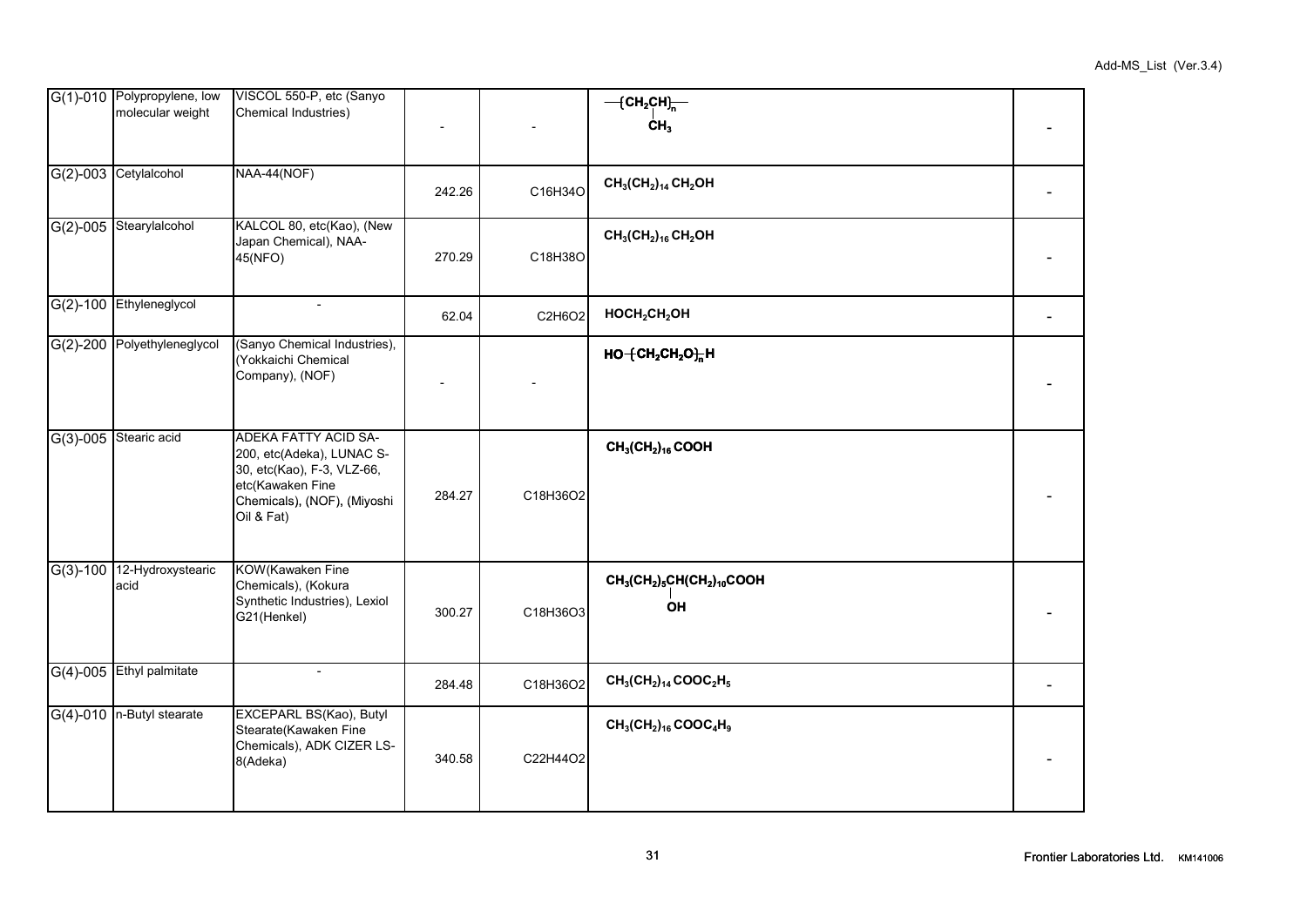|            | G(5)-205 Ethyleneglycol<br>monostearate | (Kawaken Fine Chemicals),<br>(Chuokasei)                                                                                | 328.53 | C20H40O3   | $CH_3CH_2$ <sub>16</sub> COOCH <sub>2</sub> CH <sub>2</sub> OH                                                        |  |
|------------|-----------------------------------------|-------------------------------------------------------------------------------------------------------------------------|--------|------------|-----------------------------------------------------------------------------------------------------------------------|--|
| $G(5)-215$ | Stearic acid<br>monoglyceride           | EXCEL T-95, EXCEL<br>150(Kao), Rikemal S-100,<br>Rikemal S-200(Riken<br>Vitamin)                                        | 358.56 | C21H42O4   | $CH2OCOC17H35$<br><b>CHOH</b><br>CH <sub>2</sub> OH                                                                   |  |
| $G(6)-001$ | Zinc 2-<br>ethylhexanoate               |                                                                                                                         | 351.82 | C16H30O4Zn | C <sub>2</sub> H <sub>5</sub><br>Zn [CH <sub>3</sub> (CH <sub>2</sub> ) <sub>3</sub> CHCOO] <sub>2</sub>              |  |
| $G(6)-010$ | Calcium recinolate                      |                                                                                                                         | 634.98 | C36H66CaO6 | <b>OH</b><br>Ca[CH <sub>3</sub> (CH <sub>2</sub> ) <sub>5</sub> CHCH=C <sub>7</sub> H <sub>14</sub> COO] <sub>2</sub> |  |
| $G(6)-014$ | Calcium stearate                        | SC(Sakai Chemical Industry),<br>(Shinagawa Chemical<br>Industry ), Stabinex NT-<br>C1(Mizusawa Industrial<br>Chemicals) | 607.02 | C36H70CaO4 | $Ca(C_{17}H_{35}COO)_2$                                                                                               |  |
| $G(6)-015$ |                                         | Magnesium stearate SM #1000(Sakai Chemical<br>Industry)                                                                 | 591.74 | C36H70MgO4 | $Mg(C_{17}H_{35}COO)_2$                                                                                               |  |

G(6)-017 Cadmium stearate DS-10(Katsuta Kako), KS-

G(6)-018 Lead stearate NS-100(Kikuchi Color &<br>Chemicals),

100(Kikuchi Color &

Chemicals) 679.35 C36H70CdO4 -

**Cd(C17H35COO)<sup>2</sup>**

 $\begin{array}{|c|c|c|c|c|c|c|c|}\n\hline\n\text{Chemicals)}, & & & 774.14 & & & \text{C36H70O4Pd} \end{array}$ 

**Pb(C17H35COO)<sup>2</sup>**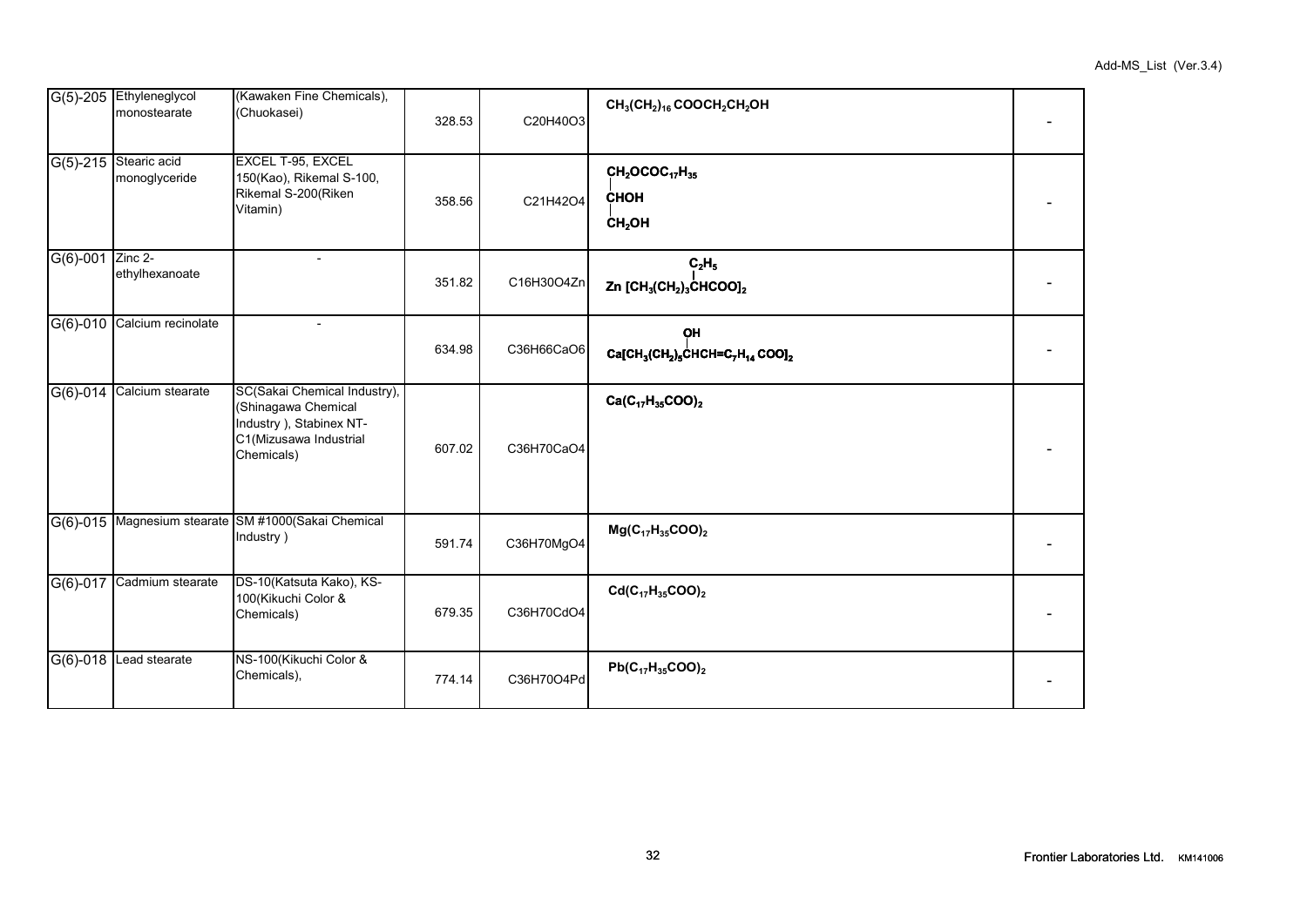|            | G(6)-019 Dibasic lead<br>stearate  | Stabinex NC-Z1(Mizusawa<br>Industrial Chemicals),<br>Kouseistab Pb-St(), SL<br>#1000(Sakai Chemical<br>Industry), NS-2(Shinagawa<br>Chemical Industry), NF-<br>SP(Nissan Chemical<br>Industries), NS-P() | 1220.54          | C36H70O6Pd3                | 2PbO·Pb $(C_{17}H_{35}COO)_2$                                                                         |  |
|------------|------------------------------------|----------------------------------------------------------------------------------------------------------------------------------------------------------------------------------------------------------|------------------|----------------------------|-------------------------------------------------------------------------------------------------------|--|
| $G(6)-105$ | Lithium 12-<br>hydroxystearate     |                                                                                                                                                                                                          | 306.27           | C18H35LiO3                 | CH <sub>3</sub> (CH <sub>2</sub> ) <sub>5</sub> CH(CH <sub>2</sub> ) <sub>10</sub> COOLi<br><b>OH</b> |  |
| $G(7)-023$ |                                    | Sodium montanoate Hostamont NaV 101(Hoechst)                                                                                                                                                             | 444.39<br>500.46 | C28H53O2Na -<br>C32H61O2Na | $C_nH_{2n-1}COONa$<br>$(n=27 \sim 31)$                                                                |  |
| $G(7)-030$ | Partially esterified<br>montan wax | Hoechst Wax OP(Hoechst)                                                                                                                                                                                  |                  |                            |                                                                                                       |  |
| $G(7)-050$ | Carnauba wax                       | (Arakawa Chemical<br>Industries), (Shinko<br>Chemical)                                                                                                                                                   |                  |                            |                                                                                                       |  |
|            | G(7)-060 Bee's wax                 | $-$                                                                                                                                                                                                      |                  |                            |                                                                                                       |  |
| $G(8)-001$ | Lauric acid amide                  | Diamide Y(Nippon Kasei<br>Chemical)                                                                                                                                                                      | 199.19           | C12H25NO                   | $\mathop{\mathsf{CH}}\nolimits_3(\mathsf{CH}_2)_{10}^\mathsf{I} \mathsf{CNH}_2$                       |  |
| $G(8)-003$ | Stearic acid amide                 | Diamide S, Amide AP-<br>1(Nippon Kasei Chemical),<br>Neutron-2(Nippon Fine<br>Chemical), Alflow S-10(NOF)                                                                                                | 283.49           | C18H37NO                   | $CH_3CH_2)_{16}$ CNH <sub>2</sub>                                                                     |  |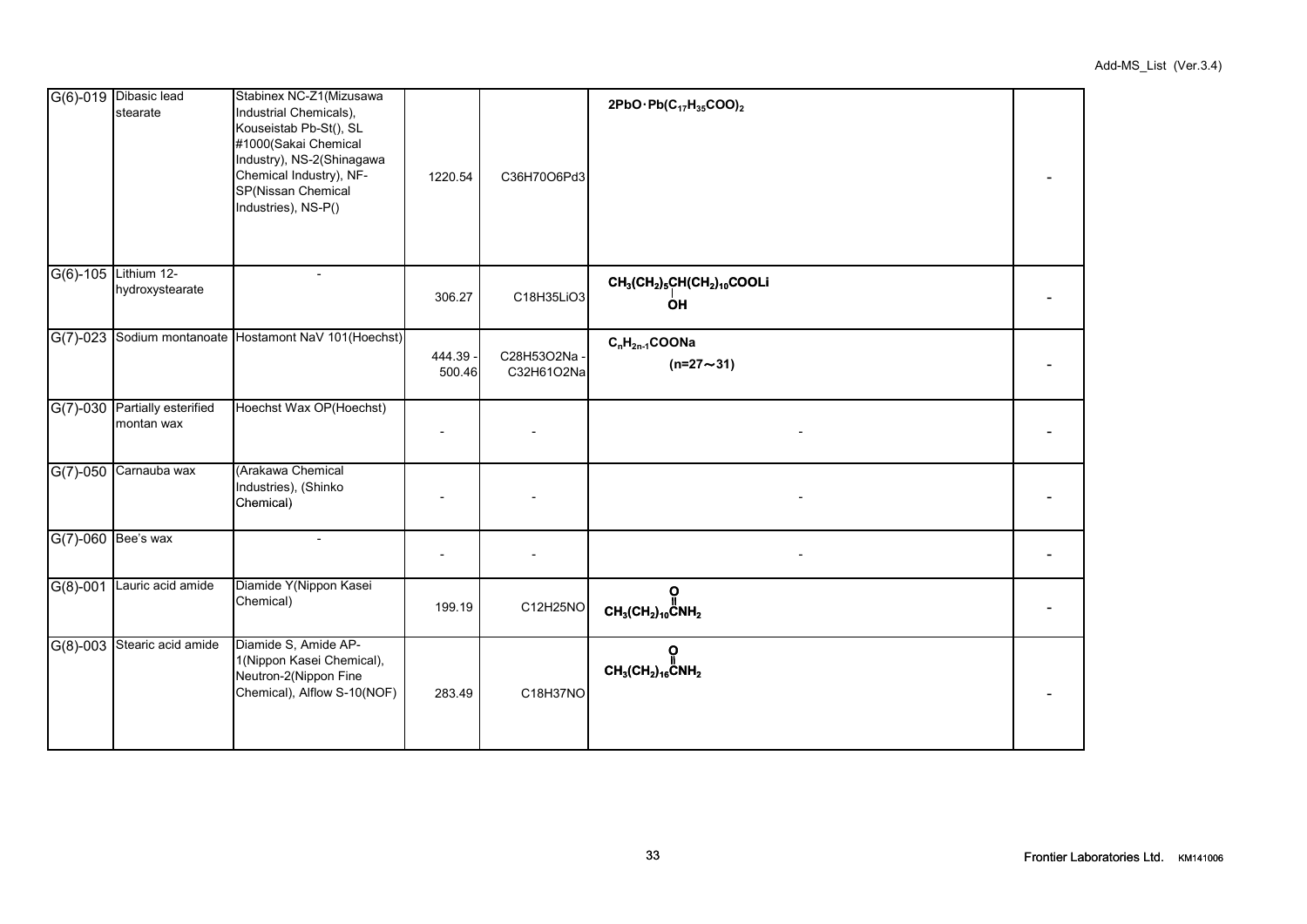|            | G(8)-004 Oleic acid amide                                                               | Diamide O(Nippon Kasei<br>Chemical), Neutron(Nippon<br>Fine Chemical),<br>Armoslip(Lion Akzo)                                      | 281.48 | C18H35NO   | ဝူ<br>$CH_3(CH_2)_7CH=CH(CH_2)_7\ddot{C}NH_2$                                                                                                                                                                   |     |
|------------|-----------------------------------------------------------------------------------------|------------------------------------------------------------------------------------------------------------------------------------|--------|------------|-----------------------------------------------------------------------------------------------------------------------------------------------------------------------------------------------------------------|-----|
| $G(8)-005$ | Erucinic acid amide                                                                     | Diamide L-200(Nippon Kasei<br>Chemical), Neutron-<br>22(Nippon Fine Chemical),<br>Armoslip E(Lion Akzo), Alflow<br>P-10(NOF)       | 337.58 | C22H43NO   | О<br>$CH_3(CH_2)_7CH=CH(CH_2)_{11}CNH_2$                                                                                                                                                                        |     |
| $G(8)-030$ |                                                                                         | N-Oleyl palmitamide PNT(Nippon Fine Chemical)                                                                                      | 505.52 | C34H67NO   | ၀ု<br>$CH_3(CH_2)_{14}$ CNH(CH <sub>2</sub> ) <sub>8</sub> CH=CH(CH <sub>2</sub> ) <sub>7</sub> CH <sub>3</sub>                                                                                                 |     |
|            | G(8)-106 Ethylenebis<br>stearamide                                                      | Kao wax EB-P(Kao), Slipax<br>L(Nippon Kasei Chemical),<br>Armowax EBS-P, etc(Lion<br>Akzo), SN wax 22-DS, etc()                    | 593.02 | C38H76N2O2 | $C_{17}H_{35}$ C NH(CH <sub>2</sub> ) <sub>2</sub> NHCC <sub>17</sub> H <sub>35</sub>                                                                                                                           | Yes |
| $G(8)-200$ | Polycondensation<br>product of<br>ethylenediamine, ste<br>aric acid and<br>sebacic acid | Light-amide WH-255, Light-<br>amide WH-215, (Kyoeisha<br>Chemical)                                                                 |        |            | <b>O</b> O O O O<br>C <sub>17</sub> H <sub>35</sub> CNH(CH <sub>2</sub> ) <sub>2</sub> NH[C(CH <sub>2</sub> ) <sub>8</sub> CNH(CH <sub>2</sub> ) <sub>2</sub> NH] <sub>n</sub> CC <sub>17</sub> H <sub>35</sub> |     |
| $G(9)-001$ | e                                                                                       | Polydimethylsiloxan KF 96 L, etc(Shin-Etsu<br>Silicones), TSF 451, etc(GE<br>Toshiba Silicones), SM 510,<br>etc(Dow Corning Toray) |        |            | CH <sub>3</sub><br>$+$ Si-O $+$<br>CH <sub>3</sub>                                                                                                                                                              |     |
| $H(1)-001$ | Dimethyl phthalate                                                                      | DMP(Kyowa Hakko Kogyo),<br>(Daihachi Chemical Industry),<br>(Kurogane Kasei)                                                       | 194.06 | C10H10O4   | COOCH <sub>3</sub><br>COOCH <sub>3</sub>                                                                                                                                                                        |     |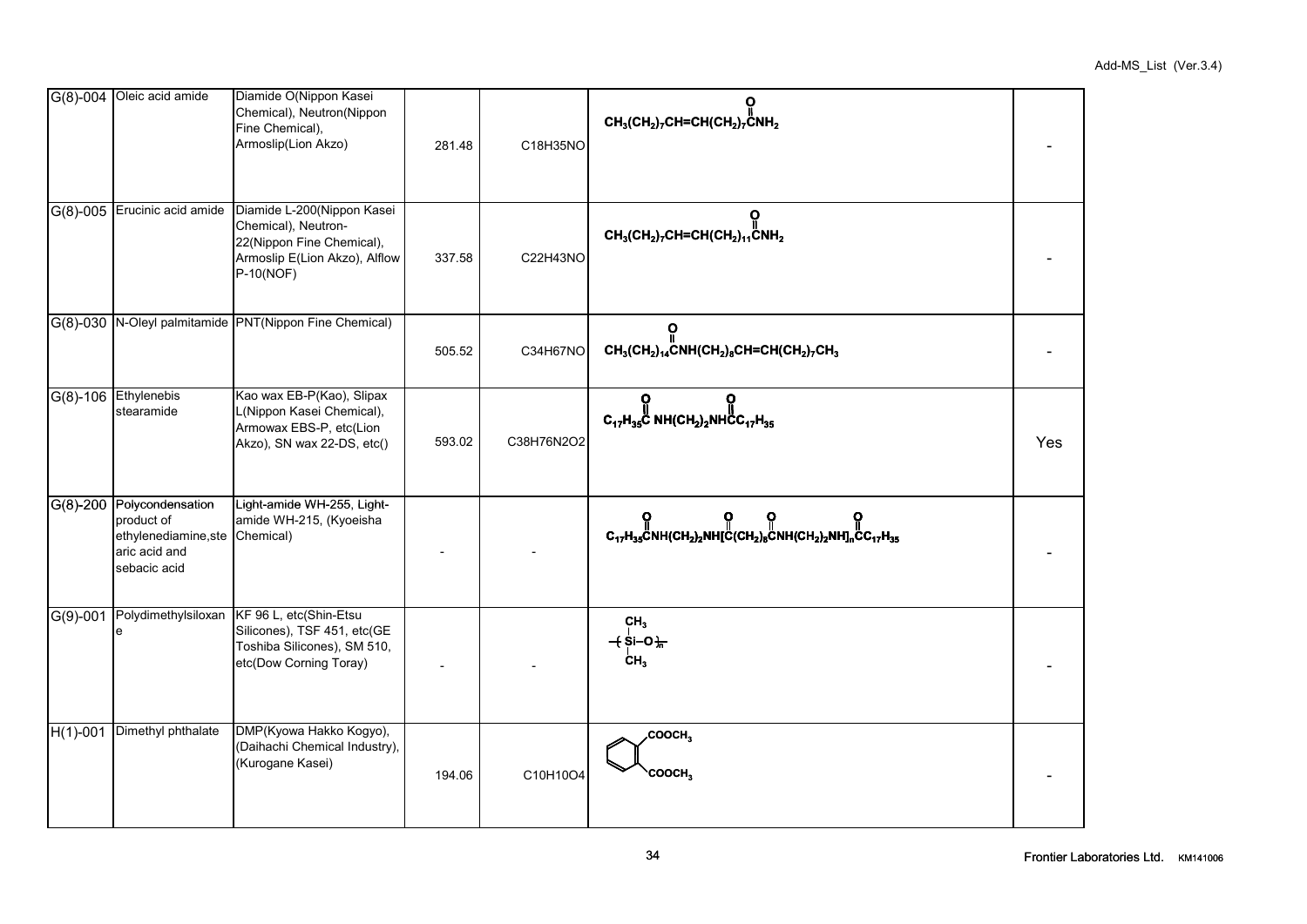|            | H(1)-002 Diethyl phthalate | (Kyowa Hakko Kogyo),<br>(Daihachi Chemical Industry),<br>(Eastman Chem.), (W. R.<br>Grace)                                                                                         | 222.09 | C12H14O4 | $\times$ COOC <sub>2</sub> H <sub>5</sub><br><b>COOC<sub>2</sub>H<sub>5</sub></b> |  |
|------------|----------------------------|------------------------------------------------------------------------------------------------------------------------------------------------------------------------------------|--------|----------|-----------------------------------------------------------------------------------|--|
|            | H(1)-005 Dibutyl phthalate | DBP(Kyowa Hakko Kogyo),<br>Sansocizer DBP(New Japan<br>Chemical), Monocizer<br>DBP(Dainippon Ink and<br>Chemicals), (Chisso),<br>(Kurogane Kasei), (Daihachi<br>Chemical Industry) | 278.34 | C16H22O4 | $\cdot$ COOC <sub>4</sub> H <sub>9</sub><br>COOC <sub>4</sub> H <sub>9</sub>      |  |
| $H(1)-009$ | Diheptyl phthalate         | Sansocizer DHP(New Japan<br>Chemical), Chissocizer<br>DHP(Chisso), (Daihachi<br>Chemical Industry),<br>(Kurogane Kasei), (Daihachi<br>Chemical Industry), (Sekisui<br>Chemical)    | 362.24 | C22H34O4 | COOC <sub>7</sub> H <sub>15</sub><br><b>COOC, H15</b>                             |  |
| $H(1)-011$ | Di-n-octyl phthalate       | DnOP(Kyowa Hakko Kogyo),<br>Chissocizer nDOP(New<br>Japan Chemical), N-<br>DOP(Daihachi Chemical<br>Industry)                                                                      | 390.56 | C24H38O4 | $\text{COOC}_8\text{H}_{17}$<br>COOC <sub>8</sub> H <sub>17</sub>                 |  |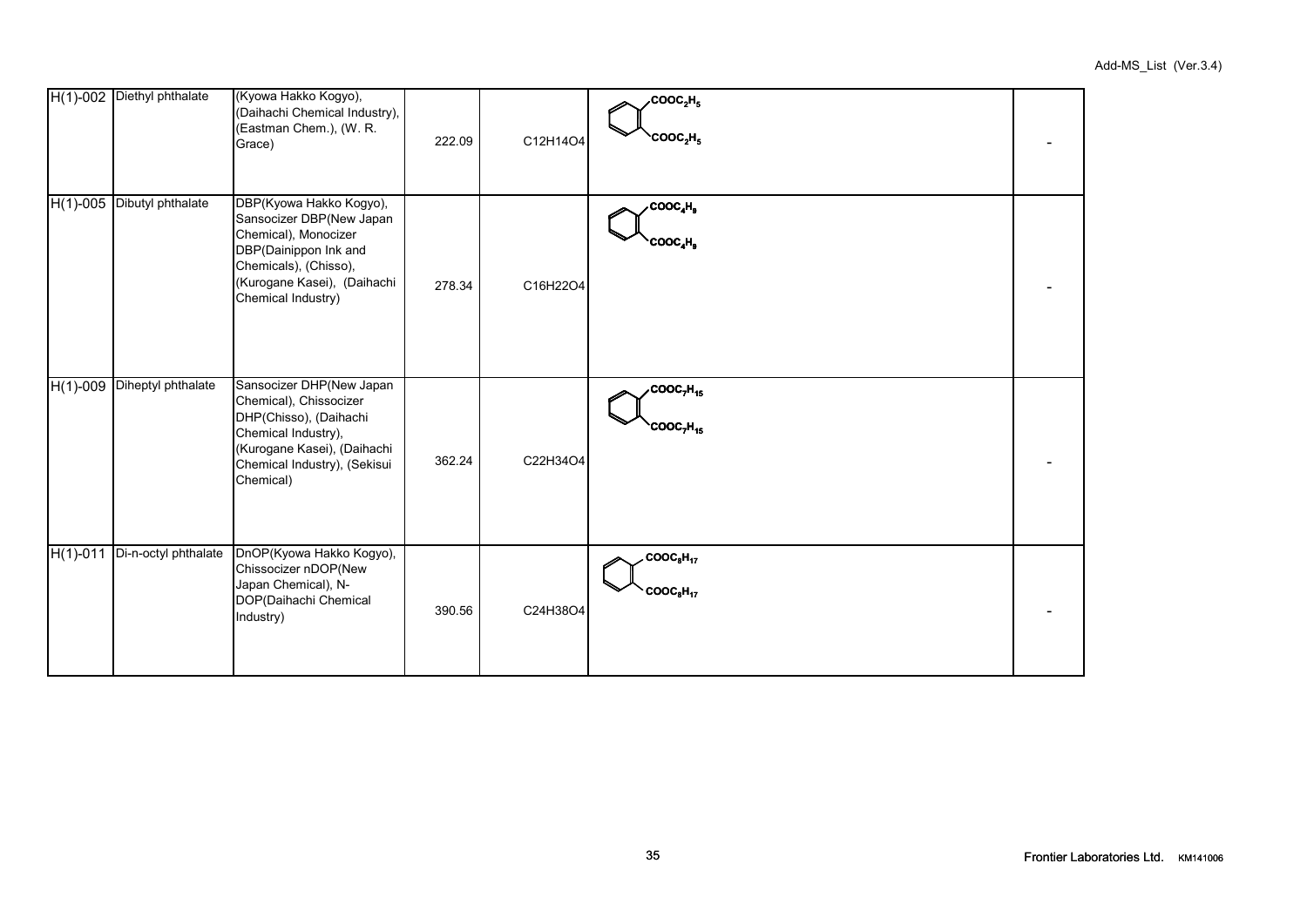|            | H(1)-012 Bis(2-ethylhexyl)<br>phthalate | Vinycizer 80(Kao),<br>Sansocizer DOP(New Japan<br>Chemical), Diacizer<br>DOP(Mitsubishi Chemical<br>MKV), Monocizer<br>DOP(Dainippon Ink and<br>Chemicals), Chissocizer<br>DOP(New Japan Chemical)               | 390.56 | C24H38O4 | $C_2H_5$<br>$\cdot$ соосн $\cdot$ сн(сн $_{2}$ ) $\cdot$ сн $_{3}$<br><b>COOCH2CH(CH2)3CH3</b><br>$C_2H_5$ |  |
|------------|-----------------------------------------|------------------------------------------------------------------------------------------------------------------------------------------------------------------------------------------------------------------|--------|----------|------------------------------------------------------------------------------------------------------------|--|
| $H(1)-015$ |                                         | Diisononyl phthalate Sansocizer DINP(New Japan<br>Chemical), Diacizer<br>DINP(Mitsubishi Chemical<br>MKV), Monocizer<br>DNP(Dainippon Ink and<br>Chemicals), (Daihachi<br>Chemical Industry), (Wacker<br>Chemie) | 418.61 | C26H42O4 | ∕COO - (i-C <sub>9</sub> H <sub>19</sub> )<br>COO - (i-C <sub>9</sub> H <sub>19</sub> )                    |  |
| $H(1)-021$ | Ditridecyl phthalate                    | Vinycizer 20(Kao)                                                                                                                                                                                                | 530.82 | C34H58O4 | COOC <sub>13</sub> H <sub>27</sub><br>$COOC_{13}H_{27}$                                                    |  |
| $H(1)-040$ | Diphenyl phthalate                      | Diphenyl Phthalate(Kurogane<br>Kasei)                                                                                                                                                                            | 318.09 | C20H14O4 | coo                                                                                                        |  |
| $H(1)-052$ | Butylbenzyl<br>phthalate                | Diacizer 160(Mitsubishi<br>Chemical MKV), (Daihachi<br>Chemical Industry), Santicizer<br>160(Monsanto), (Bayer)                                                                                                  | 312.14 | C19H20O4 | $\text{cooc}_4\text{H}_9$<br>соосн.                                                                        |  |
| $H(1)-061$ | Dicyclohexyl<br>phthalate               | DCHP(Osaka Organic<br>Chemical Industry), (Pfizer),<br>Edenol DCHP(Henkel)                                                                                                                                       | 330.42 | C20H26O4 | coo                                                                                                        |  |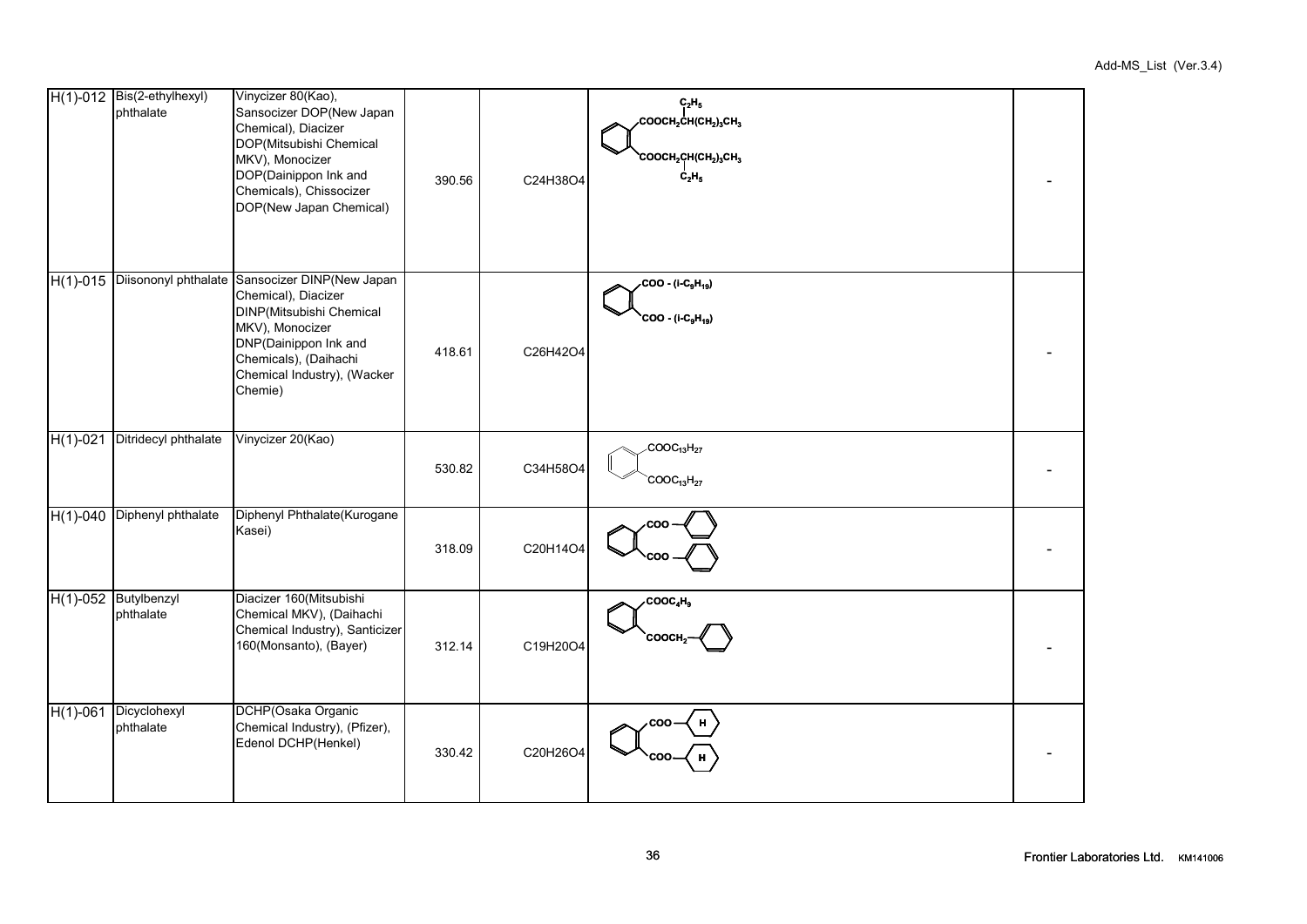|            | H(1)-070 Dimethoxyethyl<br>phthalate        | (Stauffer Chem.)                                                                                                                                                             | 282.11 | C14H18O6 | $COO(CH2)2OCH3$<br>$COO(CH2)2OCH3$                                                                                      |  |
|------------|---------------------------------------------|------------------------------------------------------------------------------------------------------------------------------------------------------------------------------|--------|----------|-------------------------------------------------------------------------------------------------------------------------|--|
|            | H(1)-073 Dibutoxyethyl<br>phthalate         | Plasthall DBEP(C. P. Hall)                                                                                                                                                   | 366.45 | C20H30O6 | $COO(CH_2)_2OC_4H_9$<br><b>COO(CH<sub>2</sub>)<sub>2</sub>OC<sub>4</sub>H<sub>9</sub></b>                               |  |
| $H(1)-204$ | <b>Tributyl trimellitate</b>                | (Kurogane Kasei)                                                                                                                                                             | 378.46 | C21H30O6 | COOC <sub>4</sub> H <sub>9</sub><br>COOC <sub>4</sub> H <sub>9</sub><br>COOC <sub>4</sub> H <sub>9</sub>                |  |
|            | H(1)-210 Tris(2-ethylhexyl)<br>trimellitate | ADK cizer C-8(Adeka),<br>Sansocizer TOTM(New Japan<br>Chemical), Torimex T-<br>08(Kao), Monocizer W-<br>700(Dainippon Ink and<br>Chemicals), (Daihachi<br>Chemical Industry) | 546.78 | C33H54O6 | $C_2H_5$<br>COOCH2CH(CH2)3CH3<br>∕COOCH2CH(CH2)3CH3<br>c <sub>2</sub> H <sub>5</sub><br>$C_2H_5$<br>$COOCH2CH(CH2)3CH3$ |  |
| $H(2)-114$ | Di-n-butyl adipate                          | DBA(Daihachi Chemical<br>Industry), (W. R. Grace)                                                                                                                            | 258.18 | C14H26O4 | COOC <sub>4</sub> H <sub>9</sub><br>$(\text{CH}_2)_4$<br>COOC <sub>4</sub> H <sub>9</sub>                               |  |
|            | H(2)-115 Di-isobutyl adipate                | DIBA(Daihachi Chemical<br>Industry), Vinycizer 40(Kao)                                                                                                                       | 258.18 | C14H26O4 | COOCH <sub>2</sub> CH(CH <sub>3</sub> ) <sub>2</sub><br>(CH <sub>2</sub> ) <sub>4</sub><br>$COOCH2CH(CH3)2$             |  |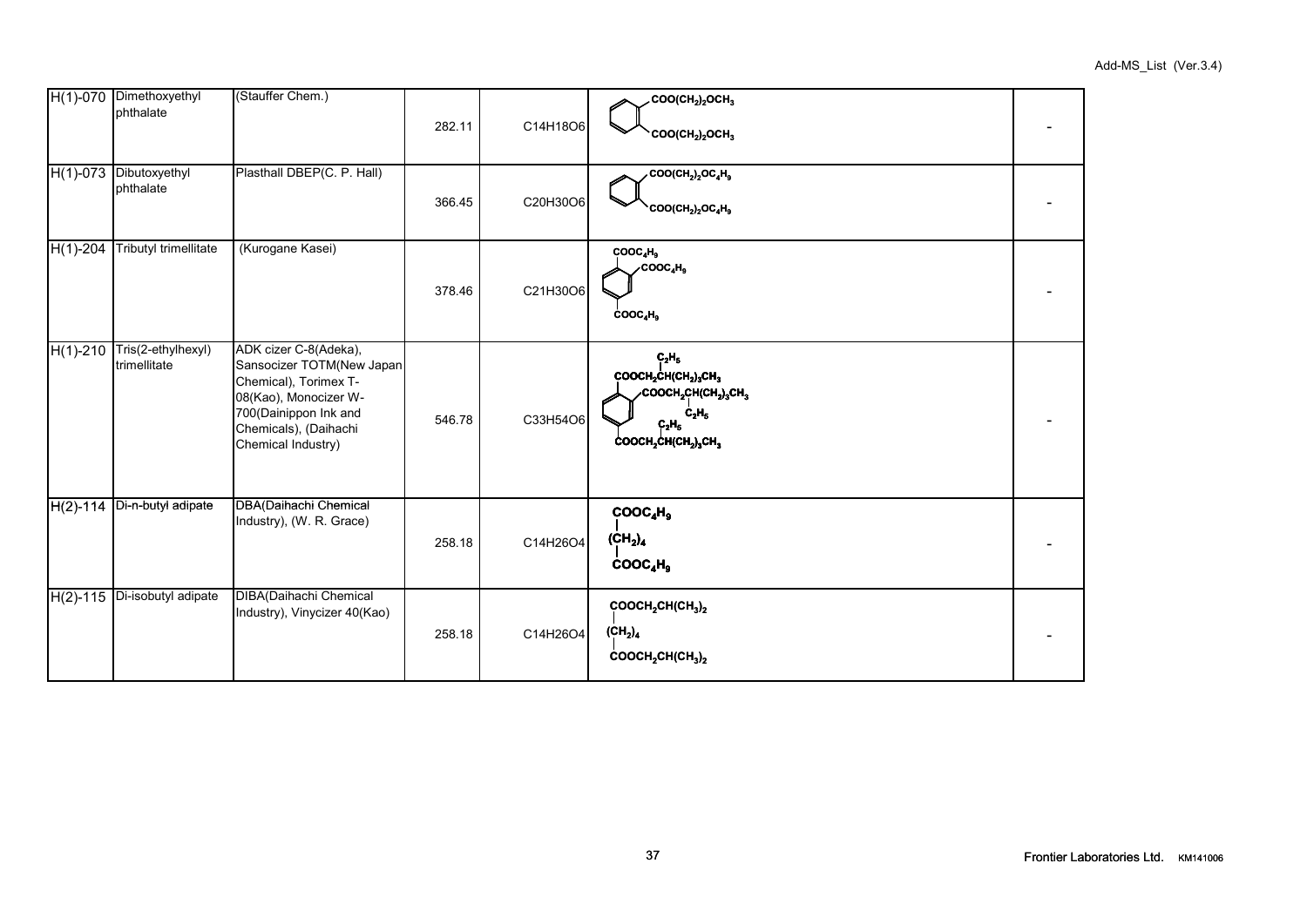|            |                                       | H(2)-119 Bis(2-ethylhexyl) adipDOA(Kyowa Hakko Kogyo),<br>Sansocizer DOA(New Japan<br>Chemical), Diacizer<br>DOA(Mitsubishi Chemical<br>MKV), Chissocizer<br>DOA(Chisso), Monocizer<br>DOA(Dainippon Ink and<br>Chemicals) | 370.57 | C22H42O4 | $\mathbf{C_2H_5}$<br>COOCH <sub>2</sub> CH(CH <sub>2</sub> ) <sub>3</sub> CH <sub>3</sub><br>(CH <sub>2</sub> ) <sub>4</sub><br>COOCH <sub>2</sub> CH(CH <sub>2</sub> ) <sub>3</sub> CH <sub>3</sub><br>$C_2H_5$ |  |
|------------|---------------------------------------|----------------------------------------------------------------------------------------------------------------------------------------------------------------------------------------------------------------------------|--------|----------|------------------------------------------------------------------------------------------------------------------------------------------------------------------------------------------------------------------|--|
| $H(2)-121$ | Di-isononyl adipate                   | Sansocizer DINA(New Japan<br>Chemical), Diacizer<br>DINA(Mitsubishi Chemical<br>MKV)                                                                                                                                       | 398.62 | C24H46O4 | $COO - (i-C9H19)$<br>(CH <sub>2</sub> ) <sub>4</sub><br>$COO - (i-C_9H_{19})$                                                                                                                                    |  |
|            | H(2)-123 Di-isodecyl adipate          | Sansocizer DIDA(New Japan<br>Chemical), Diacizer<br>DIDA(Mitsubishi Chemical<br>MKV), Sekisuicizer<br>#90(Sekisui Chemical),<br>Vinycizer 50(Kao)                                                                          | 426.67 | C26H50O4 | $COO - (i-C_{10}H_{21})$<br>(CH <sub>2</sub> ) <sub>4</sub><br>$COO - (I-C_{10}H_{21})$                                                                                                                          |  |
|            | H(2)-210 Bis(2-ethylhexyl)<br>azelate | Sansocizer DOZ(New Japan<br>Chemical), DOZ(Daihachi<br>Chemical Industry),<br>(Kurogane Kasei), (C. P.<br>Hall), (Pfizer)                                                                                                  | 412.35 | C25H48O4 | $\mathbf{C_2H_5}$<br>COOCH <sub>2</sub> CH(CH <sub>2</sub> ) <sub>3</sub> CH <sub>3</sub><br>$(CH_2)_7$<br>COOCH <sub>2</sub> CH(CH <sub>2</sub> ) <sub>3</sub> CH <sub>3</sub><br>$C_2H_5$                      |  |
|            | H(2)-300 Dimethyl sebacate            |                                                                                                                                                                                                                            | 230.15 | C12H22O4 | COOCH <sub>3</sub><br>(CH <sub>2</sub> ) <sub>8</sub><br>COOCH <sub>3</sub>                                                                                                                                      |  |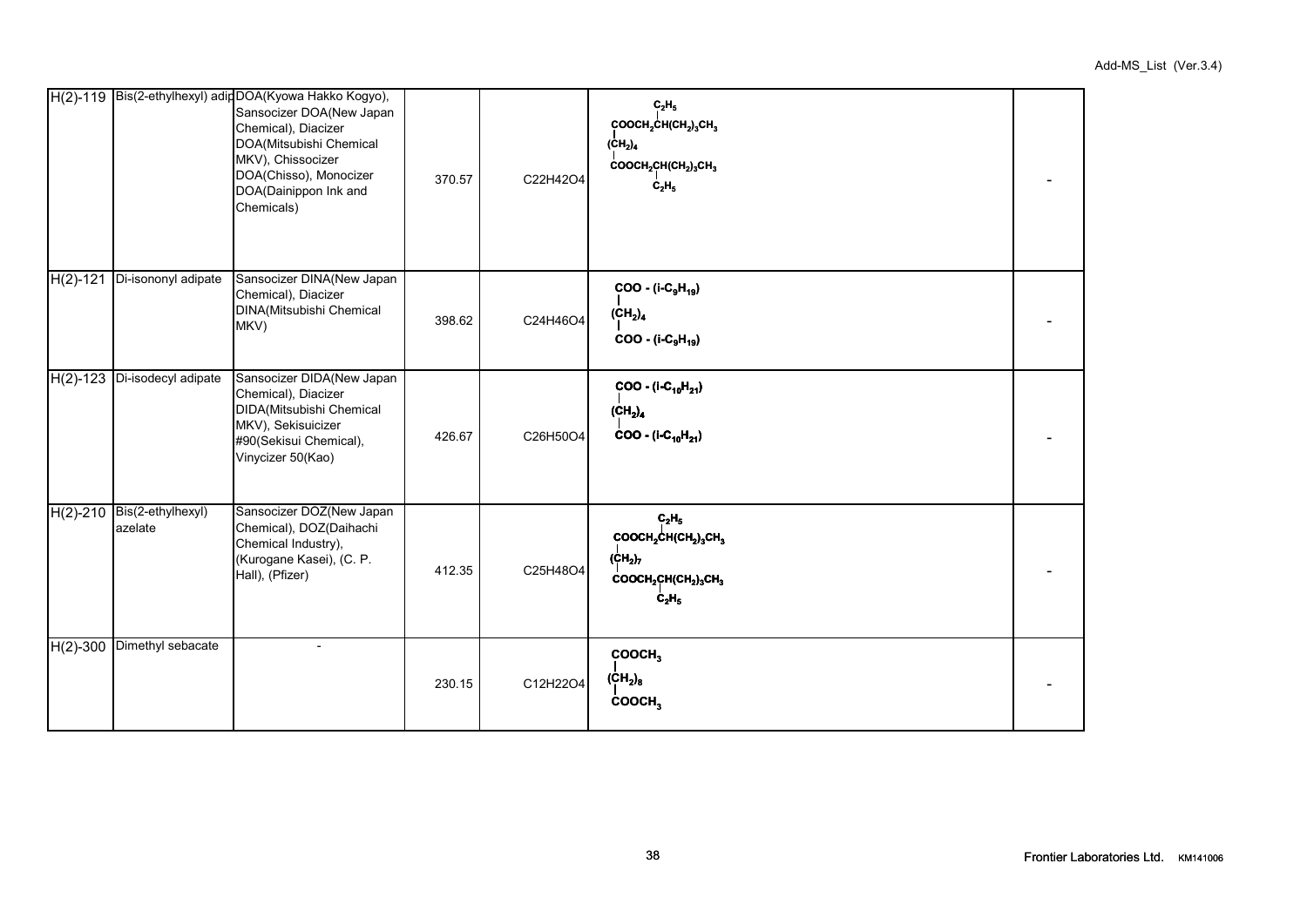|                         | H(2)-305 Di-n-butyl sebacate | (Kyowa Hakko Kogyo),<br>(Kurogane Kasei), (Daihachi<br>Chemical Industry), (C. P.<br>Hall), (W. R. Grace), (Wacker<br>Chemie) | 314.25 | C18H34O4 | COOC <sub>4</sub> H <sub>9</sub><br>$\text{(CH}_2)_8$<br>COOC <sub>4</sub> H <sub>9</sub>                                                                                                               |     |
|-------------------------|------------------------------|-------------------------------------------------------------------------------------------------------------------------------|--------|----------|---------------------------------------------------------------------------------------------------------------------------------------------------------------------------------------------------------|-----|
| $H(2)-310$              | Di-2-ethylhexyl<br>sebacate  | $\blacksquare$                                                                                                                | 398.62 | C24H46O4 | CH <sub>3</sub><br>COOCH <sub>2</sub> CH(CH <sub>2</sub> ) <sub>3</sub> CH <sub>3</sub><br>$\text{(CH}_2)_8$<br>COOCH <sub>2</sub> CH(CH <sub>2</sub> ) <sub>3</sub> CH <sub>3</sub><br>CH <sub>3</sub> |     |
| $\overline{H}(2)$ -505  | Di-n-butyl tartrate          | $\overline{\phantom{a}}$                                                                                                      | 262.14 | C12H22O6 | COOC <sub>4</sub> H <sub>9</sub><br>(CHOH) <sub>2</sub><br>COOC <sub>4</sub> H <sub>9</sub>                                                                                                             |     |
| $H(2)-602$              | <b>Triethyl citrate</b>      | Citroflex 2(Pfizer)                                                                                                           | 276.12 | C12H20O7 | CH <sub>2</sub> COOC <sub>2</sub> H <sub>5</sub><br>HOCCOOC <sub>2</sub> H <sub>5</sub><br>$CH2COOC2H5$                                                                                                 |     |
| $H(2)-605$              | Tri-n-butyl citrate          | Citroflex 4(Pfizer)                                                                                                           | 360.21 | C18H32O7 | CH <sub>2</sub> COOC <sub>4</sub> H <sub>9</sub><br>HOCCOOO <sub>4</sub> H <sub>9</sub><br>$CH2COOC4H9$                                                                                                 |     |
| $H(2)$ -635 Tri-n-butyl | acetylcitrate                | Monocizer ATBC(Dainippon<br>Ink and Chemicals),<br>ATBC(Kyowa Hakko Kogyo),<br>(), Citroflex A-4(Pfizer)                      | 402.22 | C20H34O8 | CH <sub>2</sub> COOC <sub>4</sub> H <sub>9</sub><br>CH <sub>3</sub> COOCCOOC <sub>4</sub> H <sub>9</sub><br>$CH2COOC4H9$                                                                                | Yes |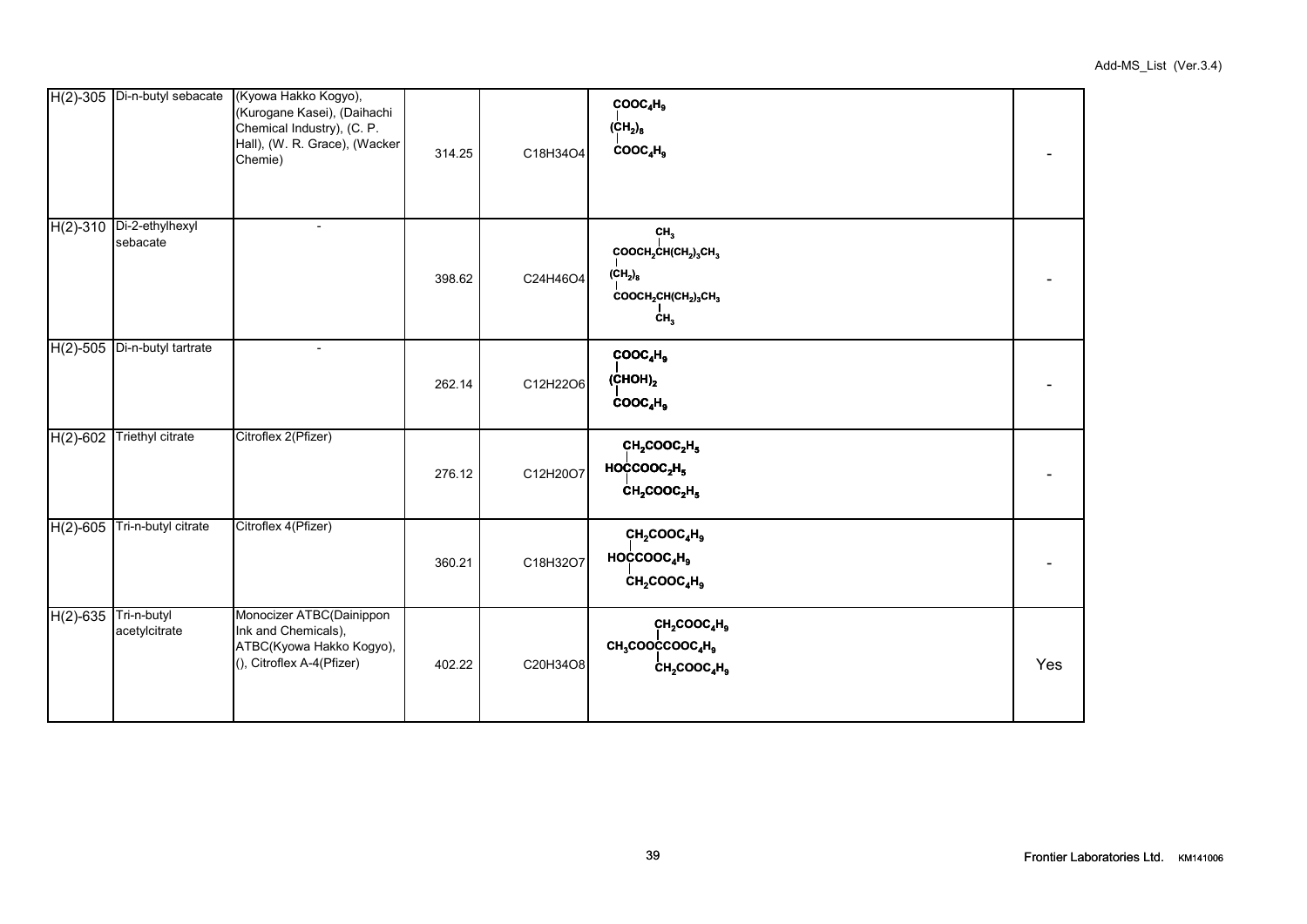|                    | $H(3)-010$ Bis(2-ethylhexyl)<br>tetrahydrophthalate         | Sansocizer DOTP(New Japan<br>Chemical), (Eastman Chem.)                                                              | 394.59 | C24H42O4    | $C_2H_5$<br>COOCH2CH(CH2)3CH3<br>COOCH2CH(CH2)3CH3<br>$c_{2}H_{5}$                                                                                              |  |
|--------------------|-------------------------------------------------------------|----------------------------------------------------------------------------------------------------------------------|--------|-------------|-----------------------------------------------------------------------------------------------------------------------------------------------------------------|--|
|                    | H(4)-075 Butyl oleate                                       | Vinycizer 30(Kao), (C. P. Hall)                                                                                      | 338.57 | C22H42O2    | $CH_3(CH_2)_7CH=CH(CH_2)_7COOC_4H_9$                                                                                                                            |  |
|                    | glycolate                                                   | H(4)-118  n-Butyl phthalylbutyl (Yasaka Chemical Ind.),<br>(Daihachi Chemical Industry),<br>Santicizer 180(Monsanto) | 336.16 | C18H24O6    | .COOC <sub>4</sub> H <sub>9</sub><br>COOCH <sub>2</sub> COOC <sub>4</sub> H <sub>9</sub>                                                                        |  |
| H(4)-130 Methyl O- | acetylricinolate                                            | MAR-N(Daihachi Chemical<br>Industry)                                                                                 | 354.52 | C21H38O4    | ö<br>$O$ CCH <sub>3</sub><br>$CH_3(CH_2)_5$ CHCH <sub>2</sub> CH=CH(CH <sub>2</sub> ) <sub>7</sub> COCH <sub>3</sub>                                            |  |
| $H(4) - 210$       | Methyl<br>pentachlorostearate                               | ADK cizer S-3(Adeka), (NOF)                                                                                          | 470.73 | C19H33Cl5O2 | $C_{17}H_{30}Cl_5COOCH_3$                                                                                                                                       |  |
|                    | H(5)-010 2,2,4-Trimethyl-1,3-<br>pentanediol<br>isobutyrate | CS-16(Chisso), Kodaflex<br>TXIB(Eastman Chem.)                                                                       | 286.21 | C16H30O4    | $\ddot{\mathbf{O}}$<br>CH <sub>3</sub><br>$(CH_3)_2$ CHCOCH <sub>2</sub> C-CHCH(CH <sub>3</sub> ) <sub>2</sub><br>$C_{H_2}$ OCCH(CH <sub>3</sub> ) <sub>2</sub> |  |
| $H(5)-100$         | Glycerol triacetate                                         | Triacetin(Daihachi Chemical<br>Industry)                                                                             | 218.08 | C9H14O6     | CH <sub>3</sub> COOCH <sub>2</sub> CHCH <sub>2</sub> OCOCH <sub>3</sub><br>OCOCH <sub>3</sub>                                                                   |  |
| $H(5)-114$         | Glycerol diacetyl<br>monolaurate                            | Rikemal PL-012(Riken<br>Vitamin)                                                                                     | 358.47 | C19H34O6    | CH <sub>3</sub> COOCH <sub>2</sub> CHCH <sub>2</sub> OCOCH <sub>3</sub><br>$OCOC_{11}H_{23}$                                                                    |  |
|                    | H(5)-552 Polyethyleneglycol<br>monolaurate                  | CPH-43-N(C. P. Hall)                                                                                                 |        |             | $C_{11}H_{23}COO(CH_2CH_2O)$ <sub>n</sub> H                                                                                                                     |  |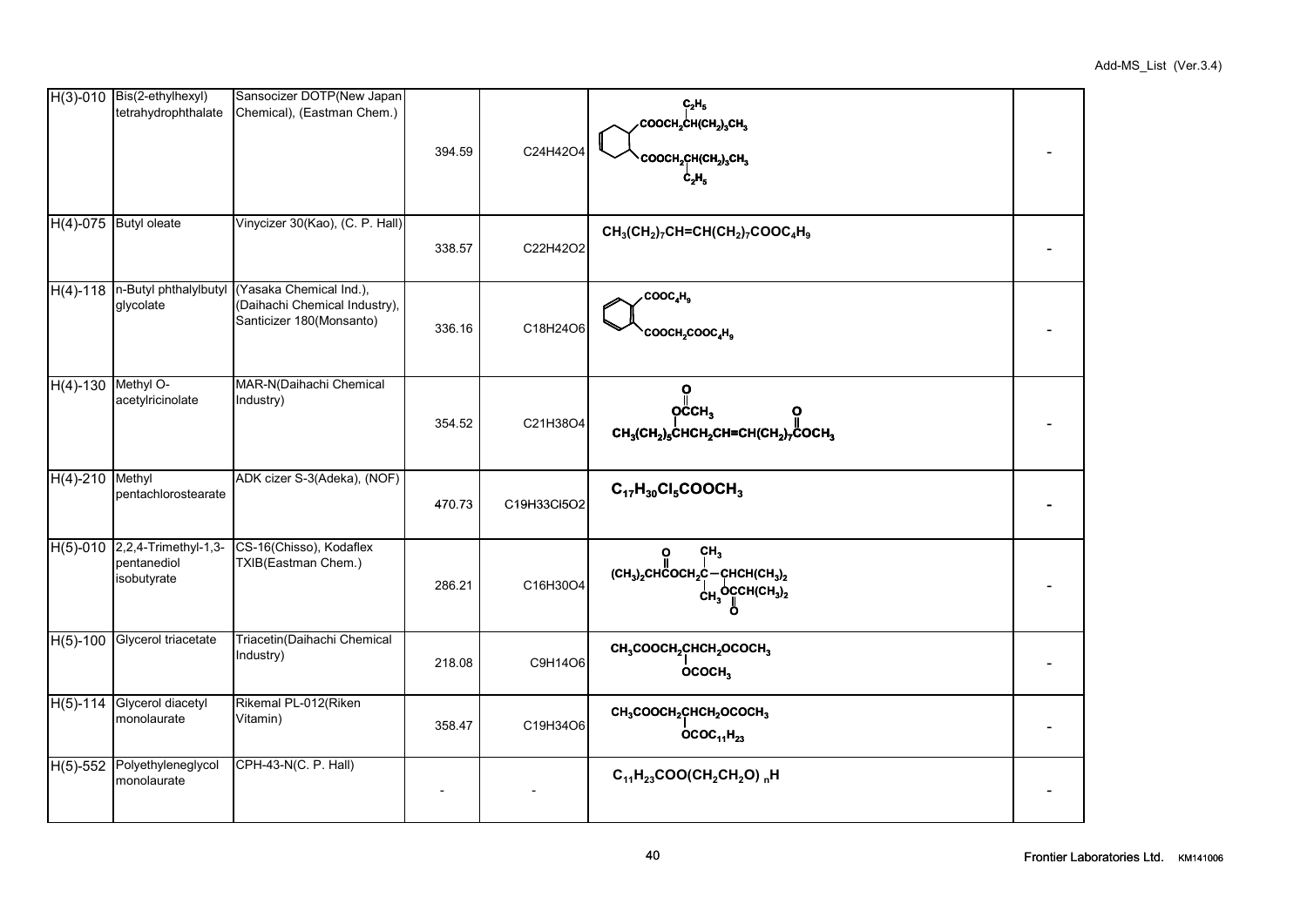|                   | H(6)-110 2-Ethylhexyl<br>epoxystearate                   | ADK cizer D-32(Adeka),<br>Epocizer W-131 (Dainippon<br>Ink and Chemicals)                                                                               |        |           |                                                                            |  |
|-------------------|----------------------------------------------------------|---------------------------------------------------------------------------------------------------------------------------------------------------------|--------|-----------|----------------------------------------------------------------------------|--|
| H(7)-030 Glycerin |                                                          | (Daicel Chemical Industries,<br>Ltd), (Lion)                                                                                                            | 92.05  | C3H8O3    | CH <sub>2</sub> OH<br><b>CHOH</b><br>CH <sub>2</sub> OH                    |  |
| $H(8)-002$        | Triethyl phosphate                                       | TEP(Daihachi Chemical<br>Industry), (Kurogane Kasei)                                                                                                    | 182.07 | C6H15O4P  | $O = P + OC2H5$ <sub>3</sub>                                               |  |
| $H(8)-004$        | Tributyl phosphate                                       | TBP (Daihachi Chemical<br>Industry), (Showa Ether),<br>(Monsanto), (Bayer),<br>(Stauffer)                                                               | 266.16 | C12H27O4P | $O = P - (OC4H9)3$                                                         |  |
| $H(8)-008$        | Tri $(2-$<br>ethylhexyl)phosphat Industry), (Bayer)<br>e | <b>TOP(Daihachi Chemical</b>                                                                                                                            | 434.63 | C24H51O4P | $\overline{O=P+OCH_2CH(CH_2)_3CH_3]_3}$<br>CH <sub>2</sub> CH <sub>3</sub> |  |
| $H(8)-020$        |                                                          | Triphenyl phosphate TPP(Daihachi Chemical<br>Industry)                                                                                                  | 326.07 | C18H15O4P |                                                                            |  |
| $H(8)-021$        | Tricresyl phosphate                                      | Sansocizer TCP(New Japan<br>Chemical), (Kyowa Hakko<br>Kogyo), (Kurogane Kasei),<br>(Daihachi Chemical Industry),<br>(Monsanto), (Bayer),<br>(Stauffer) | 368.12 | C21H21O4P |                                                                            |  |
| $H(8)-023$        | ) phosphate                                              | Tris(isopropylphenyl Reofos 95(Ajinomoto)                                                                                                               | 452.52 | C27H33O4P |                                                                            |  |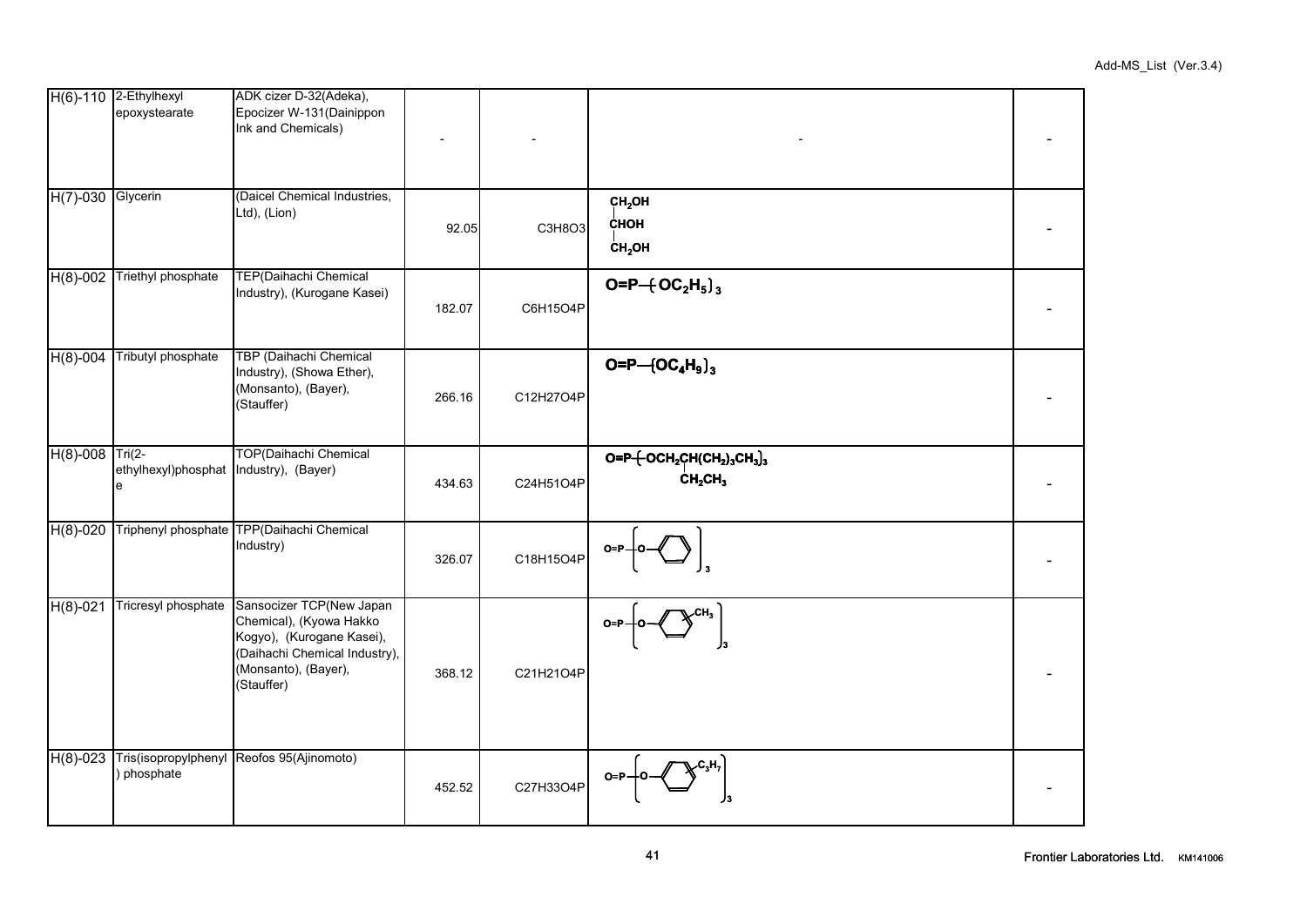| $H(8)-027$       |                                                | Trixylenyl phosphate TXP(Daihachi Chemical<br>Industry)                                                         | 410.16            | C24H27O4P               | CH <sub>3</sub><br>$O = P$                                                                                       |  |
|------------------|------------------------------------------------|-----------------------------------------------------------------------------------------------------------------|-------------------|-------------------------|------------------------------------------------------------------------------------------------------------------|--|
| $H(8)-030$       | Cresyl diphenyl<br>phosphate                   | CDP(Daihachi Chemical<br>Industry), Santicizer<br>140(Monsanto), (Bayer),<br>(Stauffer)                         | 340.09            | C19H17O4P               | $0 = P$                                                                                                          |  |
| $H(8)-040$       | phosphate                                      | 2-Ethylhexyldiphenyl #41(Daihachi Chemical<br>Industry), Santicizer<br>141(Monsanto)                            | 362.16            | C20H27O4P               | $0 = P$<br>-CH <sub>2</sub> CH(CH <sub>2</sub> ) <sub>3</sub> CH <sub>3</sub><br>CH <sub>2</sub> CH <sub>3</sub> |  |
| $H(9)-001$       | Phenol/cresol<br>pentadecane<br>sulfonic ester | Mesamoll(Bayer)                                                                                                 | 368.24,<br>382.25 | C21H36O3S,<br>C22H38O3S | $C_{15}H$                                                                                                        |  |
| $H(9)-100$       | $N-n-$<br>Butylbenzenesulfon<br>amide          | <b>BMB</b><br>Yoshitomi(MitsubishiPharma),<br>BM-4(Daihachi Chemical<br>Industry), Plasthall BSA(C. P.<br>Hall) | 213.08            | C10H15NO2S              | NHC <sub>4</sub> H <sub>9</sub>                                                                                  |  |
| $H(10)$ -<br>001 | Paraffin oil                                   |                                                                                                                 |                   |                         |                                                                                                                  |  |
| $H(10)$ -<br>200 | Chlorinated paraffin                           | Empara 40, etc(Ajinomoto),<br>Toyoparax A40(Tosoh), ADK<br>cizer E-410(Adeka), Clorafin<br>40, etc(Hercules)    |                   |                         |                                                                                                                  |  |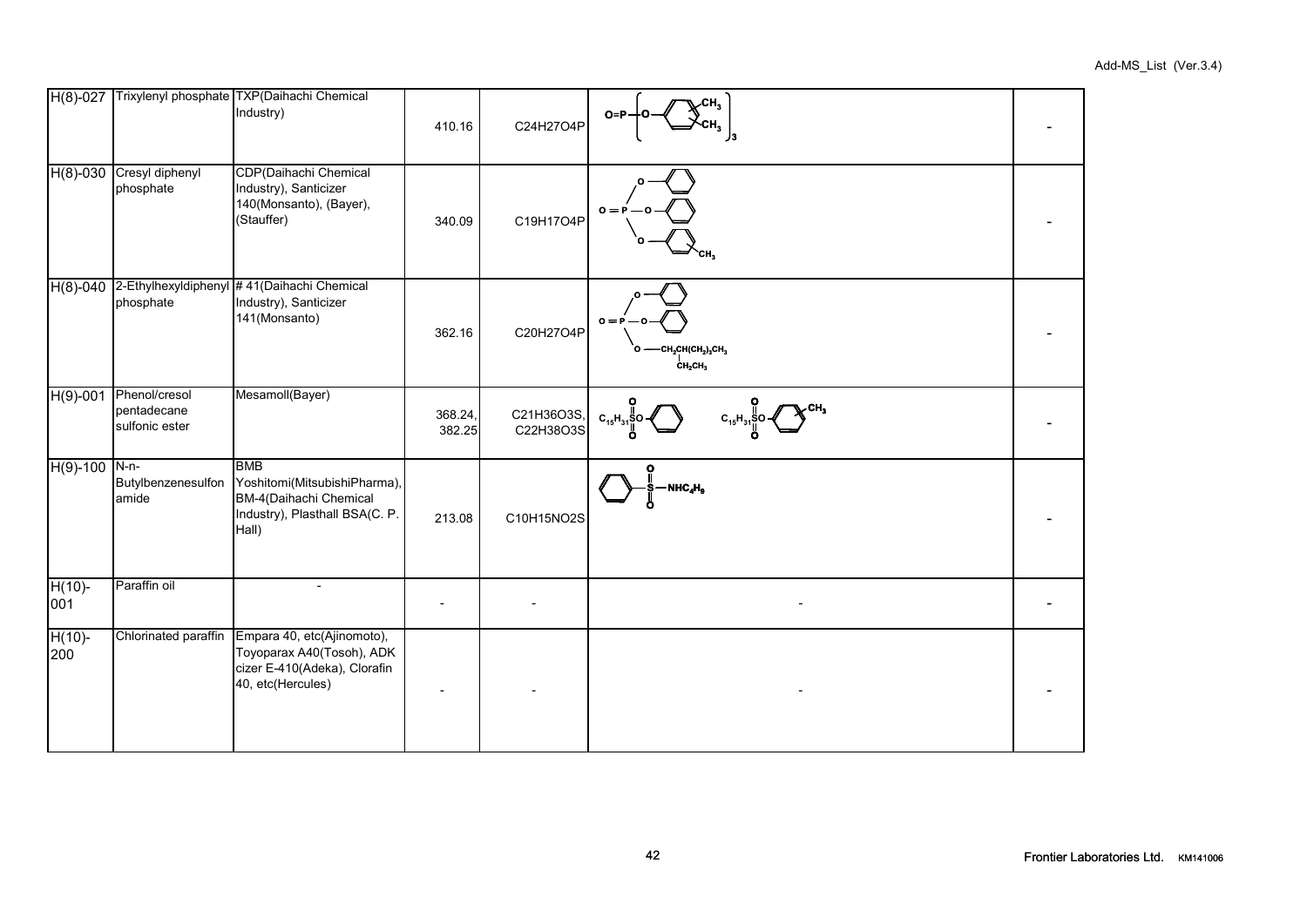| $I(1)-003$   | Alkyl trimethyl<br>ammonium salt  | $\overline{\phantom{a}}$                                                                                                             | 207.17 -<br>403.39       | C11H26NCI ·<br>C25H54NCI | $\mathsf{CH}_3$<br>$R - N^{+}$ – CH <sub>3</sub> Cr<br>$R: C_8 - C_{22}$<br>CH <sub>3</sub> |     |
|--------------|-----------------------------------|--------------------------------------------------------------------------------------------------------------------------------------|--------------------------|--------------------------|---------------------------------------------------------------------------------------------|-----|
| $I(1)-007$   | Dialkyl dimethyl<br>ammonium salt | $\overline{\phantom{a}}$                                                                                                             | 305.28<br>585.60         | C18H40NCI -<br>C38H80NCI | $\mathbf R$<br>$ R - N^{\dagger} - Ch_{3} $ cr<br>$R: C_8 \sim C_{18}$<br>$\mathbf{CH}_3$   |     |
| $I(1)-023$   | Benzalkonium salt                 | $\overline{\phantom{a}}$                                                                                                             | 283.21<br>479.42         | C17H30NCI -<br>C31H58NCI | CH <sub>3</sub><br>$R - N^{+} - CH$<br>cr<br>$R: C_8 \sim C_{22}$<br>CH,                    |     |
| $I(1)-200$   | Cationic polymer                  | Reolex AS-170(Dai-Ichi<br>Kogyo Seiyaku)                                                                                             |                          |                          |                                                                                             |     |
| $I(2)-001$   | Alkyl sulfonate                   | $\mathbb{L}$                                                                                                                         | $\overline{\phantom{a}}$ | $\overline{a}$           | RSO <sub>3</sub> M                                                                          |     |
| $I(2)-010$   | Alkylbenzensulfonate              | $\mathbf{r}$                                                                                                                         |                          | $\overline{a}$           | $SO_3M$                                                                                     |     |
| $I(2) - 100$ | Alkyl sulfate                     | $\overline{\phantom{a}}$                                                                                                             | $\overline{\phantom{a}}$ | $\overline{a}$           | ROSO <sub>3</sub> M                                                                         |     |
| $I(2)-200$   | Alkyl phosphate                   | $\overline{\phantom{a}}$                                                                                                             | $\overline{\phantom{a}}$ |                          | <b>OM</b><br>$R - 0 > P <$<br><b>OM</b>                                                     |     |
| $I(3)-010$   | Stearic acid<br>monoglyceride     | Electrostripper TS-5(Kao),<br>Leostat GS90(Lion), Resistat<br>PE 132(contains 5% of other<br>chemistries)(Dai-Ichi Kogyo<br>Seiyaku) | 358.56                   | C21H42O4                 | Ö<br>$CH2O$ CC <sub>17</sub> H <sub>35</sub><br>CHOH<br>CH <sub>2</sub> OH                  | Yes |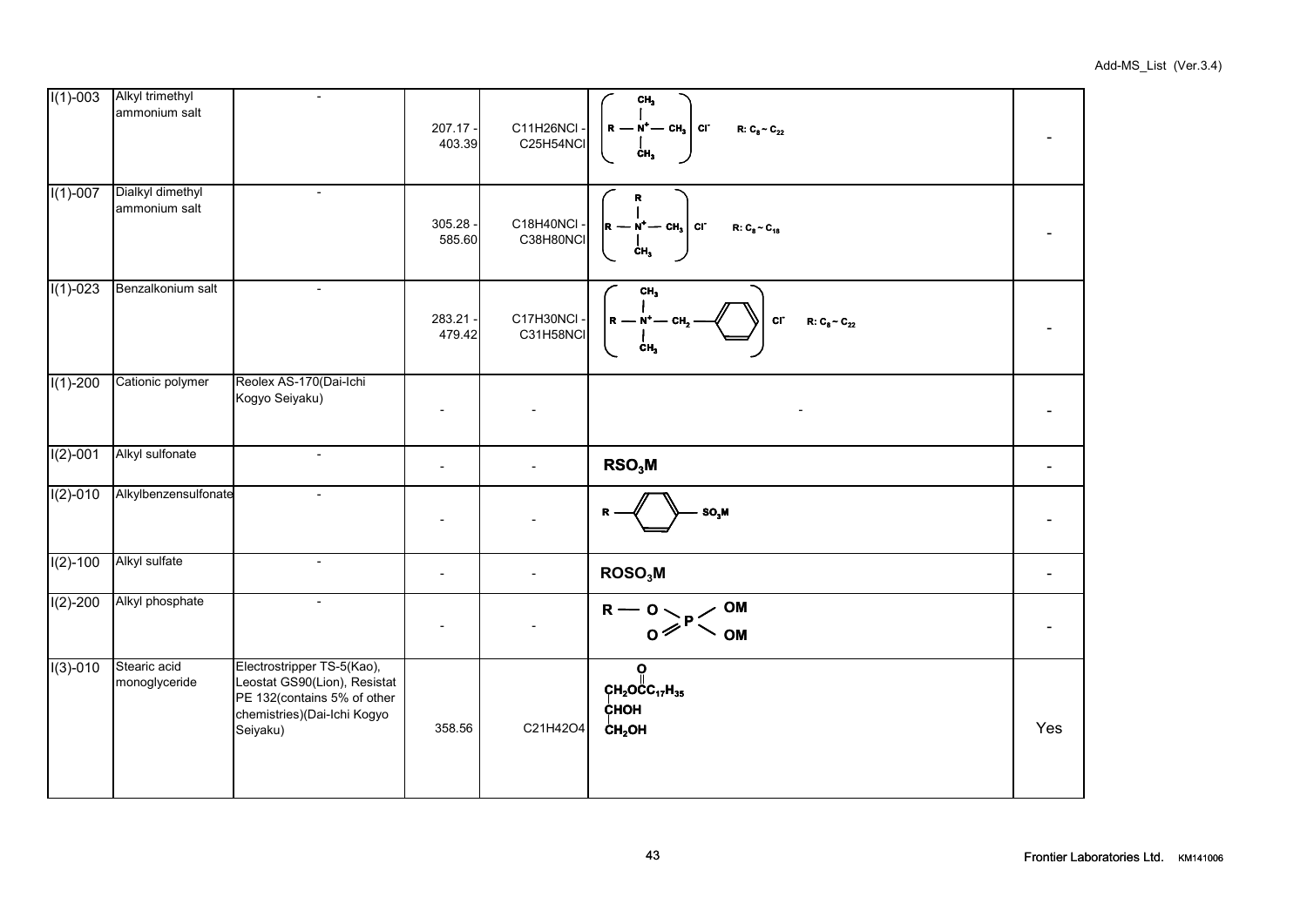| $I(3)-033$ | Sorbitan<br>monopalmitate              | $\blacksquare$                                                                                                                                  | 402.57 | C22H42O6 | $CH2$ CH — CH <sub>2</sub> OCOR<br>ОН $-$ СН $-$ СН $-$ ОН<br>$OH$ - $CH$ $CH$ - $OH$<br>$\overline{c}_{\mathsf{O}}^{\mathsf{H}_2}$ $\overline{c}_{\mathsf{H}}$ - $\overline{c}_{\mathsf{H}_2}^{\mathsf{H}_2}$ - $\overline{c}_{\mathsf{O}}$<br>and<br>сн́<br>ΟН<br>OH<br>$R: C_{15}H_{31}$ | Yes |
|------------|----------------------------------------|-------------------------------------------------------------------------------------------------------------------------------------------------|--------|----------|---------------------------------------------------------------------------------------------------------------------------------------------------------------------------------------------------------------------------------------------------------------------------------------------|-----|
| $I(3)-034$ | Sorbitan<br>monostearate               |                                                                                                                                                 | 430.62 | C24H46O6 | $CH2$ CH — CH <sub>2</sub> OCOR<br>он - сн - сн - он<br>$OH$ – CH CH – OH<br>and $\begin{array}{cc} \text{CH}_2 & \text{CH} \text{—CH} \text{—CH}_2 \text{OCOR} \\ \text{O} & \end{array}$<br>СĤ<br>OН<br>$R: C_{17}H_{35}$                                                                 | Yes |
| $I(3)-100$ |                                        | Alkyl diethanolamine Electrostripper EA(Kao),<br>Armostat 310(Lion Akzo),<br>Denon 311P(Marubishi Oil<br>Chemical), (Toho Chemical<br>Industry) |        |          | $\text{CH}_2\text{CH}_2\text{OH}$<br>$\textrm{RN} < \frac{C_{112}C_{11}C_{12}}{CH_2CH_2OH}$                                                                                                                                                                                                 |     |
| $I(3)-200$ | Alkyl diethanolamide Leostat S(Lion)   |                                                                                                                                                 |        |          | $\mathsf{RCON} < \underset{\mathsf{CH}_2\mathsf{CH}_2\mathsf{OH}}{\mathsf{CH}_2\mathsf{CH}_2\mathsf{OH}}$                                                                                                                                                                                   |     |
| $I(3)-305$ | Poly(oxyethylene)<br>alkyl ether       | Peregal O(GAF)                                                                                                                                  |        |          | $ROCH2CH2OnH$                                                                                                                                                                                                                                                                               |     |
| $I(3)-320$ | Poly(oxyethylene)<br>alkylphenyl ether | Igepal(Rhone-Poulene)                                                                                                                           |        |          | $O(CH_2CH_2O)_{n}H$                                                                                                                                                                                                                                                                         |     |
| $I(3)-340$ | Poly(ethylene glycol)<br>monolaurate   | $\overline{\phantom{a}}$                                                                                                                        |        |          | $C_{11}H_{23}COO(CH_2CH_2O)_{n}H$                                                                                                                                                                                                                                                           |     |
| $I(3)-360$ | Poly(oxyethylene)<br>alkyl amine       | Ethomen(Akzo)                                                                                                                                   |        |          | $\begin{aligned} \mathsf{RN} \begin{array}{c} \left( \mathsf{CH}_2\mathsf{CH}_2\mathsf{O} \right)_\mathsf{m} \mathsf{H} \\ \left( \mathsf{CH}_2\mathsf{CH}_2\mathsf{O} \right)_\mathsf{n} \mathsf{H} \end{array} \end{aligned}$                                                             |     |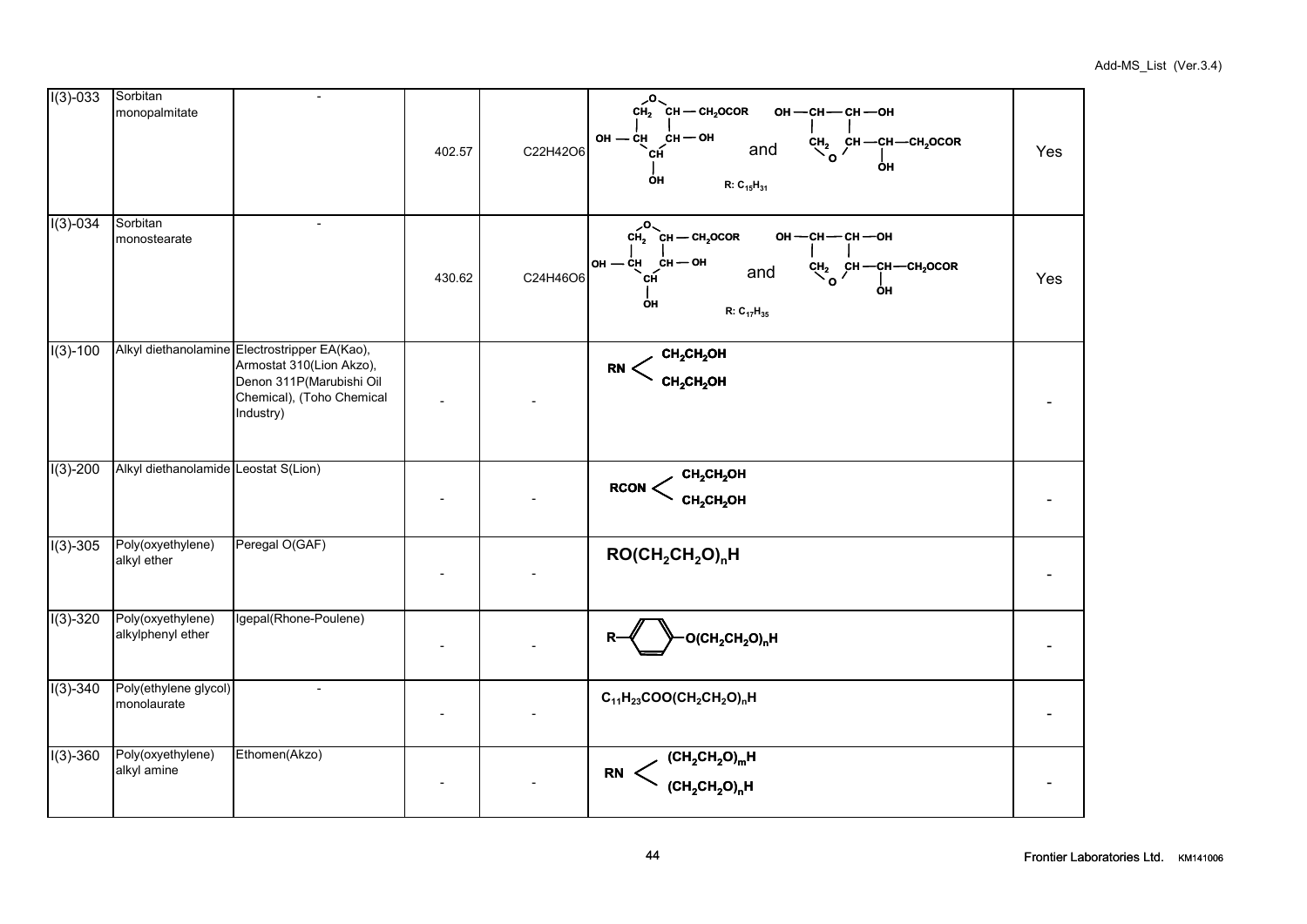|  | Add-MS_List (Ver.3.4) |
|--|-----------------------|
|--|-----------------------|

| $I(3)-380$ | Poly(oxyethylene)                                 | Ethomid O/15, etc(Akzo)                                                                            |        |            |                                                                                                                                                 |     |
|------------|---------------------------------------------------|----------------------------------------------------------------------------------------------------|--------|------------|-------------------------------------------------------------------------------------------------------------------------------------------------|-----|
|            | alkyl amide                                       |                                                                                                    |        |            | (CH <sub>2</sub> CH <sub>2</sub> O) <sub>m</sub> H<br>(CH <sub>2</sub> CH <sub>2</sub> O) <sub>n</sub> H<br><b>RCON</b>                         |     |
| $J(1)-012$ | Stearic acid<br>monoglyceride                     | Excel T-95, etc(Kao)                                                                               | 358.56 | C21H42O4   | $\frac{0}{\pi}$<br>$CH2OCO17H35$<br>CHOH<br>CH <sub>2</sub> OH                                                                                  |     |
| $J(1)-013$ | Oleic acid<br>monoglyceride                       | Excel 300, etc(Kao)                                                                                | 356.54 | C21H40O4   | ဂူ<br>$CH_2OCC_{17}H_{33}$<br><b>CHOH</b><br>CH <sub>2</sub> OH                                                                                 | Yes |
| $J(2)-022$ | Poly(oxyethylene)<br>sorbitan<br>monolaurate      | Rikemal S-105, etc(Riken<br>Vitamin)                                                               |        |            | $CH_2$ CH - CH <sub>2</sub> OCC <sub>11</sub> H <sub>23</sub><br>$HO$ - CH CH - O(CH <sub>2</sub> CH <sub>2</sub> O) <sub>n</sub> H<br>сн<br>ÓН |     |
| $J(2)-025$ | Poly(oxyethylene)<br>sorbitan monooleate Vitamin) | Rikemal O-120, etc(Riken                                                                           |        |            | $CH2$ CH - CH <sub>2</sub> OC <sub>17</sub> H <sub>33</sub><br>$HO$ — CH<br>сн — о(сн <sub>2</sub> сн <sub>2</sub> 0) <sub>n</sub> н<br>OH      |     |
| $K(1)-005$ | Chlorinated paraffin                              | Empara 70(Ajinomoto),<br>Empara(Tosoh)                                                             |        |            |                                                                                                                                                 |     |
|            |                                                   | K(1)-035 Dodecachloropentac Dechlorane Plus 515, 25,<br>yclo octadecadiene 35(Occidental Chemical) | 653.72 | C18H21Cl12 | СI                                                                                                                                              | Yes |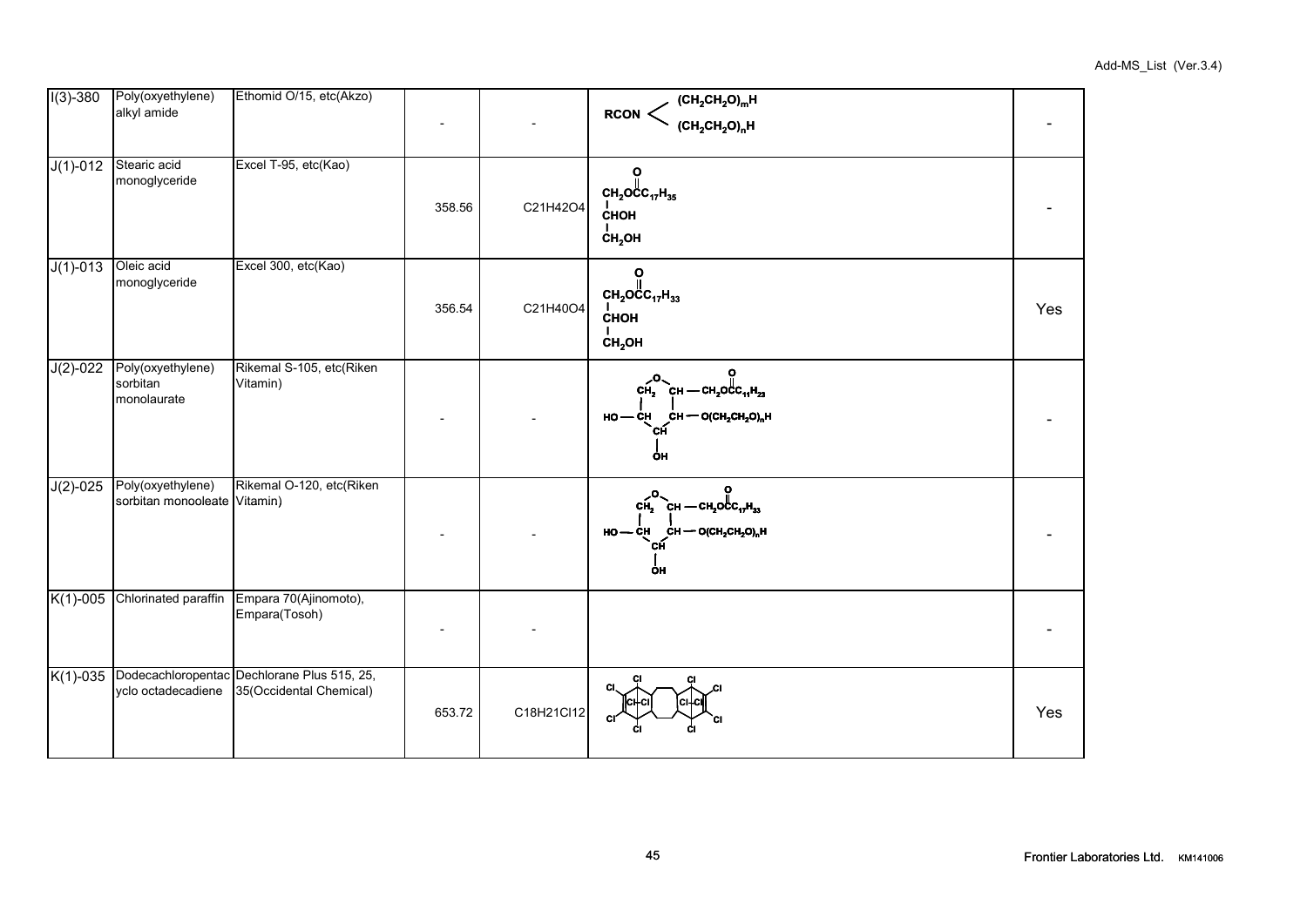|            | ecane                      | K(2)-028 Hexabromocyclodod Unflame FSB-164(NOF),<br>Flamecut 130R(Tosoh),<br>Saytex HBCD-LM(Ethyl<br>Corp), FR-1206(Dead Sea<br>Bromine), CD-75P(Great<br>Lakes) | 635.65 | C12H18Br6   |                        | Yes |
|------------|----------------------------|------------------------------------------------------------------------------------------------------------------------------------------------------------------|--------|-------------|------------------------|-----|
|            |                            | K(2)-042 Hexabromobenzene AFR-1001(Asahi Glass), FR-<br>B(Nippoh Chemicals),<br>HBB(Manac)                                                                       | 551.49 | C6Br6       |                        |     |
|            | K(2)-044 Pentabromotoluene | PBT(Manac), FR-705(Dead<br>Sea Bromine)                                                                                                                          | 486.62 | C7H3Br5     |                        |     |
| $K(2)-104$ | Octabromodiphenyl<br>ether | Unflame FSB-190(NOF),<br>Saytex 111(Ethyl Corp.), FR-<br>1205(Dead Sea Bromine)                                                                                  | 801.38 | C12H2Br8O   | $x + y = 8$            |     |
| $K(2)-106$ | Decabromodiphenyl<br>ether | Unflame FSB-183(NOF), FR-<br>PE(Nippoh Chemicals), EB-<br>10(Manac), Saytex<br>102E(Ethyl Corp.), FR-<br>1210(Dead Sea Bromine),<br>DE-83(Great Lakes Chem.)     | 959.17 | C12Br10O    |                        |     |
|            | ethane                     | K(2)-132 Bis(tribromophenoxy FF-680(Great Lakes Chem.)                                                                                                           | 687.64 | C14H12Br6O2 | Br.<br>Br <sub>3</sub> |     |
|            | omobiphenyl)               | K(2)-142 Ethylenebis(pentabr Saytex 8010(Ethyl Corp.)                                                                                                            | 961.21 | C14H4Br10   |                        |     |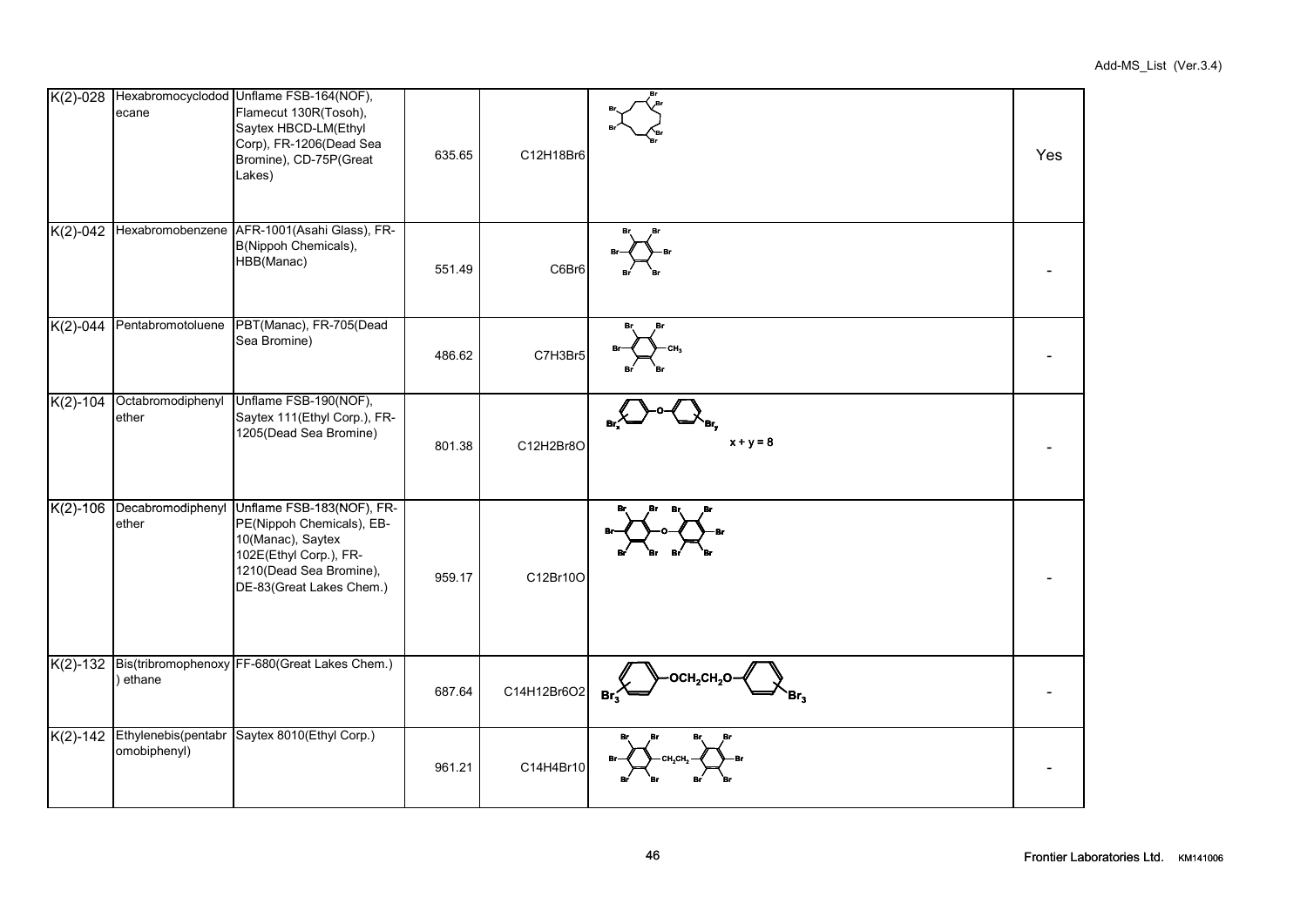|              | l A                                                       | K(2)-162 Tetrabromobispheno Firegard 2000(Teijin<br>Chemicals), AFR-1010(Asahi<br>Glass), Flamecut<br>120R(Tosoh), Saytex RB-<br>100(Ethyl Corp.), FR-<br>1524(Dead Sea Bromine) | 543.87  | C15H12Br4O2   |                                                                                                               |     |
|--------------|-----------------------------------------------------------|----------------------------------------------------------------------------------------------------------------------------------------------------------------------------------|---------|---------------|---------------------------------------------------------------------------------------------------------------|-----|
| $K(2) - 168$ | I A, bis(2,3-                                             | Tetrabromobispheno Firegard 3100(Teijin<br>Chemicals), Unflame FSB-<br>dibromopropyl ether) 310(NOF), PE 68(Great<br>Lakes Chem.)                                                | 943.61  | C21H20Br8O2   | Br<br>Br<br>Br<br>Br<br>OCH <sub>2</sub> CHCH <sub>2</sub> Br<br>BrCH <sub>2</sub> CHCH <sub>2</sub> O<br>CH, |     |
| $K(2)-176$   | Tetrabromobispheno TB-60(Tohto Kasei)<br>A derivative     |                                                                                                                                                                                  | 1275.37 | C33H26Br10O4  | OH<br><b>H,CHCH.O</b><br>осн.снсн.                                                                            |     |
| $K(2)-202$   | Tetrabromobispheno EB-400S(Manac)<br>IS.                  |                                                                                                                                                                                  | 565.85  | C12H6Br4O4S   |                                                                                                               | Yes |
| $K(2)-206$   | Bis(3,5-dibromo-4-<br>dibromopropyloxyph<br>enyl) sulfone | Nonnene PR-2(Marubishi Oil<br>Chemical)                                                                                                                                          | 925.42  | C18H14Br8O2S  | BrCH,CHCH<br>,CliCH,Br                                                                                        | Yes |
| $K(2) - 258$ | Brominated<br>aromatic amide                              | EB-905(Manac)                                                                                                                                                                    |         |               |                                                                                                               |     |
| $K(2)-262$   | mophthalimide)                                            | Ethylenebis(tetrabro Saytex BT-93(Ethyl Corp.)                                                                                                                                   | 951.47  | C18H4Br8N2O4  |                                                                                                               |     |
| $K(2)-282$   | $Tris(2,3-$<br>dibromopropyl)<br>isocyanurate             | AFR-1010(Asahi Glass),<br>FCP-660(Suzuhiro Chemical)                                                                                                                             | 728.69  | C12H15Br6N3O3 | Br<br>BrCH <sub>2</sub> CHCH <sub>2</sub><br><b>СН,СНСН,Вг</b><br><b>CH2CHCH2BI</b>                           | Yes |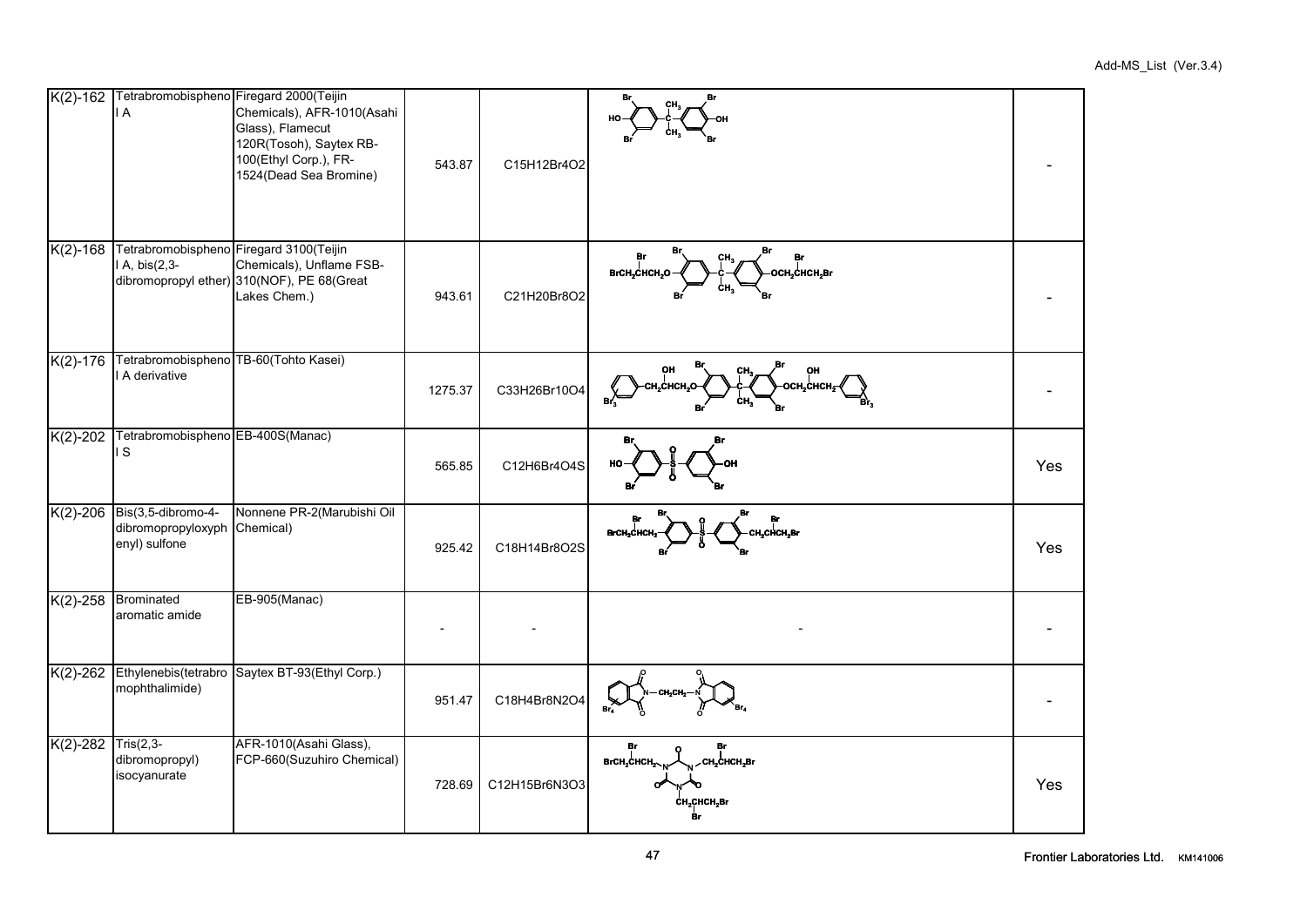|  |  |  | Add-MS_List (Ver.3.4) |
|--|--|--|-----------------------|
|--|--|--|-----------------------|

| $K(2)-318$   | <b>Brominated</b><br>aromatic triazine      | Pyrogard SR-245(Dai-Ichi<br>Kogyo Seiyaku)                                                 |        |             |                                                             |     |
|--------------|---------------------------------------------|--------------------------------------------------------------------------------------------|--------|-------------|-------------------------------------------------------------|-----|
| $K(2) - 622$ | Poly(pentabromobe<br>nzylacrylate)          | FR-1025(Dead Sea Bromine)                                                                  |        |             | $+$ CH <sub>2</sub> CH $+$<br>$\text{cooch}_{\tilde{\tau}}$ |     |
| $K(2) - 665$ | Brominated epoxy<br>resin                   | (NOF), Fyrol PCF(Akzo),<br>Antiblaze80(Albright &<br>Wilson)                               |        |             |                                                             |     |
| $K(3)-003$   | Tris(chloroethyl)<br>phosphate              | CLP (Daihachi Chemical<br>Industry) TCEP(Nippon<br>chemical industrial) Fyrol<br>CEF(Akzo) | 285.49 | C6H12Cl3O4P | $O = P \left\{ OCH_2CH_2Cl \right\}$                        |     |
| $K(3)-008$   | $Tris(2,3-$<br>dichloropropyl)<br>phosphate | CRP(Daihachi Chemical<br>Industry), Fyrol FR-2(Akzo)                                       | 427.88 | C9H15Cl6O4P | $O = P - \left\{ OCH(CH_2Cl)_2 \right\}$                    |     |
| $K(3)-028$   | Tris(tribromoneopen<br>tyl) phosphate       | CR-900(Daihachi Chemical<br>Industry)                                                      | 970.46 | C15H24Br9OP | $O = P - [CH_2C(CH_2Br)_3]_3$                               | Yes |
| $K(3)-080$   | Chlorinated<br>polyphosphate                | CR-509, etc(Daihachi<br>Chemical Industry)                                                 |        |             |                                                             |     |
| $K(4)-005$   | Tributyl phosphate                          | TBP(Daihachi Chemical<br>Industry)                                                         | 266.16 | C12H27O4P   | $O = P + \left[OC_4H_9\right]_3$                            |     |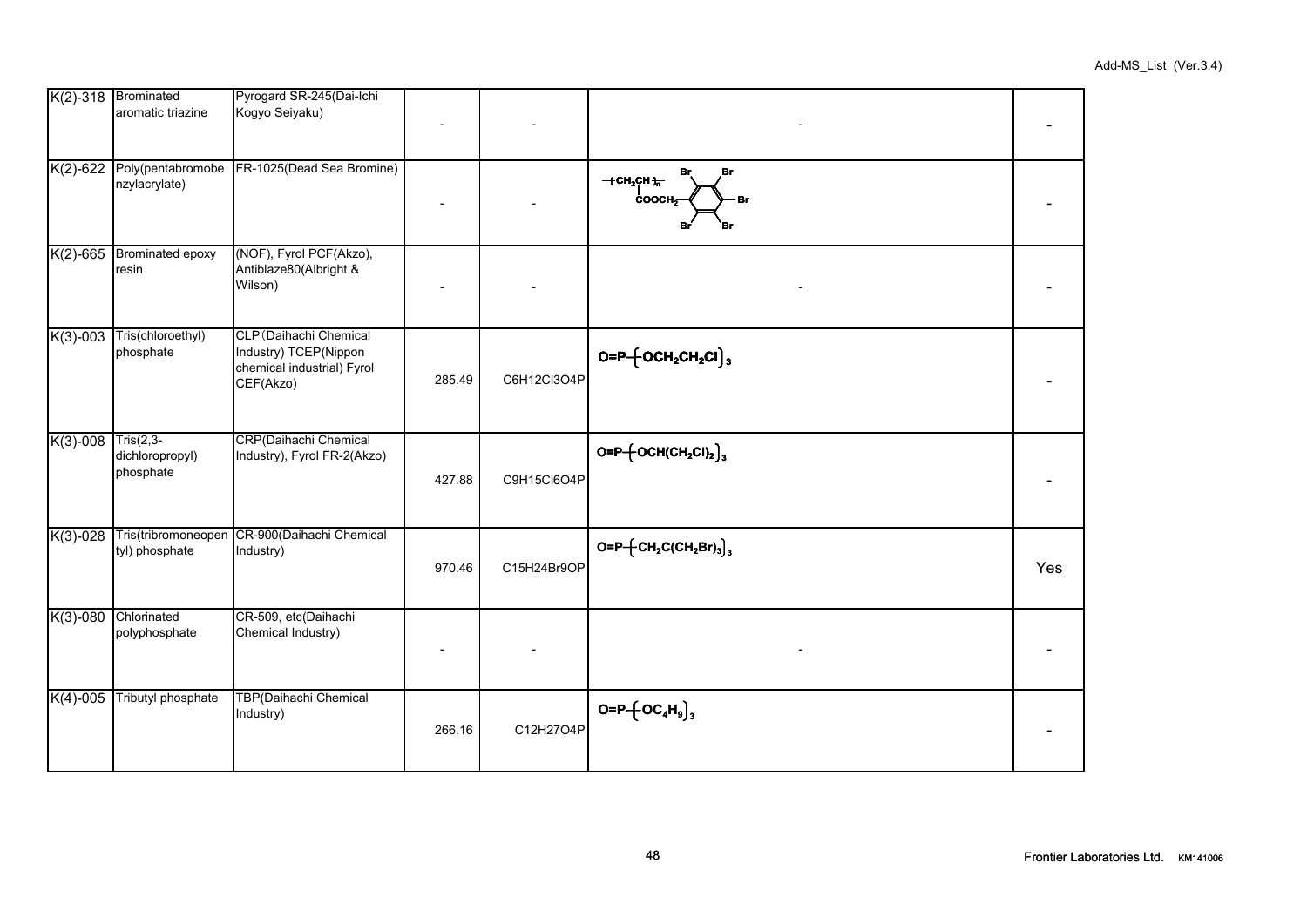| $K(4)-020$ |                                                  | Triphenyl phosphate TPP(Daihachi Chemical<br>Industry)          | 326.07 | C18H15O4P  | $O = P$                       |     |
|------------|--------------------------------------------------|-----------------------------------------------------------------|--------|------------|-------------------------------|-----|
| $K(4)-021$ | Cresyl diphenyl<br>phosphate                     | CDP(Daihachi Chemical<br>Industry), Santicizer<br>140(Monsanto) | 340.09 | C19H17O4P  | $o =$                         |     |
| $K(4)-022$ | Resorcinol bis<br>(diphenylphosphate)            | Reofos RDP(Ajinomoto)                                           | 574.09 | C30H24O8P2 |                               | Yes |
| $K(4)-023$ | Tricresyl phosphate                              | TCP(Daihachi Chemical<br>Industry)                              | 368.12 | C21H21O4P  |                               |     |
| $K(4)-024$ | 1,3-phenylene<br>bis(dixylenyl)phosph<br>ate     | Adekatab PP-500(Adeka)                                          | 686.67 | C38H40O8P2 | CH.<br>CН                     | Yes |
| $K(4)-026$ | <b>Bisphenol A</b><br>bis(diphenylphospha<br>te) | Reofos BAPP(Ajinomoto)                                          | 692.63 | C39H34O8P2 |                               | Yes |
| $K(4)-045$ | 2-Ethylhexyl<br>diphenyl phosphate               | #41(Daihachi Chemical<br>Industry), Santicizer<br>141(Monsanto) | 362.16 | C20H27O4P  | $o = F$<br>$-(i - C_8H_{17})$ |     |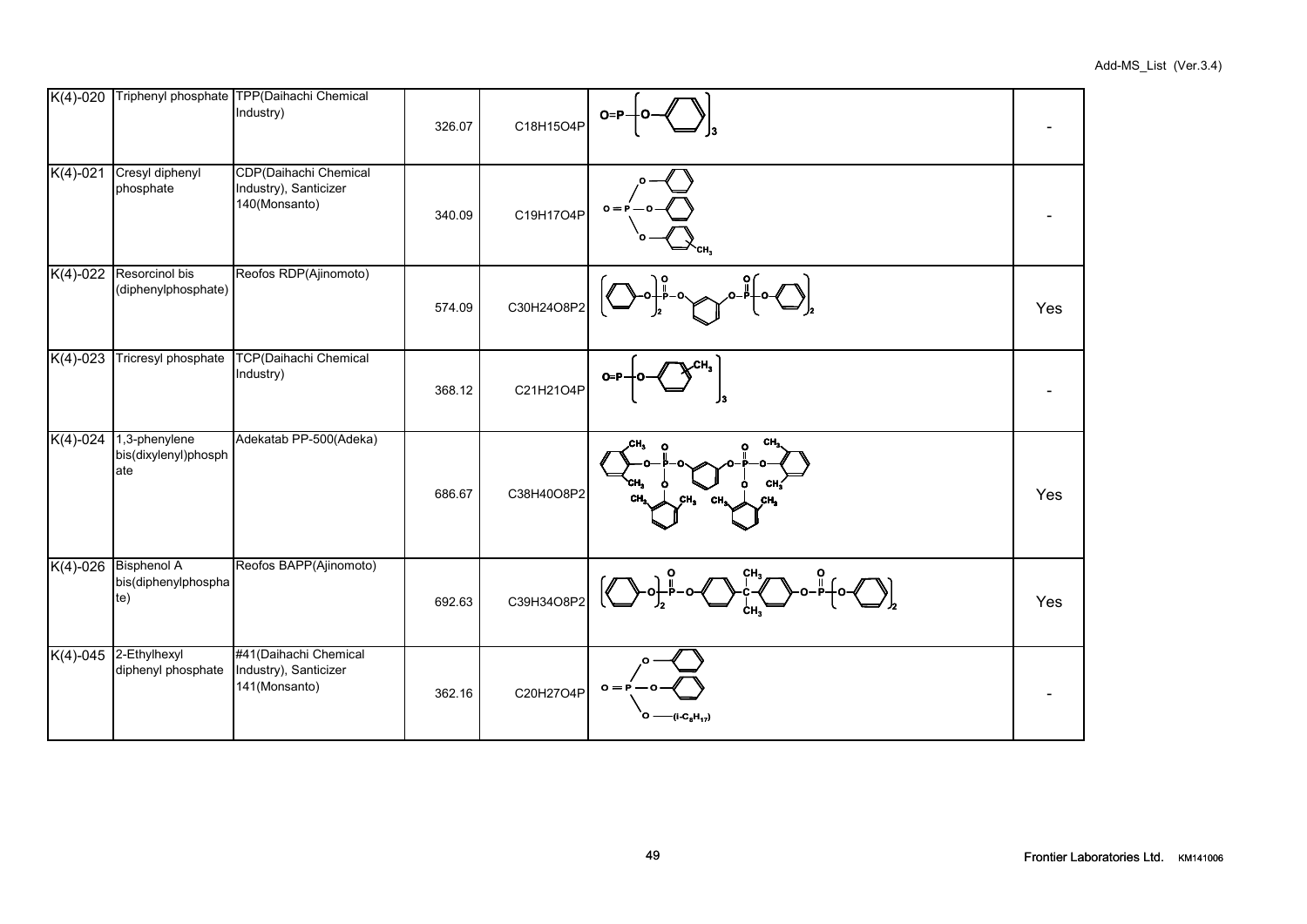| K(4)-080 Aromatic | polyphosphate                                                                                                                                     | PX-200, -201, -202(Daihachi<br>Chemical Industry)                                                                                                                                                                    |        |          |                                           | Yes |
|-------------------|---------------------------------------------------------------------------------------------------------------------------------------------------|----------------------------------------------------------------------------------------------------------------------------------------------------------------------------------------------------------------------|--------|----------|-------------------------------------------|-----|
|                   | K(4)-081 Condensation<br>products of 2,2-bis(p<br>hydroxyphenyl)prop<br>ane and<br>trichlorophosphine<br>oxide                                    | Adekatab FP-700(Adeka)                                                                                                                                                                                               |        |          |                                           |     |
| $K(4) - 083$      | following<br>compounds: (1)<br>Condensation<br>products of 1,3-<br>dihydroxybenzene<br>and trichloropropane<br>oxide $(n=1 \sim 3)$ (2)<br>phenol | Reaction products of Adekatab FPR(Adeka)                                                                                                                                                                             |        |          |                                           |     |
| K(5)-005 Melamine | pyrophosphate                                                                                                                                     | $\overline{\phantom{a}}$                                                                                                                                                                                             |        |          | $\frac{1}{4}$ $\frac{1}{2}$ $\frac{1}{7}$ |     |
| $L(2)-001$        | Azodicarbonamide                                                                                                                                  | Vinyfor AC(Eiwa Chemical<br>Ind.), Unifoam AZ(Otsuka<br>Chemical), Celmike<br>C(Sankyo Kasei), Azobis<br>CA(Nippon Carbide<br>Industries), (Japan<br>Finechem), Celogen AZ<br>(Uniroyal Chem), Polofor<br>ADC(Bayer) | 116.03 | C2H4N4O2 | ဂူ<br>ဝူ<br>$H_2$ NCN=NCNH <sub>2</sub>   |     |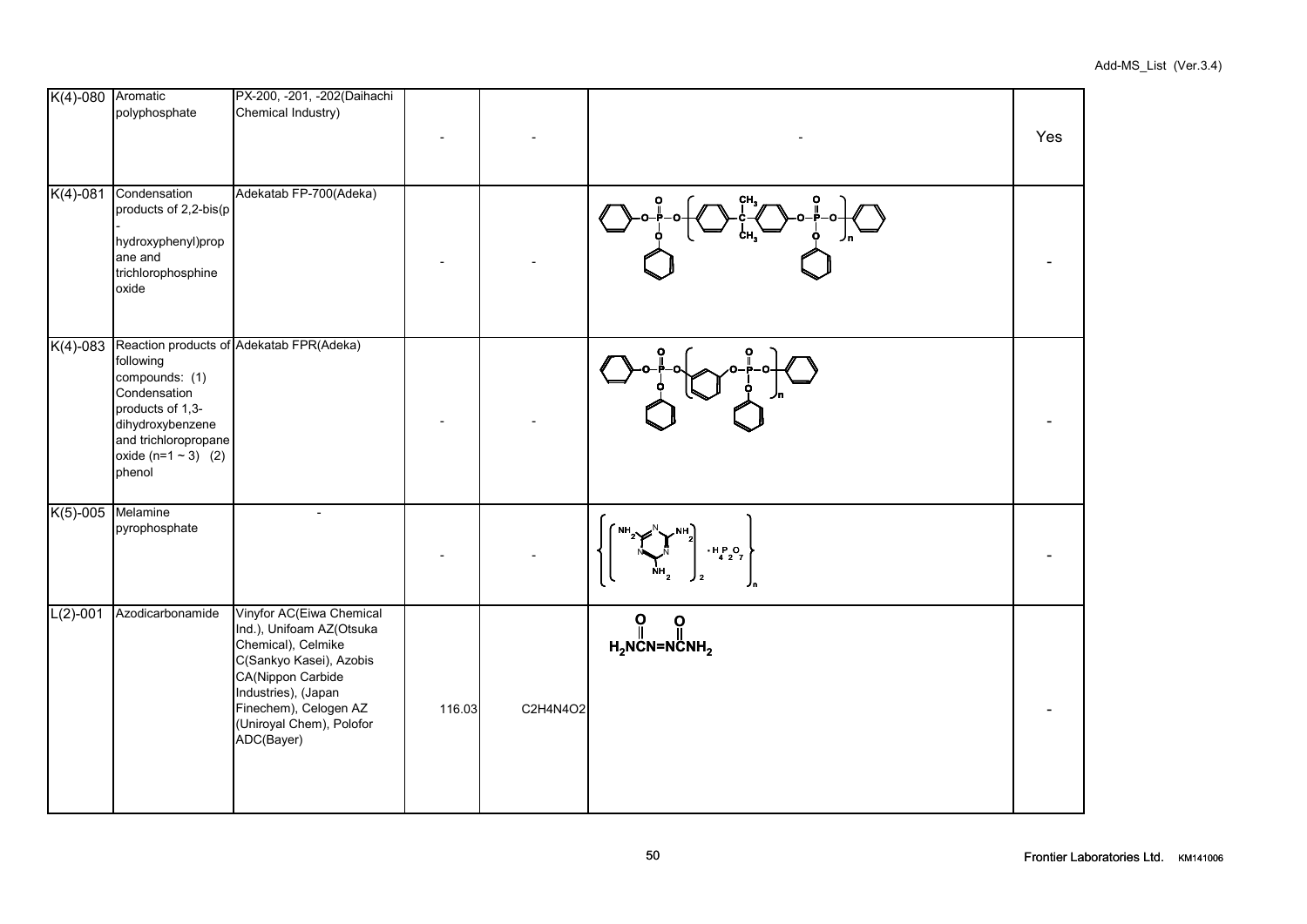| $\overline{L(2)}$ -002 |                                                    | Azobisisobuthylonitril Vinyfor AZ(Eiwa Chemical<br>Ind.), AIBN(Otsuka<br>Chemical), ABN-S (Japan<br>Finechem)                   | 164.11 | C8H12N4      | $CH3$ CH <sub>3</sub><br>$CH3$ CN=NCCH <sub>3</sub><br>ĊN<br><b>CN</b> |     |
|------------------------|----------------------------------------------------|---------------------------------------------------------------------------------------------------------------------------------|--------|--------------|------------------------------------------------------------------------|-----|
| $L(3)-001$             | $N, N'$ -<br>Dinitrosopentamethy<br>lene tetramine | Cellular D(Eiwa Chemical<br>Ind.), Celmike D(Sankyo<br>Kasei), Vulcacel BN<br>94(Vulnax)                                        | 186.09 | C5H10N6O2    | $CH2-N-CH2$<br>$CH2$ NN=O<br>O=NN<br>$CH2-N-CH2$                       |     |
| $L(4)-001$             | Benzenesulfonyl<br>hydrazide                       | Celogen BSH(Uniroyal<br>Chem.), Porofor BSH(Bayer)                                                                              | 172.03 | C6H8N2O2S    | ႙<br>ŠNHNH <sub>2</sub>                                                | Yes |
| $L(4)-002$             | Toluenesulfonyl<br>hydrazide                       | (Eiwa Chemical Ind.),<br>Celmike H(Sankyo Kasei),<br>Celogen TSH(Uniroyal<br>Chem.), Profer TSH(Bayer)                          | 186.23 | C7H10N2O2S   | ႙<br>NHNH <sub>2</sub>                                                 | Yes |
| $L(4)-003$             | $4,4'$ -<br>Oxybis(benzenesulf<br>onyl hydrazide)  | Neocellborn(Eiwa Chemical<br>Ind.), Celmike S(Sankyo<br>Kasei), Profer DO(Bayer),<br>Celogen OT(Uniroyal Chem.)                 | 358.39 | C12H14N4O5S2 | ႙<br>$\S$ NHNH $_2$<br>NH <sub>2</sub> NHŞ                             | Yes |
| $\overline{O(1)-0}01$  |                                                    | Dibenzylidene sorbito EC-1(EC Chemical), (New<br>Japan Chemical), (Marubishi<br>Oil Chemical), Millad<br>3905(Miliken Chemical) | 358.14 | C20H22O6     | ΟН<br>HO                                                               | Yes |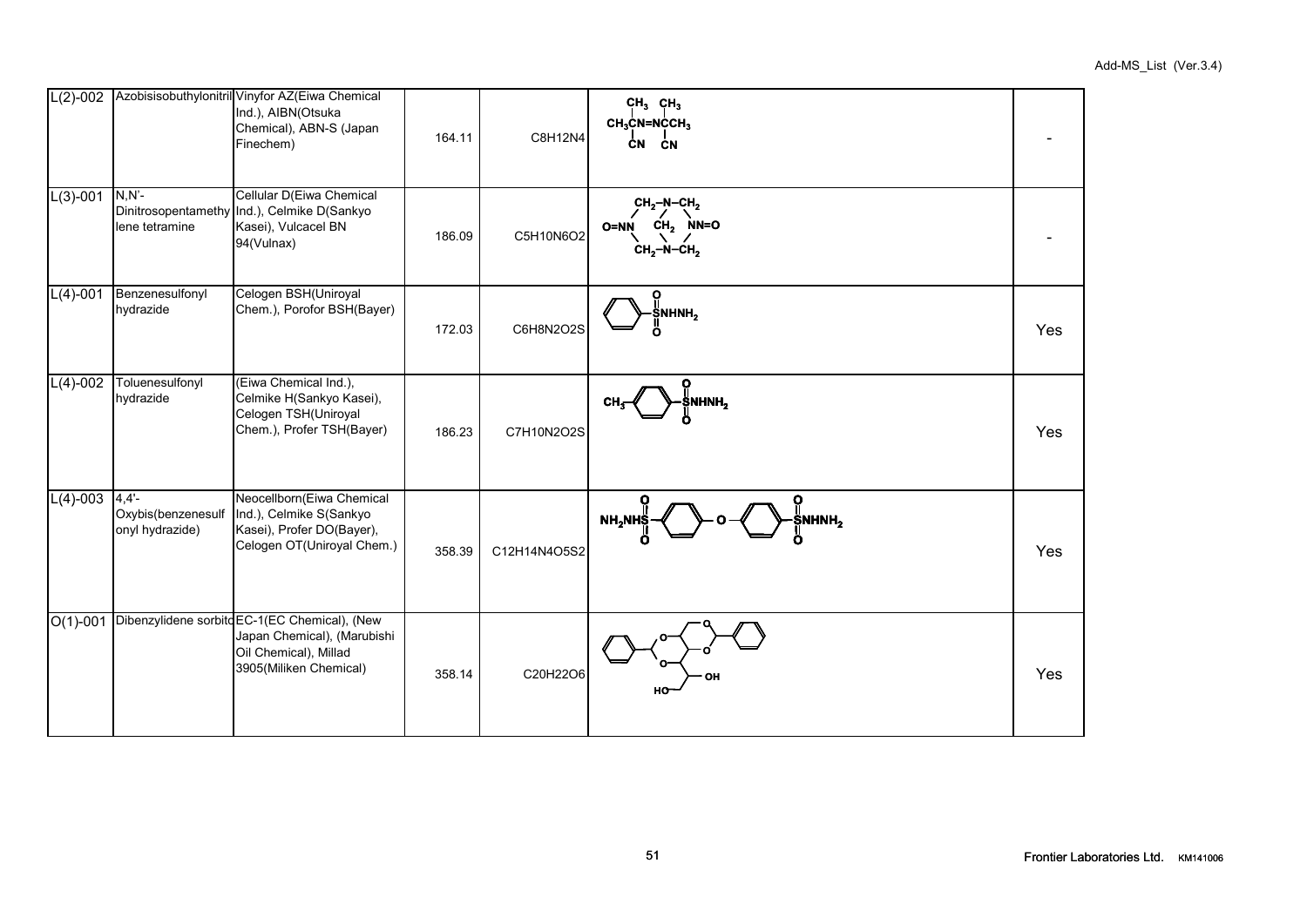| $O(1)$ -003 Bis(4- | methylbenzylidene)<br>sorbitol                                            | (New Japan Chemical)                               | 386.17 | C22H26O6    | H,C<br>ΟH<br>HO-                                              | Yes |
|--------------------|---------------------------------------------------------------------------|----------------------------------------------------|--------|-------------|---------------------------------------------------------------|-----|
|                    | ene) sorbitol                                                             | O(1)-004 Bis(dimethylbenzylid (New Japan Chemical) | 414.49 | C24H30O6    | $-CH_3$<br>$H_3C$<br>$H_3C$<br>HC                             | Yes |
| $O(1)-007$         | $Bis(4-$<br>ethylbenzylidene)<br>sorbitol                                 | $\overline{a}$                                     | 414.49 | C24H30O6    | $C_2H_5$<br>OH<br>HO                                          | Yes |
|                    | $O(1)-010$ 1,3:2,4-bis-O-(3,4-<br>dimethyl<br>benzylidene)-D-<br>sorbitol | Millad 3988(Miliken Chemical)                      | 414.49 | C24H30O6    | CH,<br>CH.<br>CH,<br>HO                                       | Yes |
| $O(2)-001$         | Sodium benzoate                                                           | $\overline{a}$                                     | 144.02 | C7H5NaO2    | <b>COONa</b>                                                  |     |
| $O(2)-005$         | Aluminum p-t-butyl<br>benzoate                                            | PTBBA-AI(Shell)                                    | 558.64 | C33H39AIO6  | coo <del>∣</del> Al<br>(CH <sub>3</sub> ) <sub>3</sub> C      |     |
|                    | O(3)-003 Sodium bis(4-t-<br>butylphenyl)<br>phosphate                     | ADK STAB NA10(Adeka)                               | 384.15 | C20H26NaO4P | (CH <sub>2</sub> ) <sub>2</sub> C<br>ο<br>PO-Na<br>$(CH_3)_3$ |     |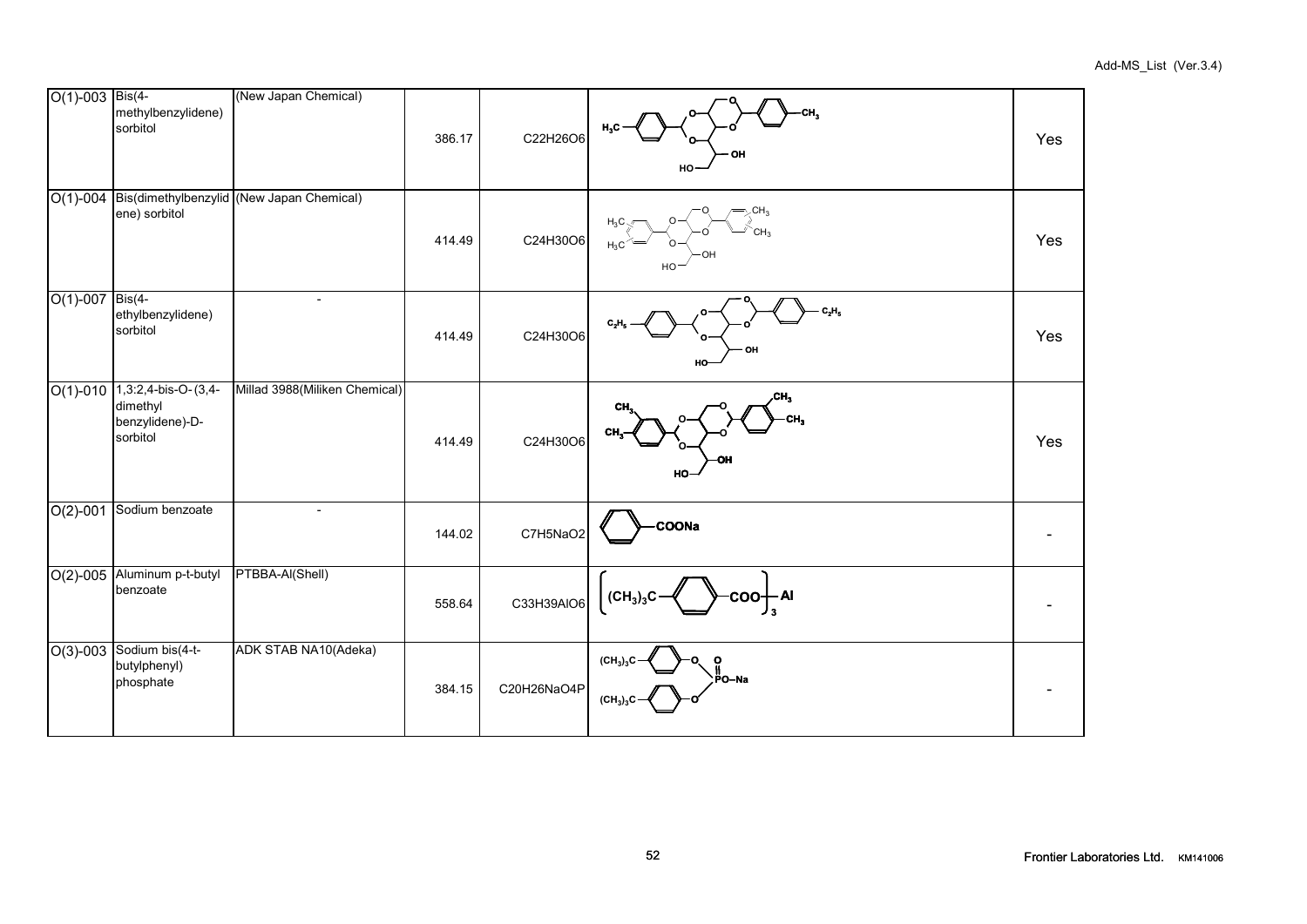|                       | O(3)-007 Sodium 2,2'-<br>ethylidene-bis(4,6-<br>di-t-<br>butylphenyl)phospha<br>te | ADK STAB NA11(Adeka)                                                                                                         | 396.15 | C21H26NaO4P | $(CH_3)_3C -$<br>ი<br>:СН $_2$ $>$ РО-Nа<br>(CH <sub>3</sub> ) <sub>3</sub> C |  |
|-----------------------|------------------------------------------------------------------------------------|------------------------------------------------------------------------------------------------------------------------------|--------|-------------|-------------------------------------------------------------------------------|--|
| $O(3)-800$            | Organic phosphate<br>complex                                                       | ADK STAB NA21(Adeka)                                                                                                         |        |             |                                                                               |  |
| $Q(1) - 001$          | Thiabendazole                                                                      | Metasol TK-100                                                                                                               | 201.25 | C10H7N3S    | н                                                                             |  |
| $Q(1)$ -046 Methyl p- | hydroxybenzoate                                                                    |                                                                                                                              | 152.05 | C8H8O3      | COOCH <sub>3</sub><br>НΟ                                                      |  |
| Q(1)-047 Ethyl p-     | hydoxybenzoate                                                                     | $\overline{\phantom{0}}$                                                                                                     | 166.06 | C9H10O3     | $\mathsf{COOC}_2\mathsf{H}_5$<br>HO-                                          |  |
| $Q(1)-048$ Propyl p-  | hydoxybenzoate                                                                     |                                                                                                                              | 180.08 | C10H12O3    | $\text{cooc}_3\text{H}_7$<br>HO                                               |  |
|                       | W(1)-001 Polymerized 2,2,4-<br>trimethyl-1,2-<br>dihydroquinoline                  | Nocrac 224 (Ouchishinko<br>Chemical Industrial), Nonflex<br>QS(Seiko Chemical), Antage<br>RD(Kawaguchi Chemical<br>Industry) |        |             |                                                                               |  |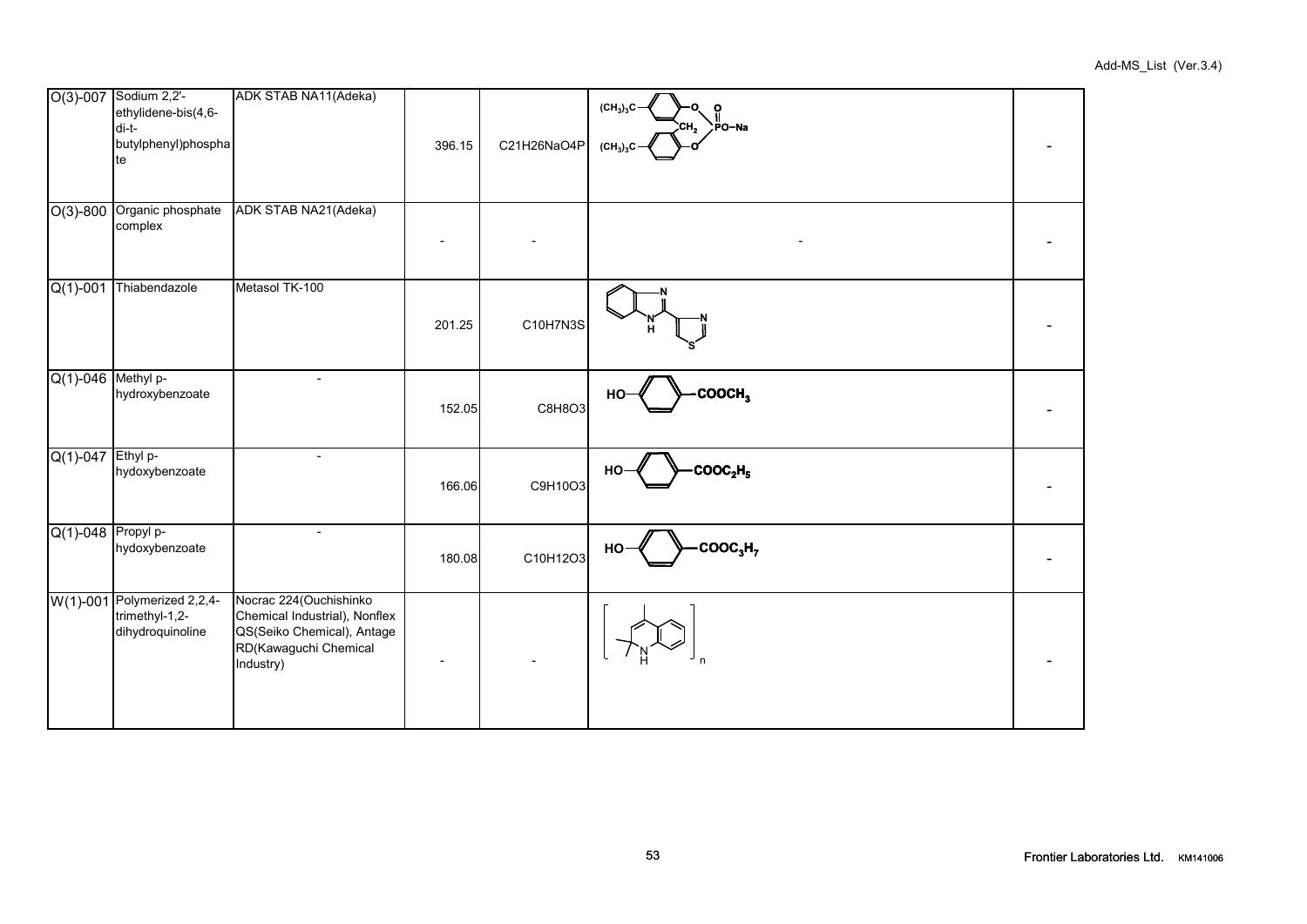|                    | W(1)-002 6-Ethoxy-1,2-<br>dihydro-2,2,4-<br>trimethylquinoline                                      | Nocrac AW (Ouchishinko<br>Chemical Industrial), Nonflex<br>AW(Seiko Chemical), Antage<br>AW(Kawaguchi Chemical<br>Industry) | 217.31 | C14H19NO |             |  |
|--------------------|-----------------------------------------------------------------------------------------------------|-----------------------------------------------------------------------------------------------------------------------------|--------|----------|-------------|--|
|                    | W(1)-003 Reaction product of<br>diphenylamine and<br>acetone                                        | Nocrac B(Ouchishinko<br>Chemical Industrial), Nonflex<br>BA(Seiko Chemical)                                                 |        |          |             |  |
|                    | W(1)-004 Reaction product of Nonflex BA-R(Seiko<br>diphenylamine, anilin Chemical)<br>e and acetone |                                                                                                                             |        |          |             |  |
|                    | of amine and<br>acetone                                                                             | W(1)-005 Reaction production Nonflex RD(Seiko Chemical)                                                                     |        |          |             |  |
| W(1)-006 Phenyl-1- | naphthylamine                                                                                       | Nocrac PA(Ouchishinko<br>Chemical Industrial)                                                                               | 219.28 | C16H13N  |             |  |
| W(1)-007 Alkylated | diphenylamine                                                                                       | Nocrac ODA(Ouchishinko<br>Chemical Industrial)                                                                              |        |          |             |  |
| W(1)-008 Octylated | diphenylamine                                                                                       | Nocrac AD-F(Ouchishinko<br>Chemical Industrial), Nonflex<br>OD-3(Seiko Chemical)                                            | 393.65 | C28H43N  | $C_8H_{17}$ |  |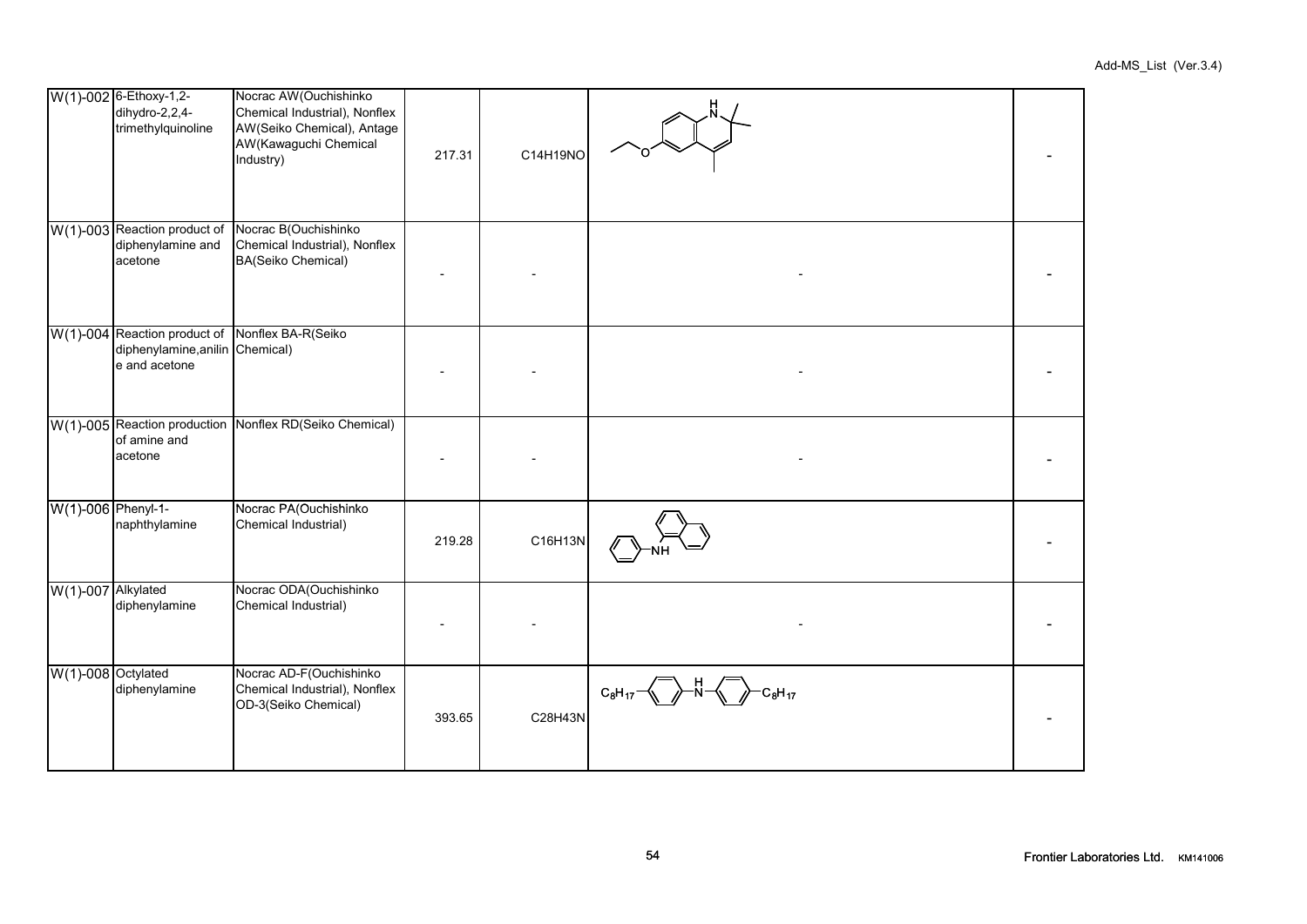| dimethylbenzyl)<br>diphenylamine                                    | W(1)-009 4,4'-Bis(alpha,alpha- Nocrac CD(Ouchishinko<br>Chemical Industrial), Nonflex<br>DCD(Seiko Chemical)                      | 405.57 | C30H31N     |     |
|---------------------------------------------------------------------|-----------------------------------------------------------------------------------------------------------------------------------|--------|-------------|-----|
| $W(1)$ -010 p-(p-Toluene<br>sulfonylamido)<br>diphenylamine         | Nocrac TD(Ouchishinko<br>Chemical Industrial)                                                                                     | 338.42 | C19H18N2O2S |     |
| W(1)-011 N, N'-Di-2-naphthyl-                                       | Nocrac White(Ouchishinko<br>p-phenylenediamine Chemical Industrial), Nonflex<br>F(Seiko Chemical)                                 | 360.45 | C26H20N2    | Yes |
| W(1)-012 N,N'-Diphenyl-p-<br>phenylenediamine                       | Nocrac DP(Ouchishinko<br>Chemical Industrial), Nonflex<br>H(Seiko Chemical)                                                       | 260.33 | C18H16N2    |     |
| W(1)-013 N-Phenyl-N'-<br>isopropyl-p-<br>phenylenediamin            | Nocrac 810-NA(Ouchishinko<br>Chemical Industrial),<br>Ozonone 3C(Seiko<br>Chemical), Antage<br>3C(Kawaguchi Chemical<br>Industry) | 226.32 | C15H18N2    |     |
| W(1)-014 N-Phenyl-N'-(1,3-<br>dimethylbutyl)-p-<br>phenylenediamine | Nocrac 6C(Ouchishinko<br>Chemical Industrial),<br>Ozonone 6C(Seiko<br>Chemical), Antage<br>6C(Kawaguchi Chemical<br>Industry)     | 268.40 | C18H24N2    |     |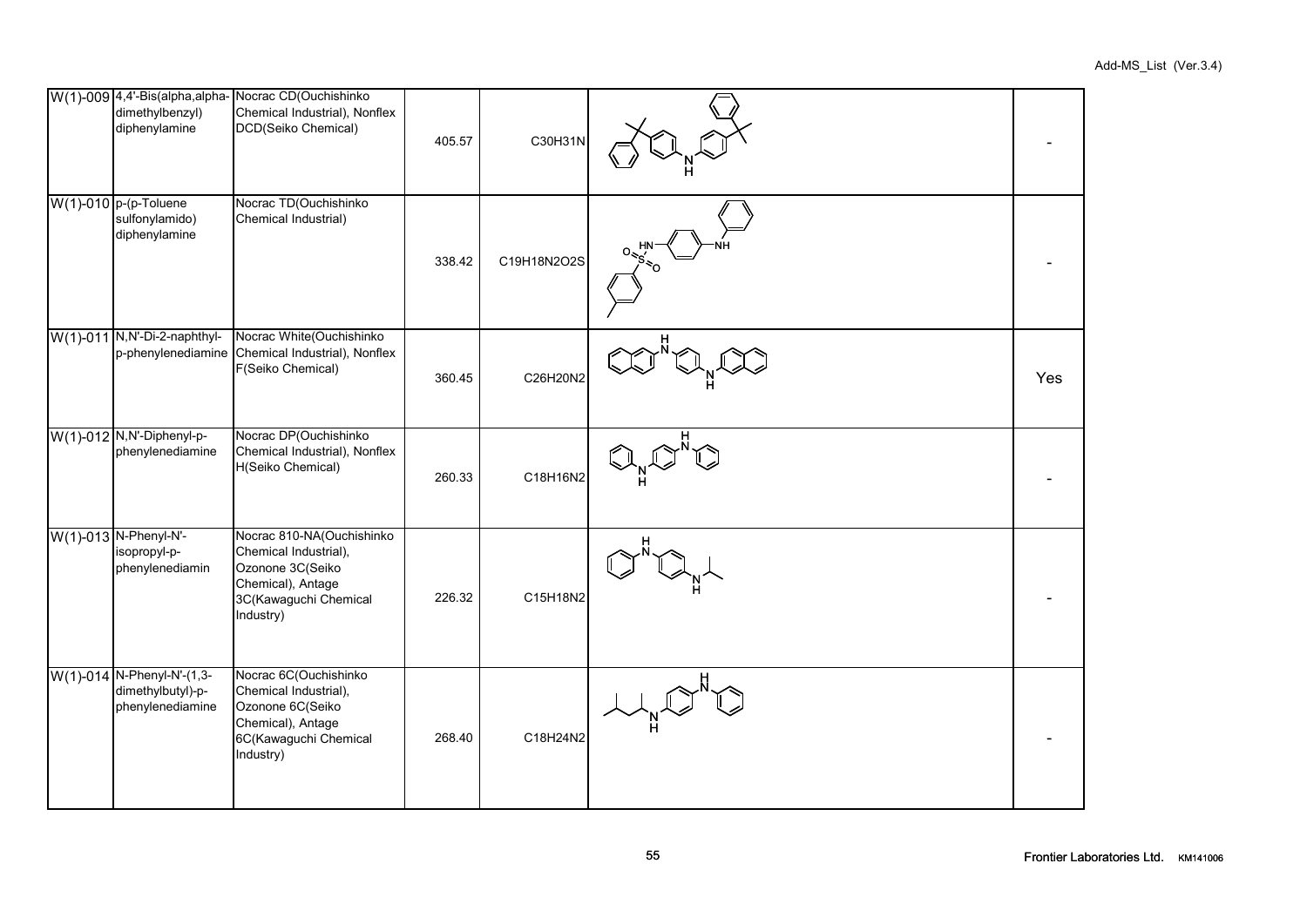| W(1)-015 N-phenyl-N-(3-<br>methacryloyloxy-2-<br>hydroxypropyl)-p-<br>phenylenediamine | Nocrac G-1 (Ouchishinko<br>Chemical Industrial)                                                                              | 326.39 | C19H22N2O3 |                                                                          |  |
|----------------------------------------------------------------------------------------|------------------------------------------------------------------------------------------------------------------------------|--------|------------|--------------------------------------------------------------------------|--|
| W(1)-016 N-(1-Methylheptyl)-<br>N'-phenyl-p-<br>phenylenediamine                       | Ozonone 35(Seiko Chemical)                                                                                                   | 296.45 | C20H28N2   |                                                                          |  |
| W(1)-017 Mixed diaryl-p-<br>phenylenediamine                                           | Wingstay 100(Eliokem)                                                                                                        |        |            |                                                                          |  |
| W(1)-018 2,6-Di-tert-butyl-4-<br>methylphenol                                          | Nocrac 200(Ouchishinko<br>Chemical Industrial), BHT<br>Swanox(Seiko Chemical),<br>Antage BHT(Kawaguchi<br>Chemical Industry) | 220.35 | C15H24O    |                                                                          |  |
| W(1)-019 2,6-Di-tert-butyl-4-<br>ethylphenol                                           | Nocrac M-17(Ouchishinko<br>Chemical Industrial)                                                                              | 234.38 | C16H26O    |                                                                          |  |
| W(1)-020 Mono(or di or<br>tri)(alpha-methyl-<br>benzyl) phenol                         | Nocrac SP(Ouchishinko<br>Chemical Industrial), BHT<br>Swanox(Seiko Chemical),<br>Antage BHT(Kawaguchi<br>Chemical Industry)  |        |            |                                                                          |  |
| W(1)-021 n-Octadecyl-3-(4-<br>hydroxy-3',5'-di-tert-<br>butylphenyl)propiona<br>te     | Irganox 1076(Ciba-Geigy)                                                                                                     | 530.86 | C35H62O3   | CH <sub>2</sub> CH <sub>2</sub> COOC <sub>18</sub> H <sub>37</sub><br>HO |  |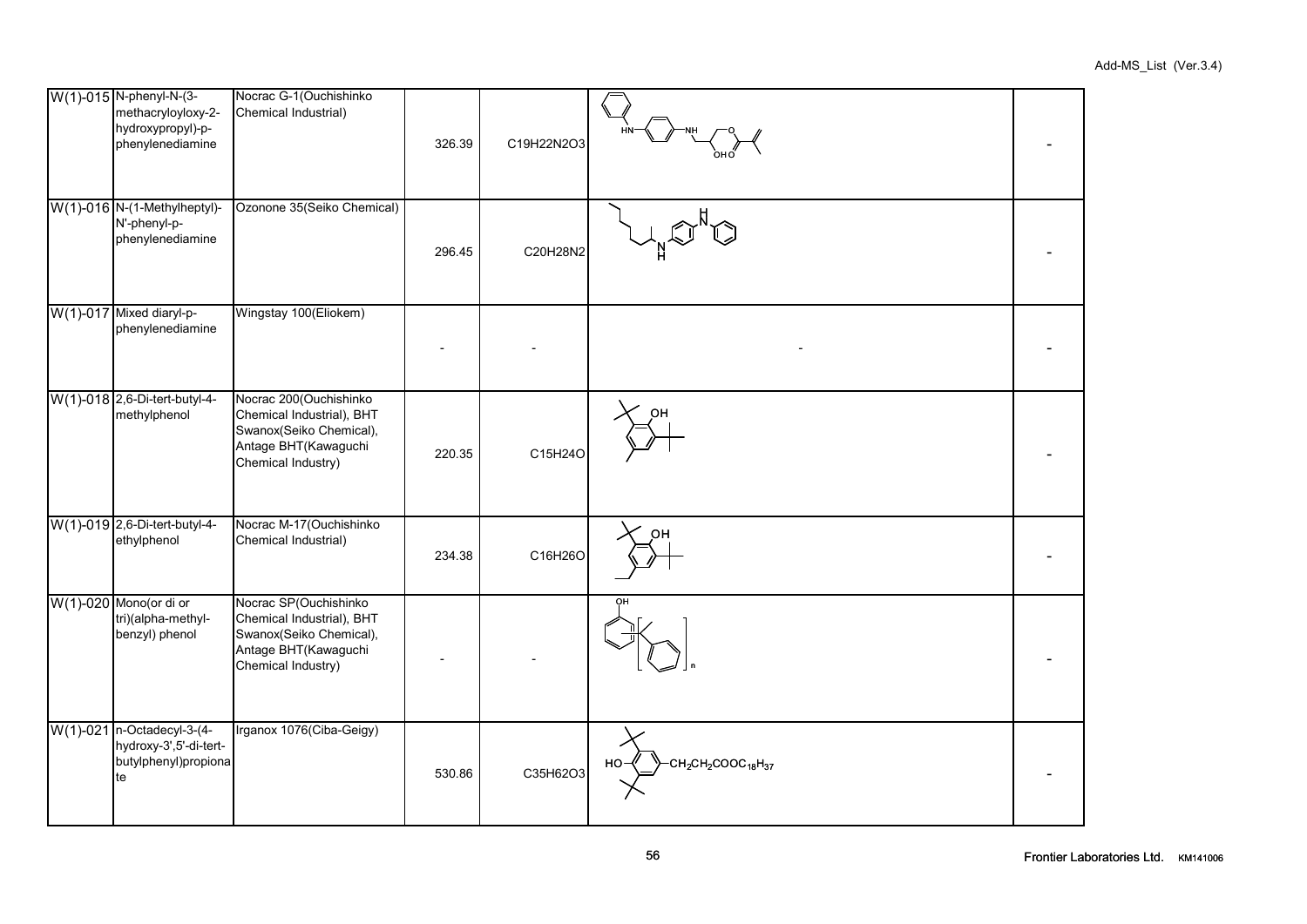|                  | W(1)-022 2-tert-Butyl-6-(3-tert-<br>butyl-2-hydroxy-5-<br>methylbenzyl)-4-<br>methylphenyl<br>acrylate | $\overline{a}$                                                                                                                                                  | 394.55 | C26H34O3  | O.<br>ΩН                                               |     |
|------------------|--------------------------------------------------------------------------------------------------------|-----------------------------------------------------------------------------------------------------------------------------------------------------------------|--------|-----------|--------------------------------------------------------|-----|
| $W(1)$ -023 4,6- | Bis(octylthiomethyl)-<br>o-cresol                                                                      | Irganox 1520(Ciba-Geigy)                                                                                                                                        | 424.75 | C25H44OS2 | HO.<br>$C_8H_{17}S$<br>SC <sub>8</sub> H <sub>17</sub> | Yes |
|                  | $W(1)$ -024 2,2'-Methylenebis(4-<br>ethyl-6-tert-<br>butylphenol)                                      | Nocrac NS-5(Ouchishinko<br>Chemical Industrial), Nonflex<br>EBP(Seiko Chemical),<br>Antage W-500(Kawaguchi<br>Chemical Industry)                                | 368.55 | C25H36O2  | ∩⊦                                                     |     |
|                  | W(1)-025 2,2'-Methylenebis(4-<br>methyl-6-tert-<br>butylphenol)                                        | Nocrac NS-6(Ouchishinko<br>Chemical Industrial), Nonflex<br>MBP(Seiko Chemical),<br>Antage W-400(Kawaguchi<br>Chemical Industry)                                | 340.50 | C23H32O2  |                                                        |     |
|                  | methyl-6-tert-<br>butylphenol)                                                                         | W(1)-026 4,4'-Butylidenebis(3- Nocrac NS-30(Ouchishinko<br>Chemical Industrial), Nonflex<br>BB(Seiko Chemical), Antage<br>W-300(Kawaguchi Chemical<br>Industry) | 382.58 | C26H38O2  | HС                                                     |     |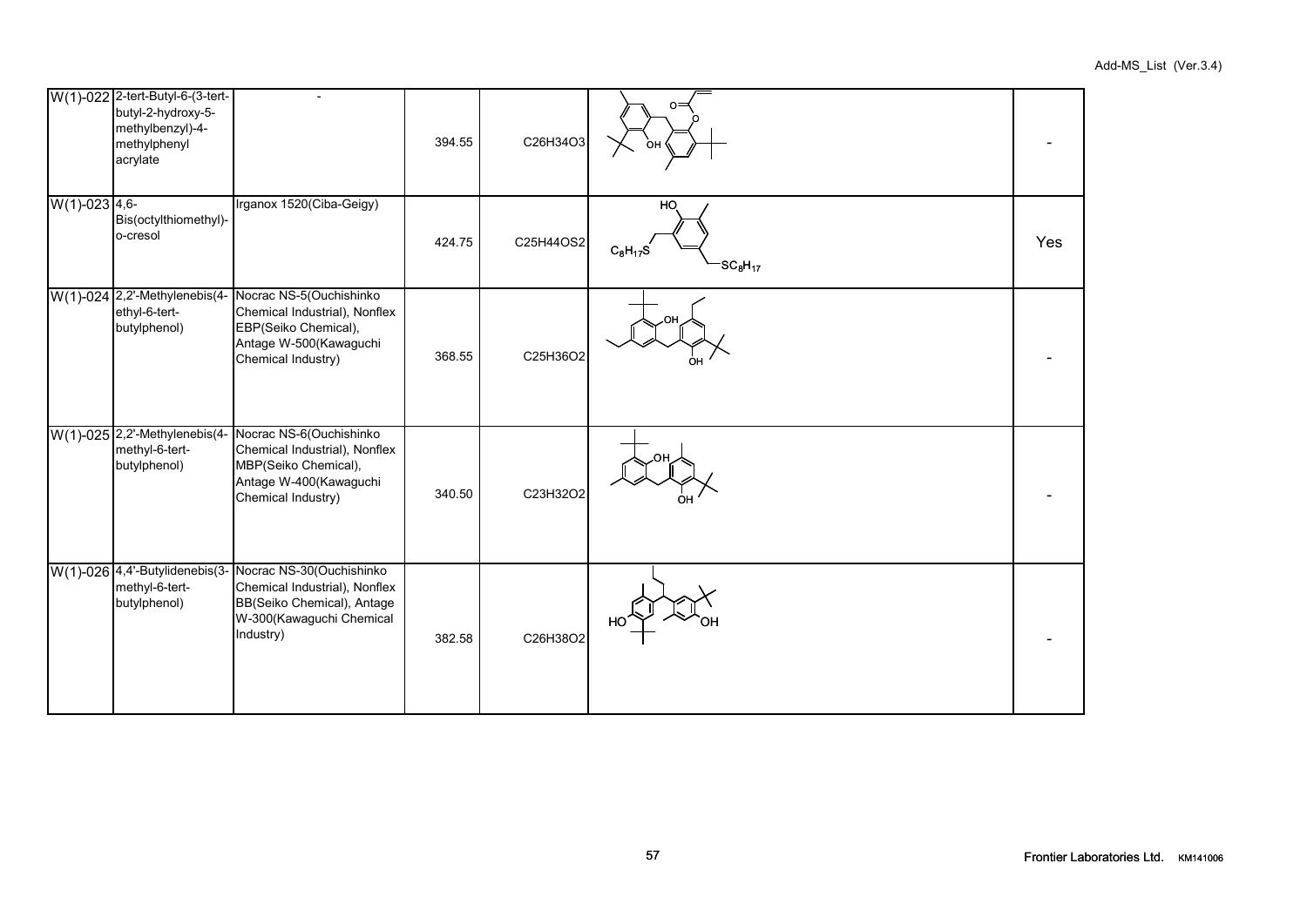|                       | W(1)-027 4,4'-Thiobis(3-<br>methyl-6-tert-<br>butylphenol)                        | Nocrac 300(Ouchishinko<br>Chemical Industrial), Nonflex<br>BPS-R(Seiko Chemical),<br>Antage Cryltal(Kawaguchi<br>Chemical Industry)           | 358.54 | C22H30O2S |           |  |
|-----------------------|-----------------------------------------------------------------------------------|-----------------------------------------------------------------------------------------------------------------------------------------------|--------|-----------|-----------|--|
|                       | $W(1)$ -028 Butylated reaction<br>product of p-cresol<br>and<br>dicyclopentadiene | Nocrac PBK(Ouchishinko<br>Chemical Industrial)                                                                                                |        |           |           |  |
|                       | W(1)-029 2,2'-Methylene-<br>$bis(6-(1-$<br>methylcyclohexyl-p-<br>cresol)         | Nonflex CBP(Seiko Chemical)                                                                                                                   | 420.63 | C29H40O2  |           |  |
| W(1)-031 2,5-Di-tert- | butylhydroquinone                                                                 | Nocrac NS-7(Ouchishinko<br>Chemical Industrial), Nonflex<br>Alba(Seiko Chemical),<br>Antage DBH(Kawaguchi<br>Chemical Industry)               | 222.32 | C14H22O2  |           |  |
| W(1)-032 2,5-Di-tert- | amylhydroquinone                                                                  | Nocrac DAH(Ouchishinko<br>Chemical Industrial), Antage<br>DAH(Kawaguchi Chemical<br>Industry)                                                 | 250.38 | C16H26O2  |           |  |
| $W(1) - 033$ 2-       | ole                                                                               | Nocrac MB(Ouchishinko<br>Mercaptobenzimidaz Chemical Industrial), Nonflex<br>MB(Seiko Chemical), Antage<br>MB(Kawaguchi Chemical<br>Industry) | 150.03 | C7H6N2S   | <b>HS</b> |  |